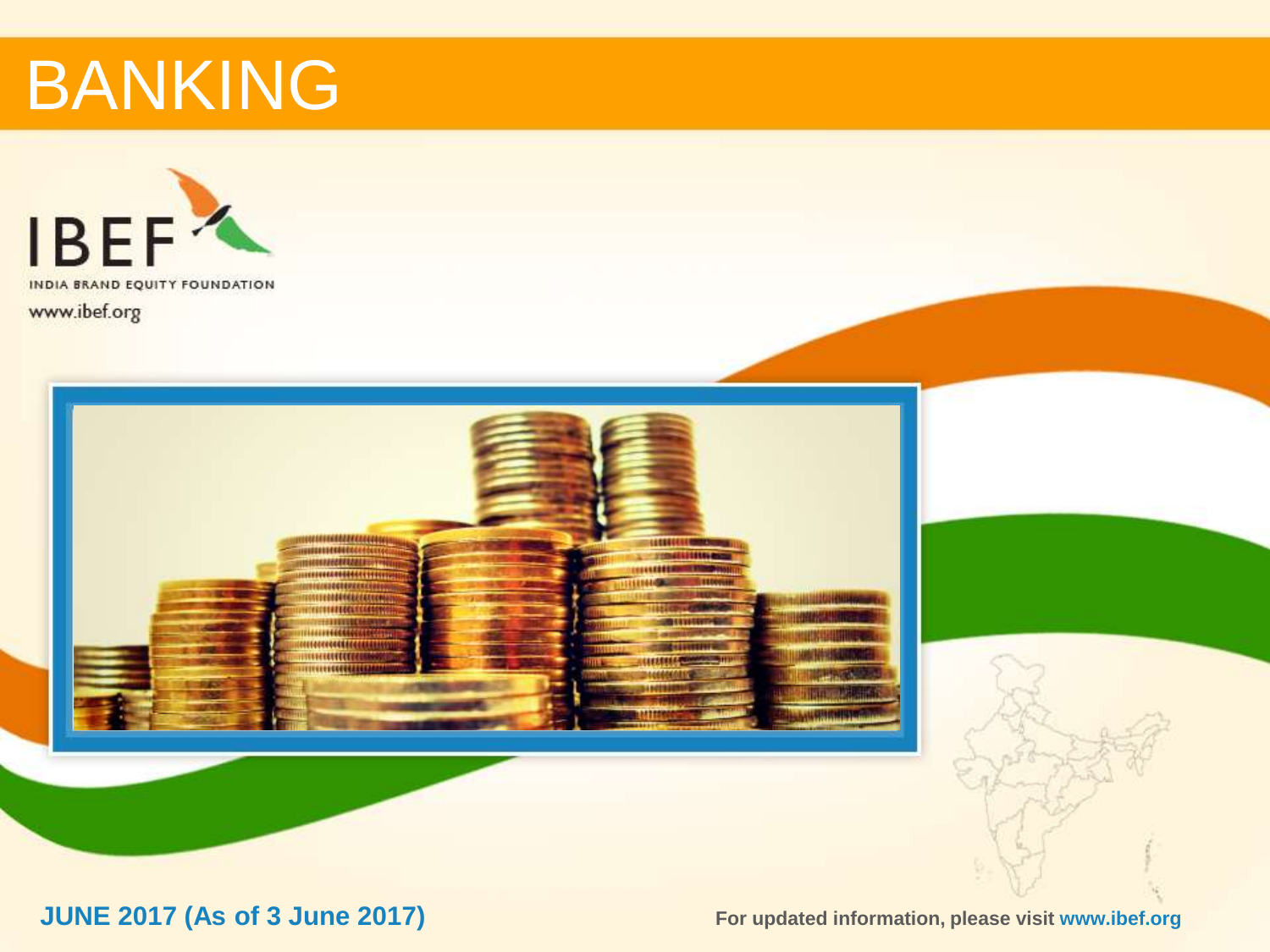

### **CONTENTS**

| $\mathcal{L}$                        |                                |  |
|--------------------------------------|--------------------------------|--|
| $\frac{1}{2}$                        |                                |  |
| $\frac{1}{2}$                        | Market Overview and Trends 6   |  |
| $\mathcal{L}_{\mathcal{S}}$          | Porters Five Forces Analysis26 |  |
| $\mathcal{L}_{\mathcal{S}}$          |                                |  |
| $\frac{1}{2}$                        |                                |  |
| $\frac{1}{2}$                        |                                |  |
| $\frac{1}{2}$                        |                                |  |
| $\mathcal{A}^{\bullet}_{\mathbf{a}}$ |                                |  |



**JUNE 2017 For updated information, please visit www.ibef.org 2**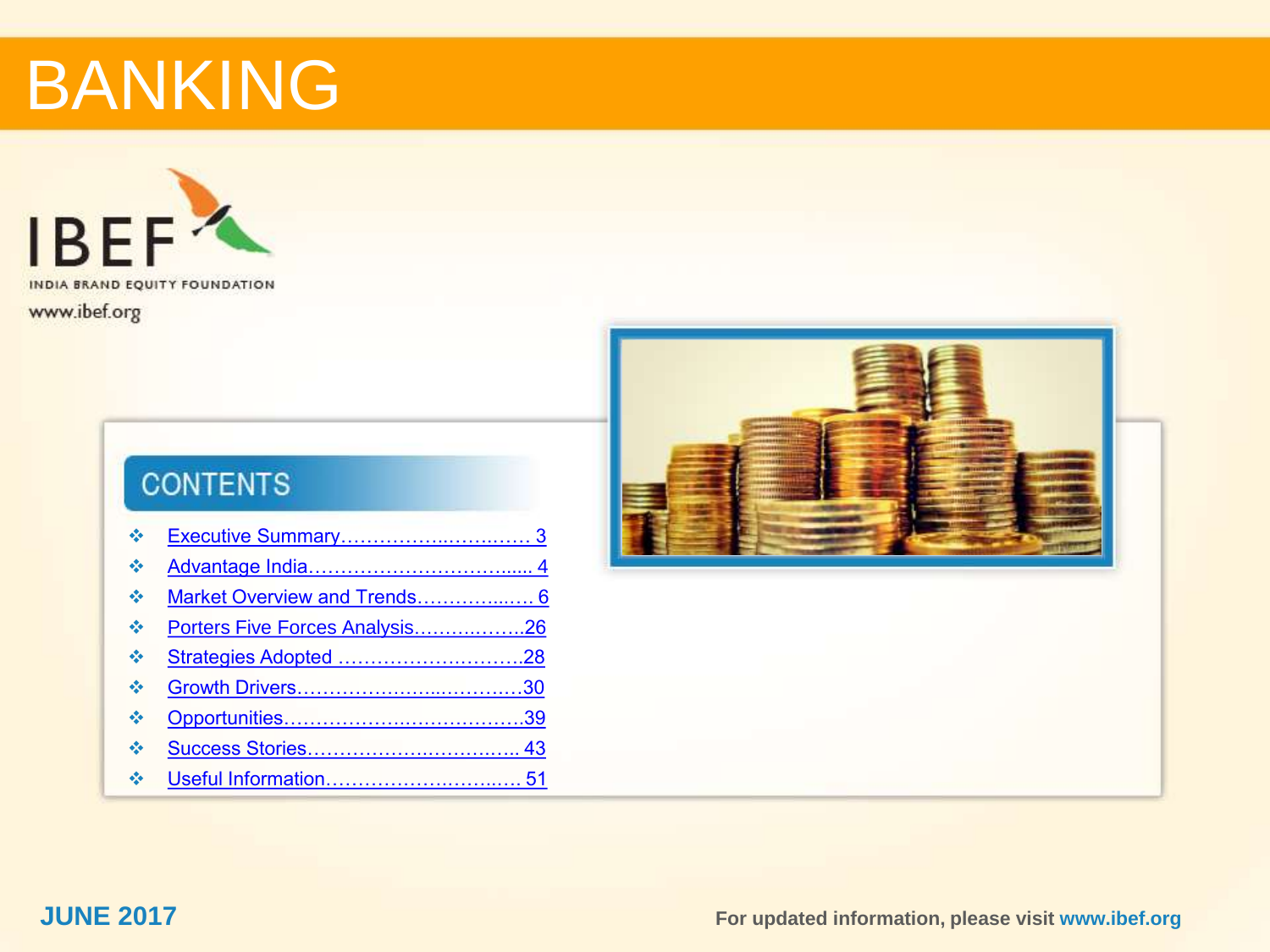

### EXECUTIVE SUMMARY

<span id="page-2-0"></span>

| Robust asset growth            | In FY16, value of public sector bank assets stood at USD1.4 trillion. Total Indian banking<br>sector assets reached USD1.96 trillion in FY15 from USD1.3 trillion in FY10, with over 70<br>per cent accounted for by the public sector. Total Indian asset market size is expected to<br>reach USD1.97 trillion in FY17 |
|--------------------------------|-------------------------------------------------------------------------------------------------------------------------------------------------------------------------------------------------------------------------------------------------------------------------------------------------------------------------|
|                                |                                                                                                                                                                                                                                                                                                                         |
| Growing lending and<br>deposit | • Total lending & deposits have increased at a CAGR of 6 per cent during FY11-15 and<br>12.9 per cent, respectively, during FY06-15 & are further poised for growth, backed by<br>demand for housing and personal finance                                                                                               |
|                                |                                                                                                                                                                                                                                                                                                                         |
| <b>Higher ATM penetration</b>  | • As of February 2017, total number of ATMs in India increased to 207,402 & is further<br>expected to double over next few years, thereby leading to increase in the number of<br>ATMs per million people in India from 105 in 2012, to about 300 by 2017.                                                              |
|                                |                                                                                                                                                                                                                                                                                                                         |
|                                | • As of March 2016, 56 regional rural banks are functioning in the country.                                                                                                                                                                                                                                             |
|                                | • Under 1 <sup>st</sup> phase of FIP (2010-13), 74,000 villages, with population exceeding 2,000 people,<br>were covered with 2,493 banking outlets.                                                                                                                                                                    |
| Rising rural penetration       | RBI has allowed, regional rural banks with net worth of at least USD15.28 million to launch<br>$\bullet$<br>internet banking facilities.                                                                                                                                                                                |
|                                | Airtel payments bank opens over 1 lac accounts in UP, of which 60 per cent have been<br>$\bullet$<br>opened in rural areas.                                                                                                                                                                                             |
|                                | Saurea: India Ranking Accoriation, Recenya Rank of India, TechSci Recearch                                                                                                                                                                                                                                              |

*Source*: India Banking Association, Reserve Bank of India, TechSci Research Notes: ATM - Automated Teller Machine, FIP – Financial Inclusion Plan, RBI – Reserve Bank of India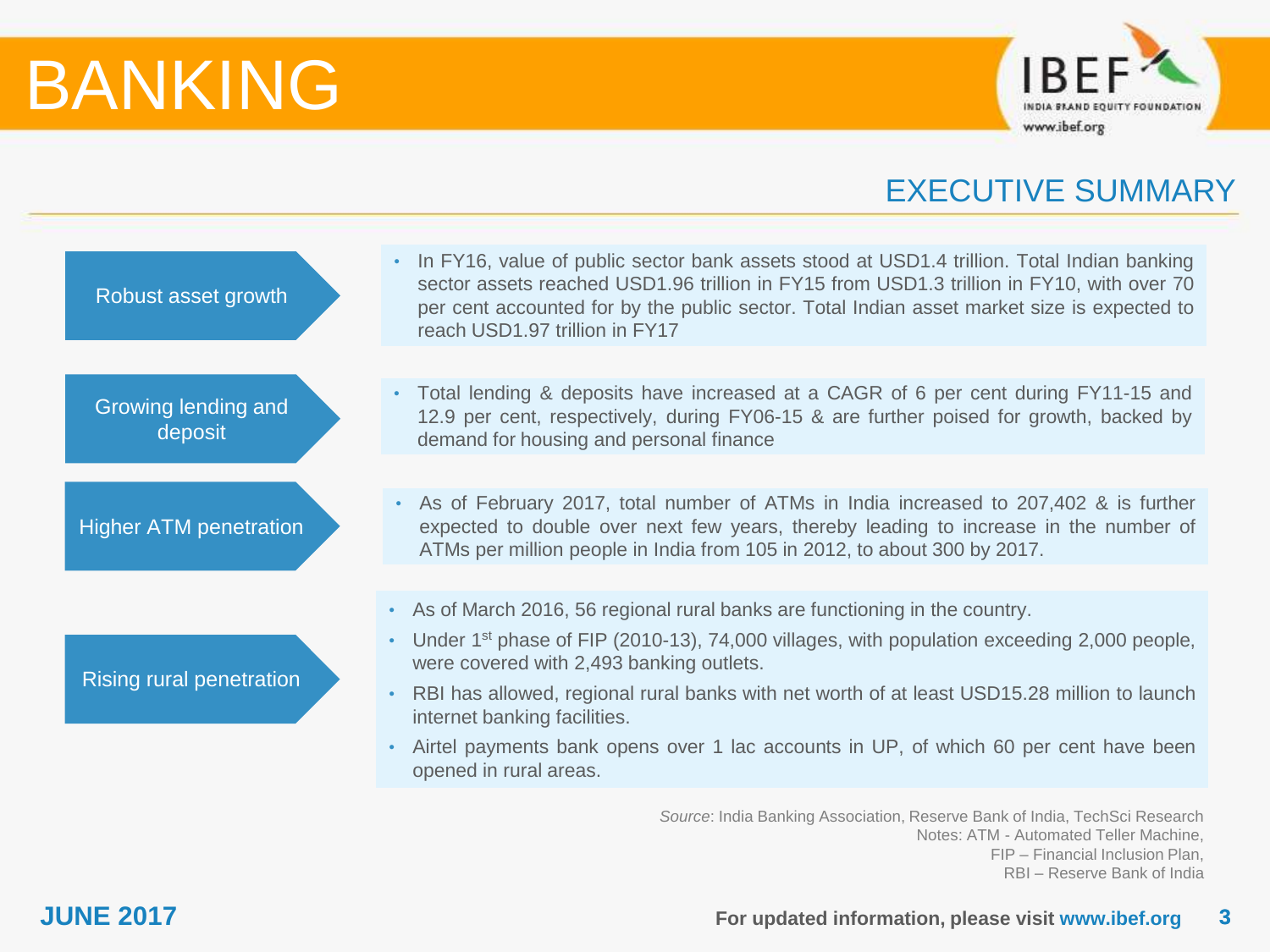

<span id="page-3-0"></span>

## ADVANTAGE INDIA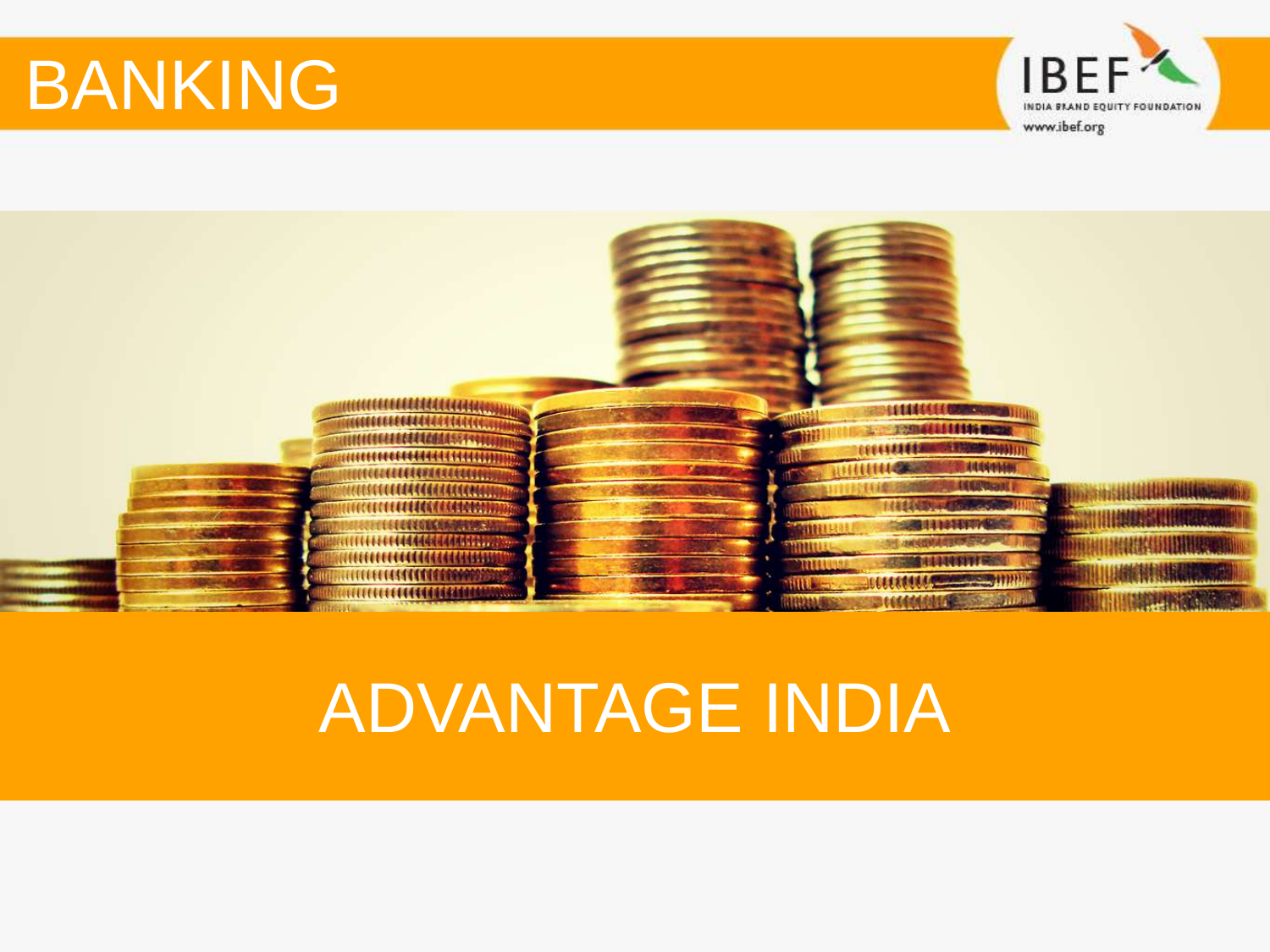

### ADVANTAGE INDIA



### **JUNE 2017 5 For updated information, please visit www.ibef.org**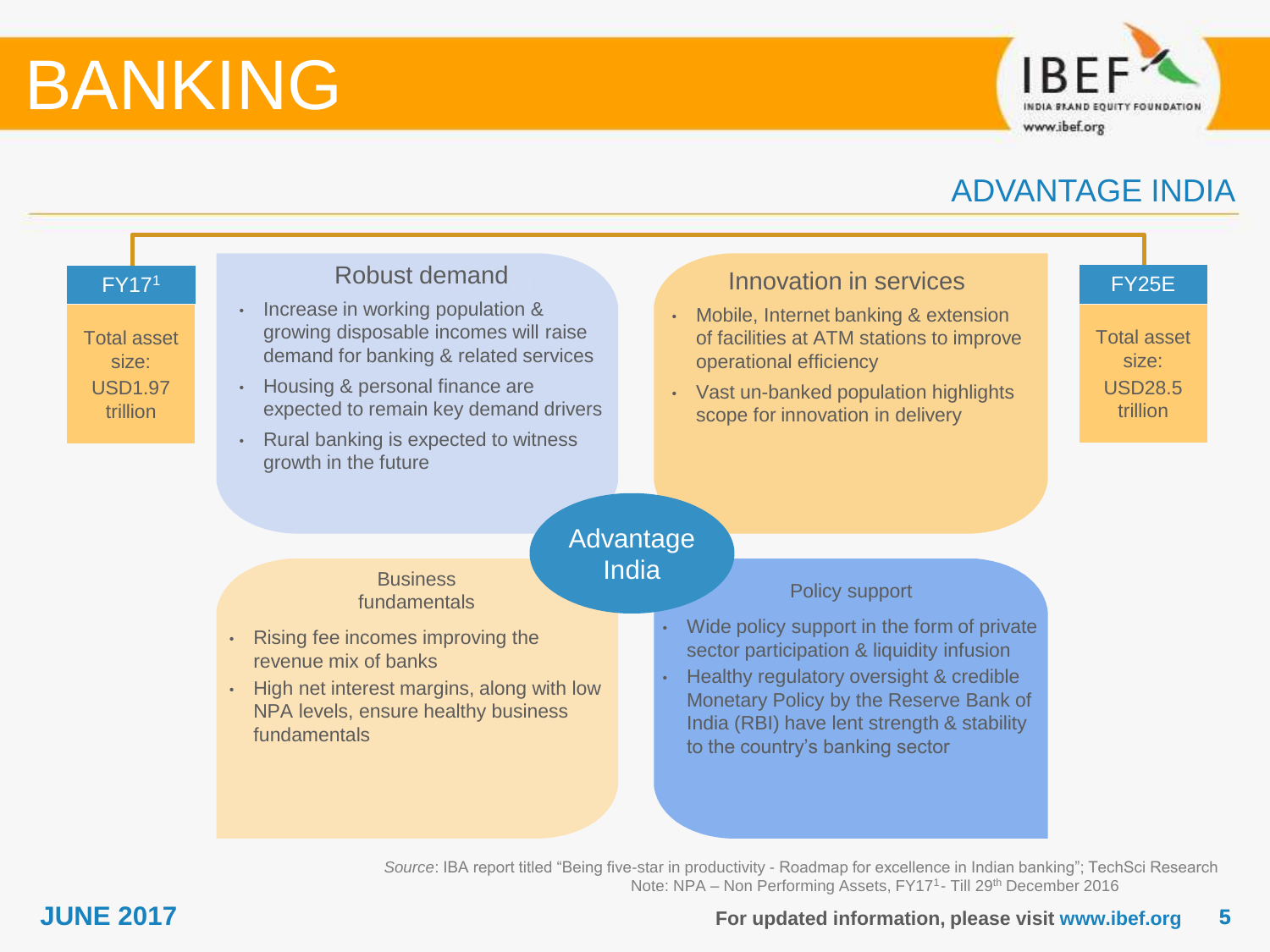

<span id="page-5-0"></span>

## MARKET OVERVIEW AND TRENDS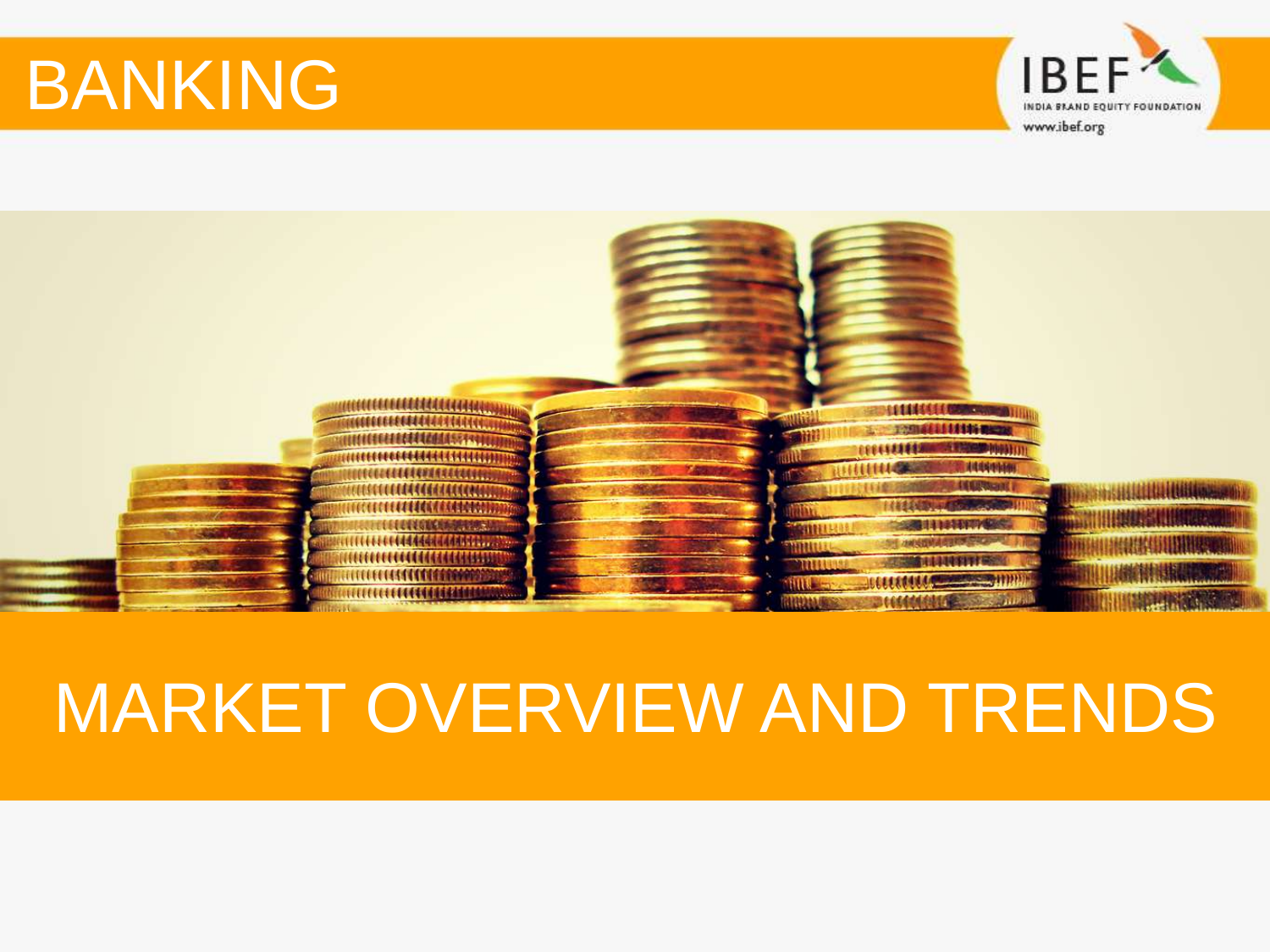

## EVOLUTION OF THE INDIAN BANKING SECTOR



*Source*: Indian Bank's Association, TechSci Research, BMI Notes: RBI - Reserve Bank of India, FDI – Foreign Direct Investment, LIC – Life Insurance Corporation

### **JUNE 2017 7 For updated information, please visit www.ibef.org**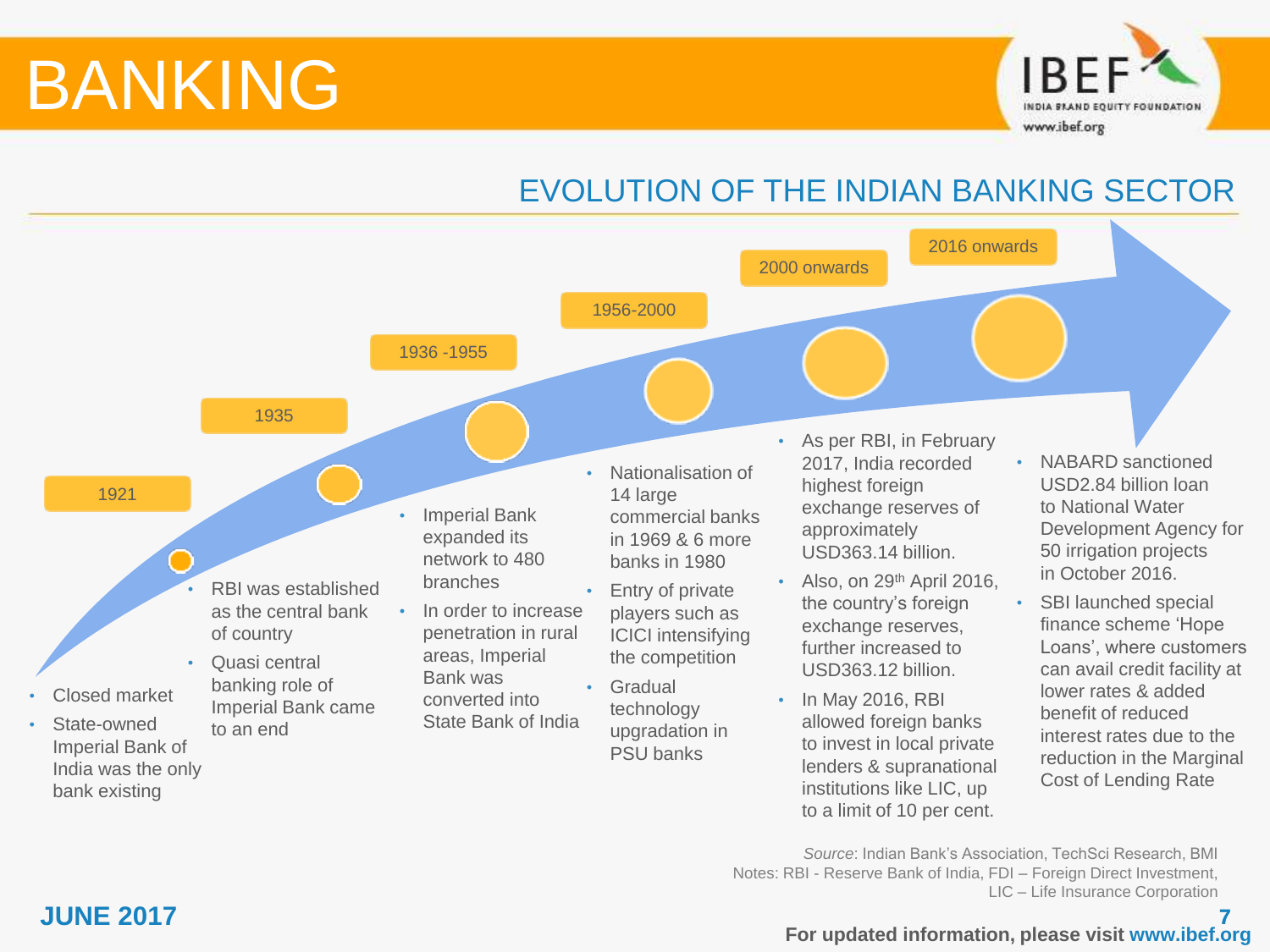

## THE STRUCTURE OF INDIAN BANKING SECTOR



### **JUNE 2017 For updated information, please visit www.ibef.org 8**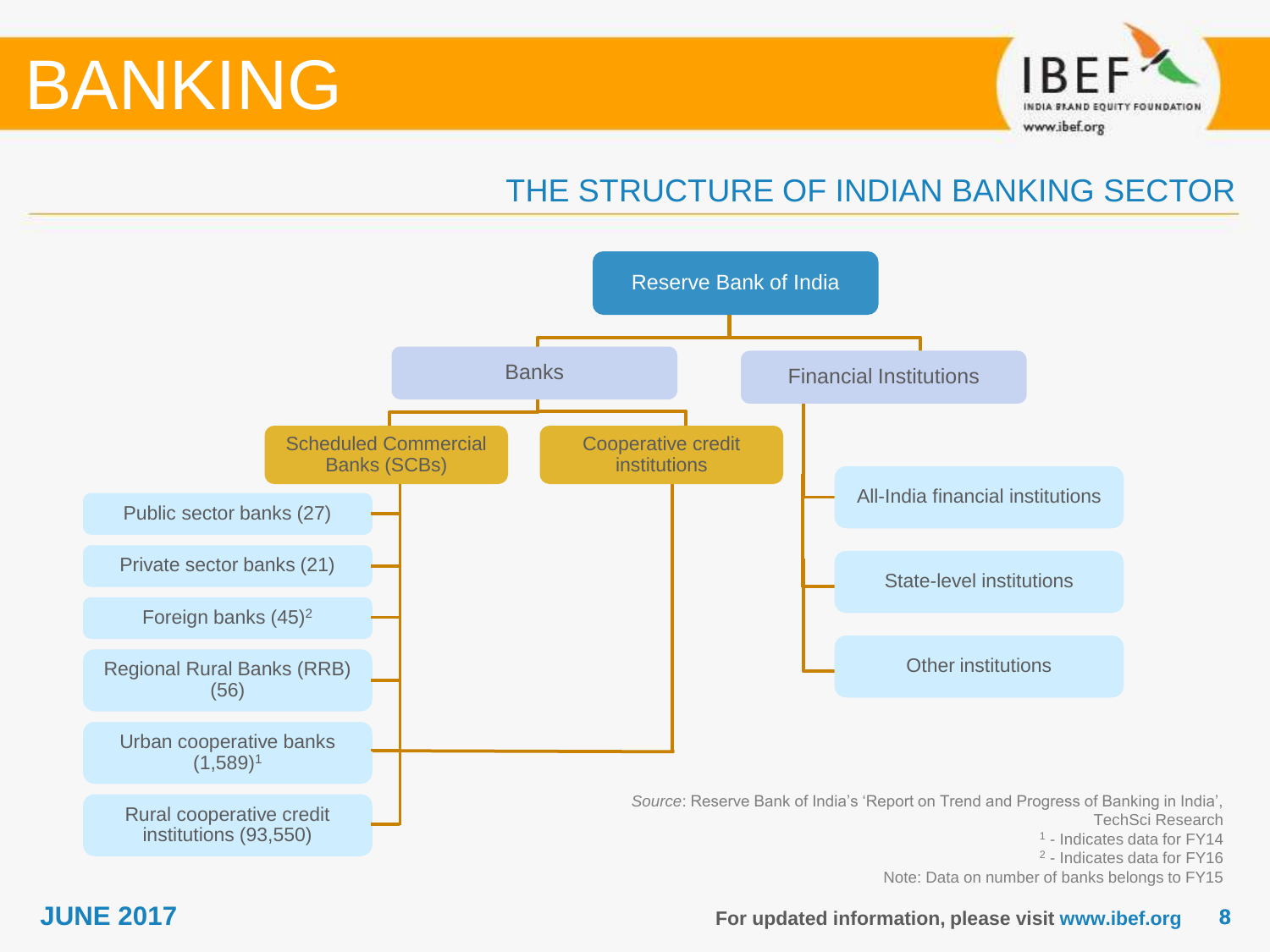

### INDIAN BANKING SECTOR HAS GROWN AT A HEALTHY PACE … (1/2)

- Credit off-take has been surging ahead over the past  $\star$ decade, aided by strong economic growth, rising disposable incomes, increasing consumerism & easier access to credit
- In March FY16, total credit extended surged to  $\star$ USD1016 billion.
- Credit to non-food industries increased by 9.06 per  $\star$ cent reaching to USD1000 billion in March FY16, from USD983 billion during the previous financial year.
- $\star$ Demand has grown for both corporate & retail loans; particularly the services, real estate, consumer durables & agriculture allied sectors have led the growth in credit.
- As of November 2016, the outstanding credit to  $\star$ NBFCs stood at USD 55.27 billion, growing at a rate of 25 per cent on Y-o-Y basis. Bank credit granted to Non-banking Finance Companies (NBFCs) has touched the highest in 3 years.



Growth in credit off-take over past few years (USD billion)

> *Source*: Reserve Bank of India (RBI), TechSci Research Notes: YoY – Year on Year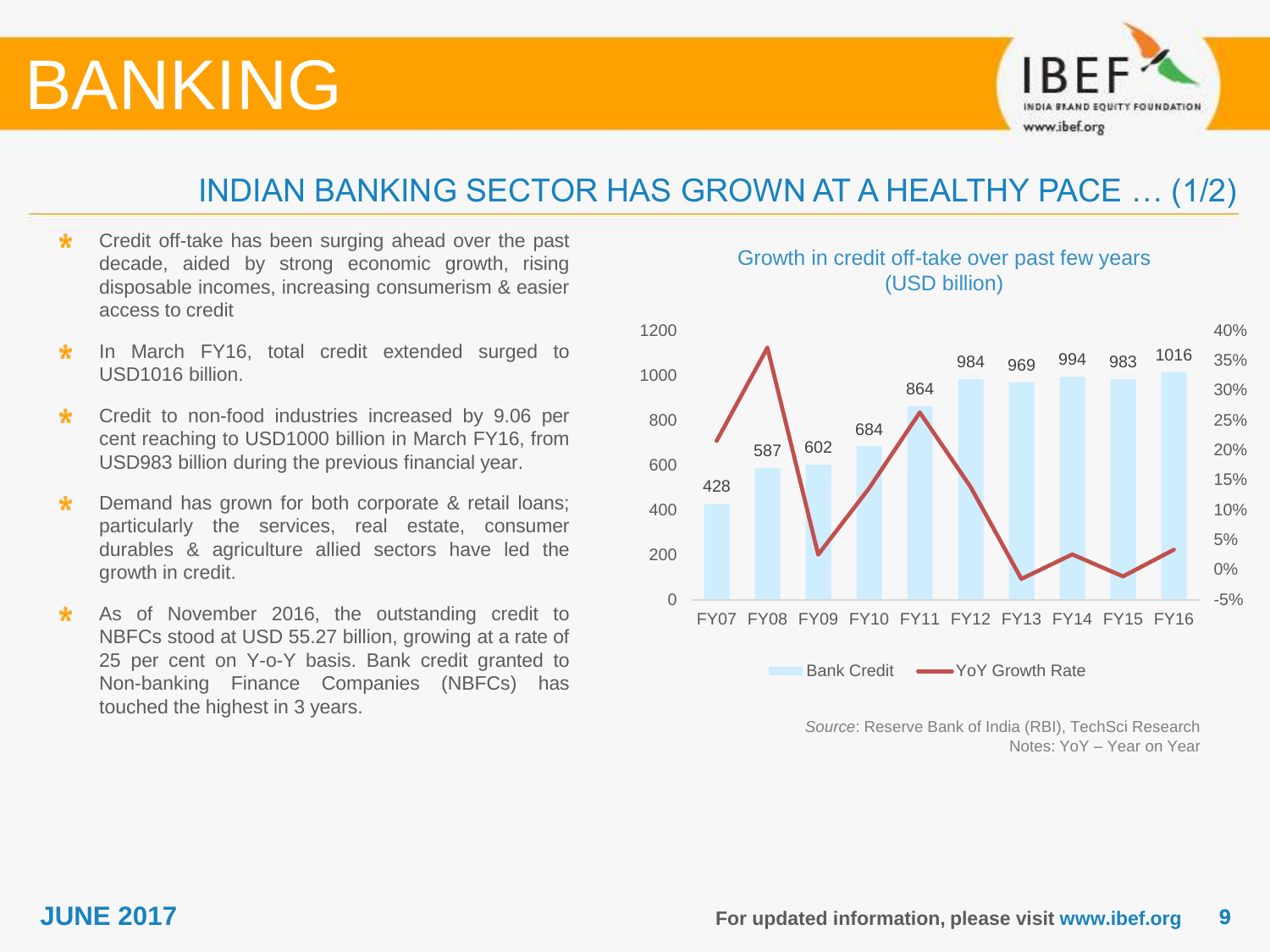

### INDIAN BANKING SECTOR HAS GROWN AT A HEALTHY PACE … (2/2)

- During FY06-17<sup>1</sup>, deposits grew at a CAGR of 12.03 \* per cent and reached 1.54 trillion by FY17<sup>1</sup>.
- Strong growth in savings amid rising disposable \*. income levels are the major factors influencing deposit growth.
- Access to banking system has also improved over the  $\star$ years due to persistent government efforts to promote banking-technology and promote expansion in unbanked and non-metropolitan regions.
- At the same time India's banking sector has remained  $\star$ stable despite global upheavals, thereby retaining public confidence over the years.
- Deposits under Pradhan Mantri Jan Dhan Yojana  $\star$ (PMJDY), have also increased. As on November 9, 2016, USD6,971.68 million were deposited, while 255.1 million accounts were opened
- Karnataka Bank has been awarded 2 Indian Banking  $\star$ Association awards for the best use of digital & channels technology and for the best financial inclusion initiatives in small bank category.
- Public sector bank Vijaya Bank would be raising  $\star$ US\$148.74 million from the market. The bank is targeting CRAR (Credit Adequacy Ratio) of 13 per cent plus by the end of FY18.



*Source*: Reserve Bank of India (RBI), TechSci Research; Notes: CAGR - Compounded Annual Growth Rate, FY17<sup>1</sup> - Till December 29, 2016

### Growth in deposits over the past few years (USD Billion)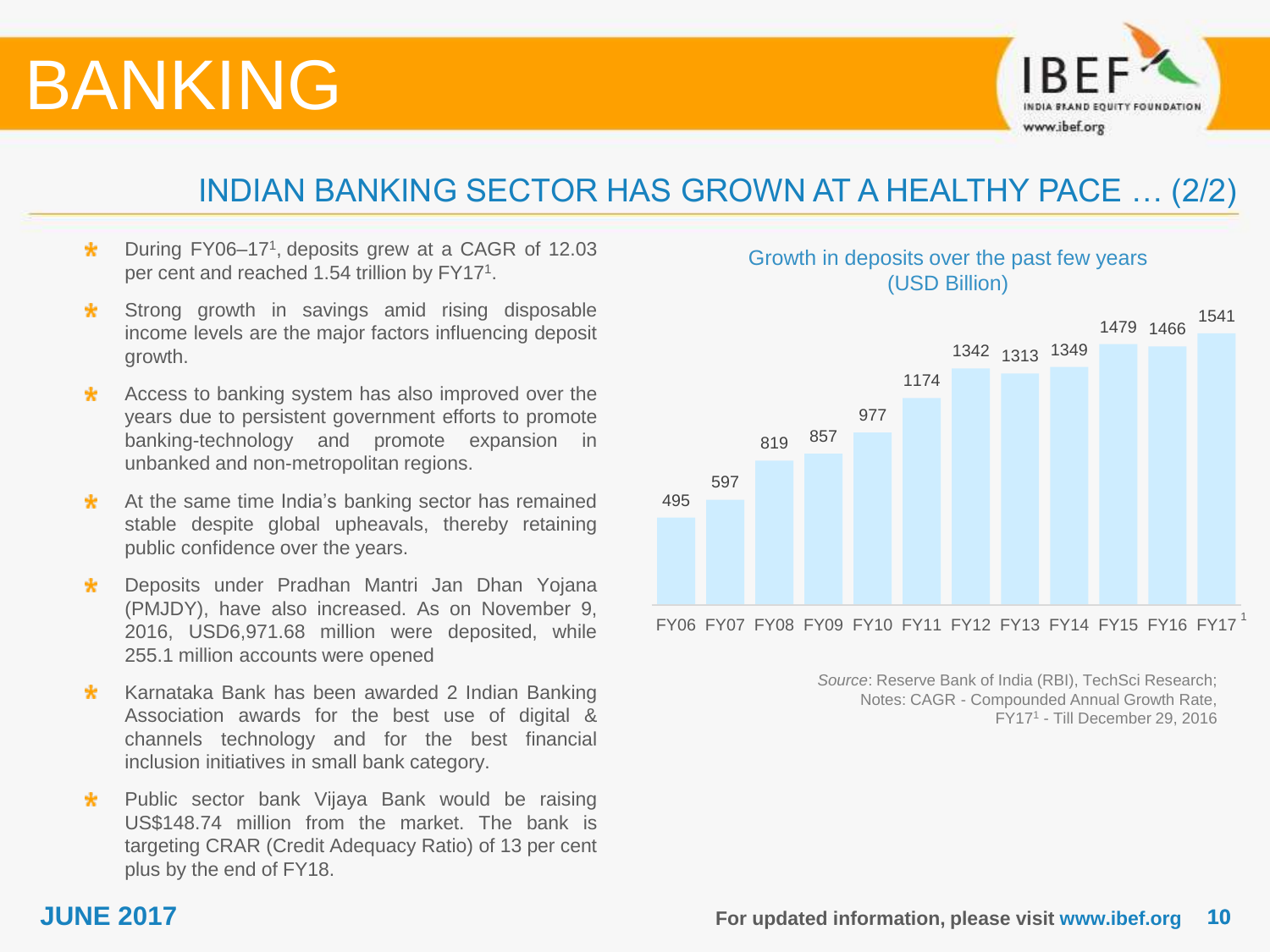

### ASSETS BASE CONTINUES TO EXPAND

- $\star$ Total banking sector assets have increased at a CAGR of 7.61 per cent to USD1.957 billion during FY13–16
- FY13-16 saw growth in assets of banks across sectors  $\star$ 
	- Assets of public sector banks, which account for ÷ more than 70 per cent of the total banking assets, grew at a CAGR of 5 per cent
	- Private sector expanded at an CAGR of 13 per cent,  $\star$ while foreign banks posted a growth of 14 per cent
- Corporate demand for bank loans have grown due to  $\star$ continued infrastructure investments & due to other policy decisions such as reducing oil subsidies, issuing of telecom spectrum licenses & the proposed abolition of penalty on loan prepayment
- Total assets of Public Sector Banks amounted to USD1957.03 billion in FY16



*Source*: Reserve Bank of India (RBI), TechSci Research, Indian Banks Association; Notes: CAGR - Compounded Annual Growth Rate, FDI – Foreign Direct Investments FY16 data is only available for Public Sector Banks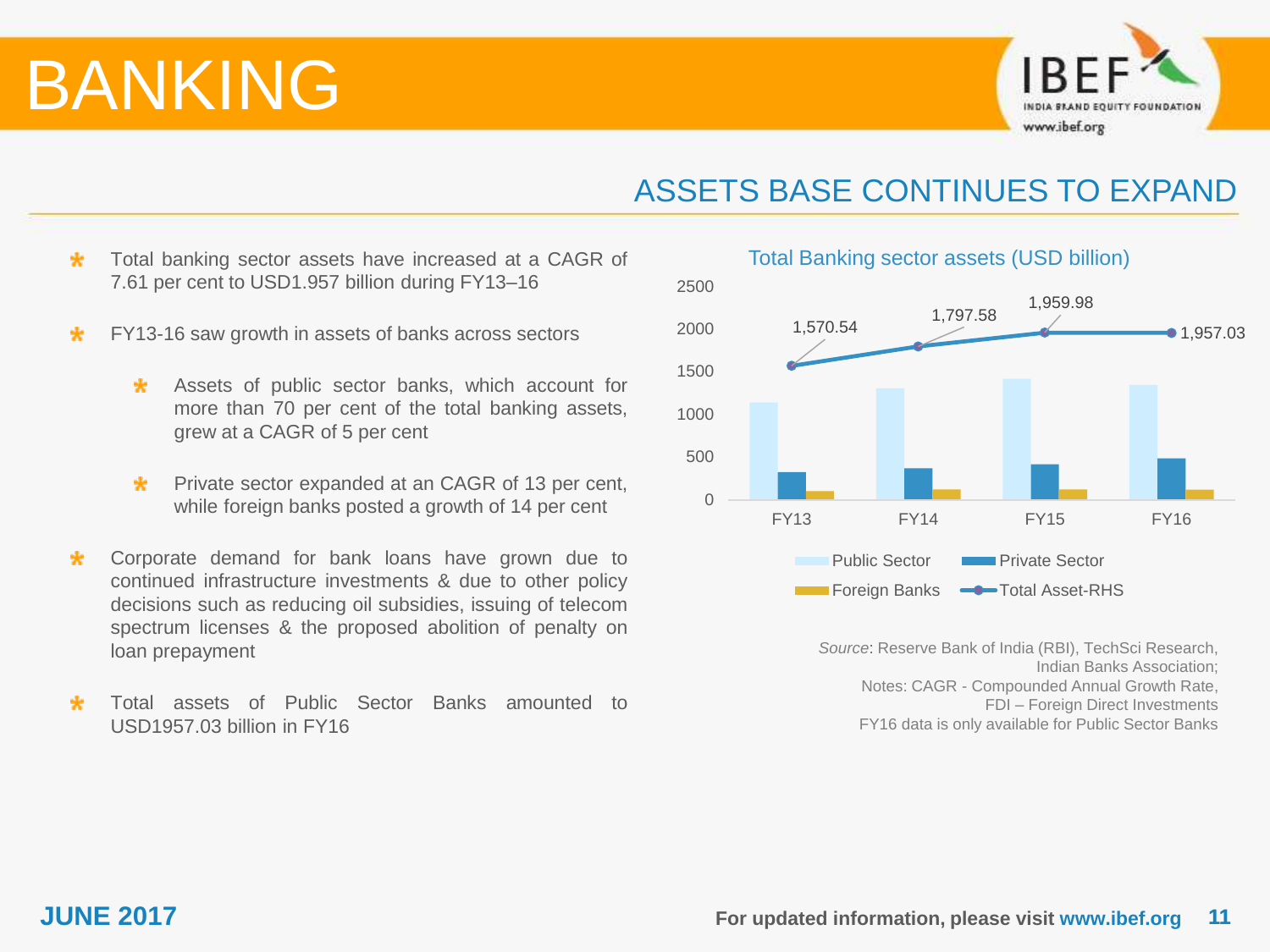

### …AND SO DOES THE MONEY SUPPLY

Growth in money supply over past few years (USD billion)

- During FY06-17<sup>1</sup>, total money supply in the country increased at  $\star$ a CAGR of 9.92 per cent, reaching to USD1.8 trillion by the June end 2016.
- Narrow money supply (M1) grew at a CAGR of 7.08 per cent  $\star$ while its components currency with public & deposit money of the public, grew at a CAGR of 10.1 per cent & 5.1 per cent, respectively, during FY06–16 & stood at USD397.37 billion by the end of June 2016.
- During FY06-16, broad money supply (M2) grew at a CAGR of  $\star$ 12.2 per cent reaching to USD415.7 billion in June 2016.
- Money supply (M3) grew at a CAGR of 15.7 per cent, during  $\star$ FY06-16, and stood at USD1.78 trillion by the end of June 2016.
- $\star$ During FY06–16, highest average growth in time deposits was witnessed at a rate of 12.41 per cent, with the value of time deposits reaching to USD1.38 trillion in June 2016.



Source: Reserve Bank of India (RBI), TechSci Research Notes: CAGR - Compound Annual Growth Rate

M1 is as defined by sum of currency with public and Deposit money of the public, M2 is the sum of Narrow money and Post office saving deposit, M3 refers to sum of M2 and Time deposit with banks,

FY17<sup>1</sup> : As on June 2016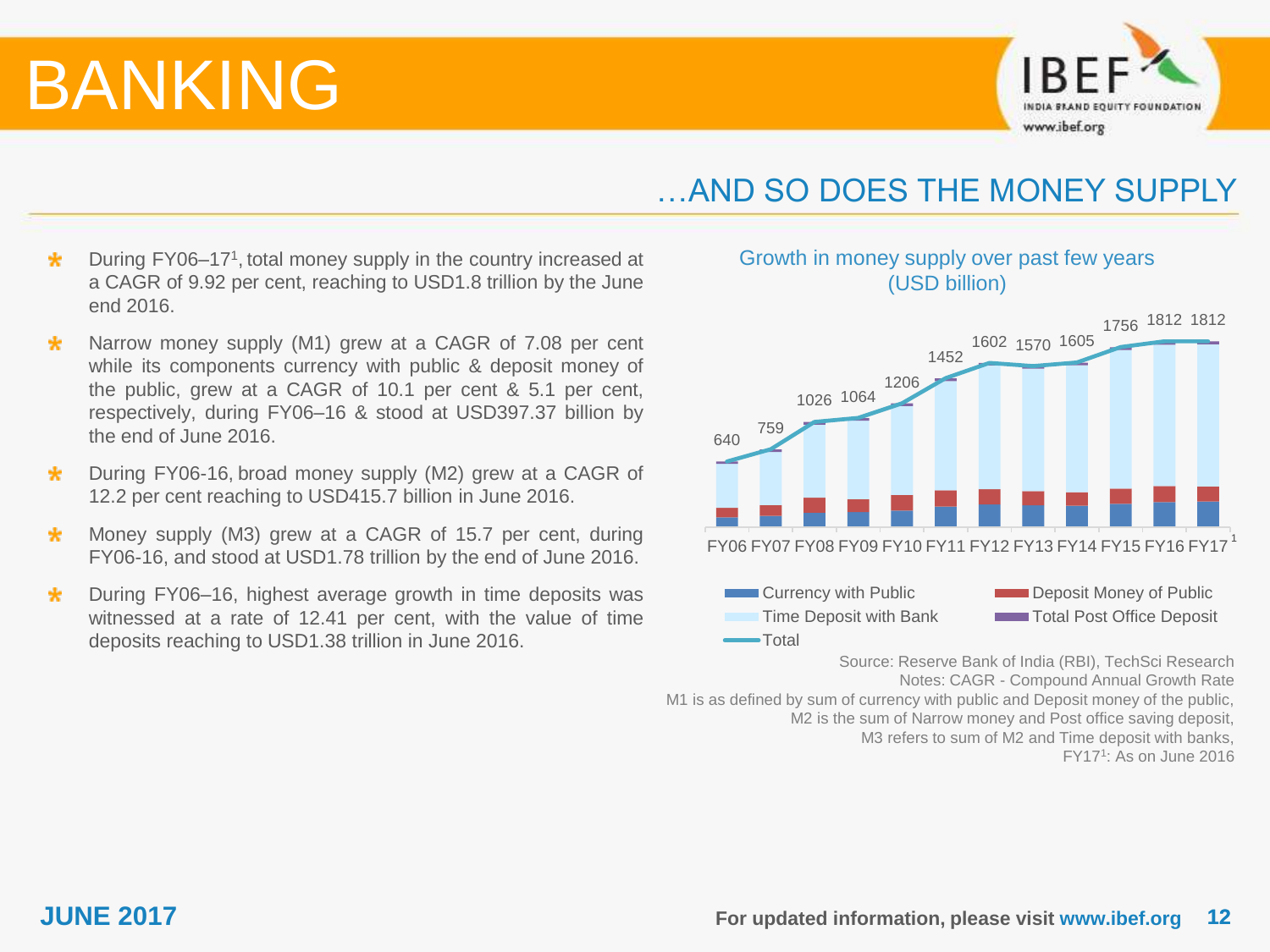

### INTEREST INCOME HAS SEEN ROBUST GROWTH

- $\star$ Public sector banks account for over 71.72 per cent of interest income in the sector in FY16
	- $\star$ They lead the pack in interest income growth with a CAGR of 8.61 per cent over FY09-16
- Overall, the interest income for the sector has grown at 8.74  $\star$ per cent CAGR during FY9-16
- Interest income of Public Banks was witnessed to be  $\star$ USD102.66 billion in FY16

### Interest income growth in Indian banking sector (USD billion)



*Source*: Reserve Bank of India, IBA (Indian Banks Association), TechSci Research Notes: CAGR - Compound Annual Growth Rate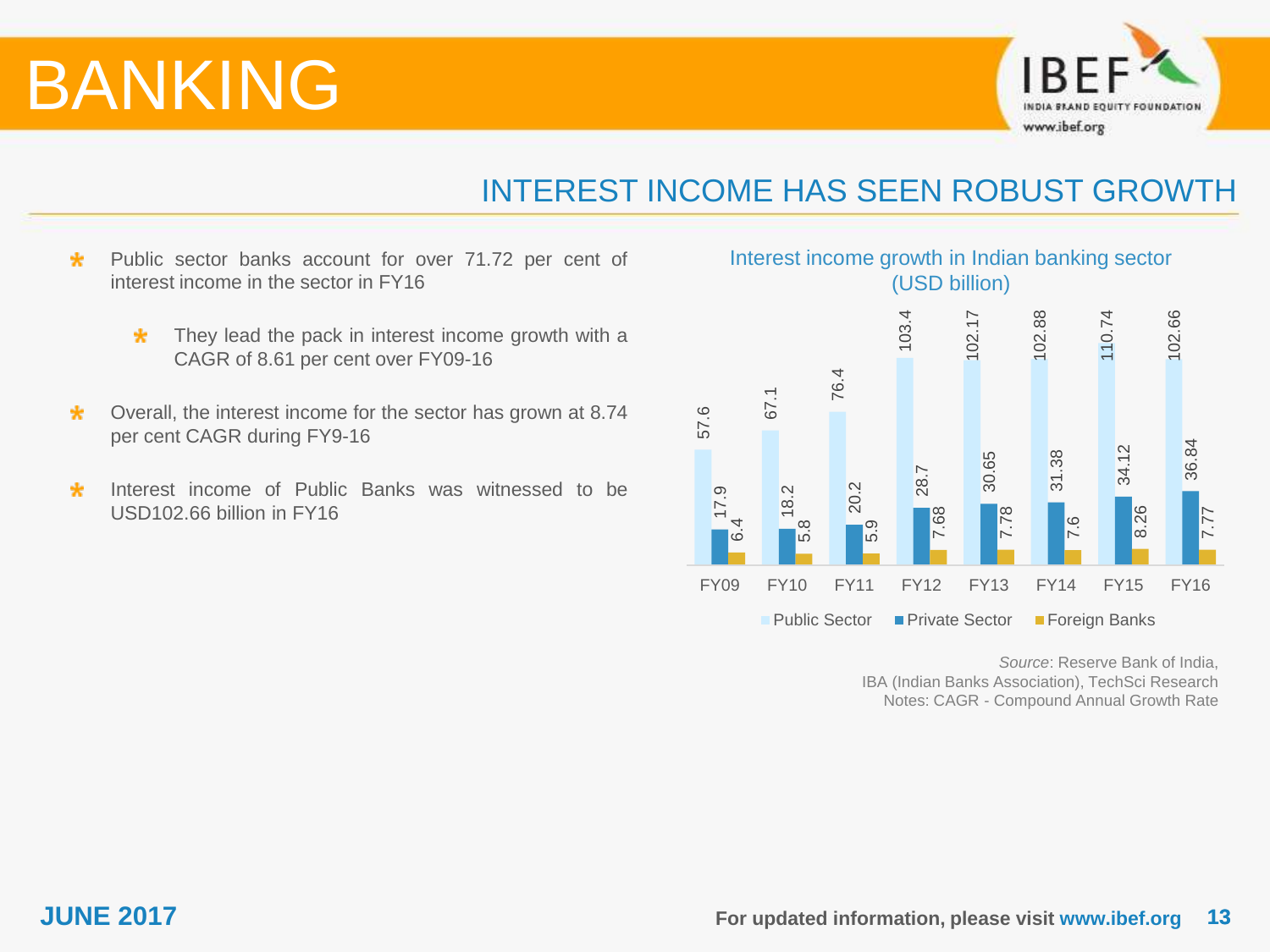

### NET INTEREST MARGIN CONTINUES TO BE STRONG

- $\star$ Indian banking sector enjoys healthy Net Interest Margins (NIM) compared with global peers
- HDFC leads the large banks with a NIM of over 4.31 per  $\star$ cent in FY16.
- $\star$ Prominent Chinese banks have NIM's between 2-3 per cent significantly lower than Indian peers
- $\star$ Despite virtually zero cost funds, the banks in the US have NIM's comparable to Indian peers

### Healthy net interest margins (FY16)



*Source*: Company Reports, TechSci Research Notes: HDFC – Housing Development Finance Corporation, ICICI – Industrial Credit and Investment Corporation of India, SBI – State Bank of India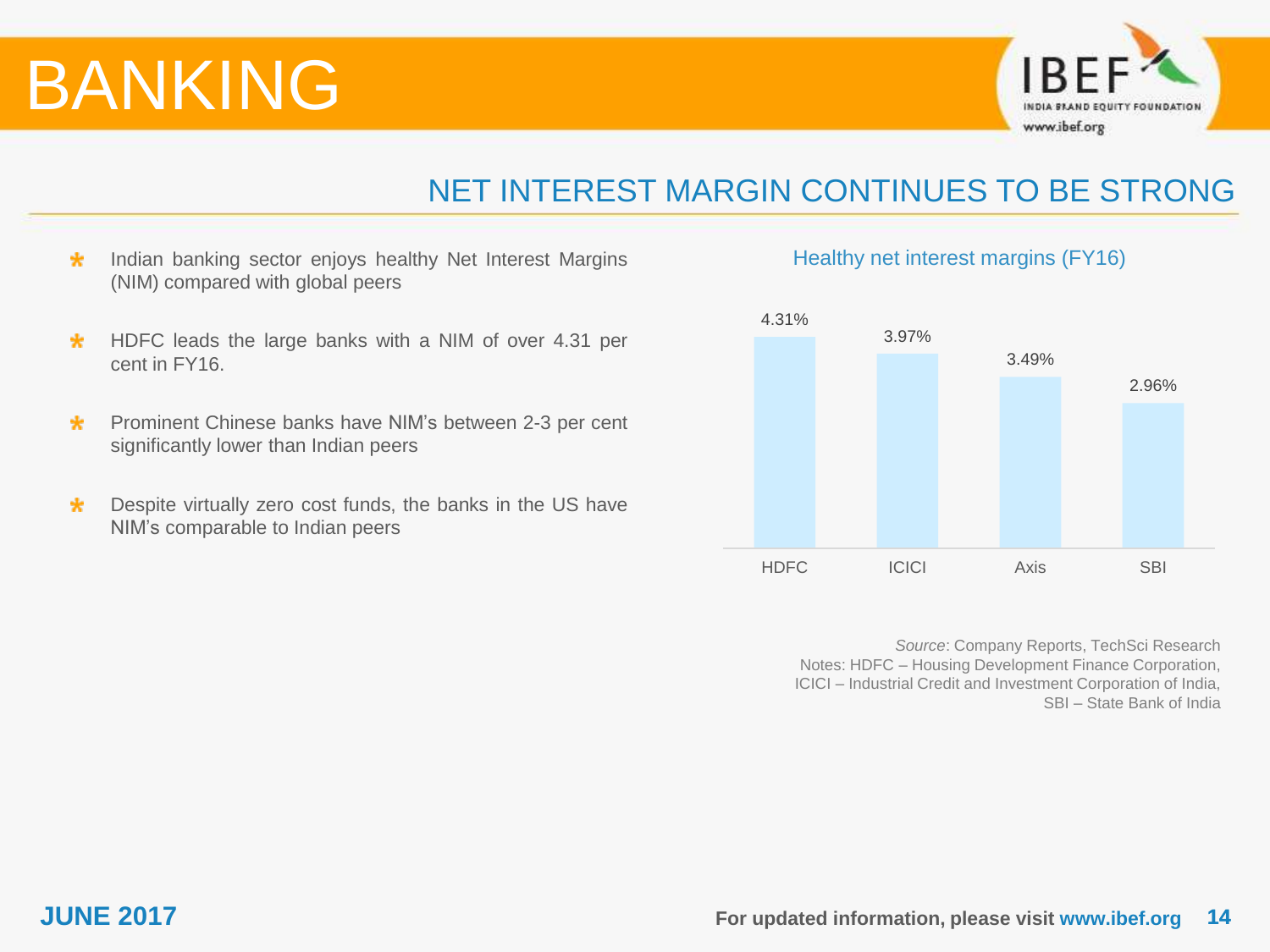

### GROWTH IN 'OTHER INCOME' ALSO ON A POSITIVE TREND

- Public sector banks account for about 58.28 per cent of  $\star$ income other than from interest ('other income')
- $\star$ 'Other income' for public sector banks has risen at a CAGR of 4.79 per cent during FY09-16
- Overall, 'other income' for the sector has risen at 4.47 per  $\star$ cent CAGR during FY09-16

### 'Other income' growth in Indian banking sector (USD billion)



*Source*: Indian Bank's Association, TechSci Research Notes: CAGR - Compound Annual Growth Rate,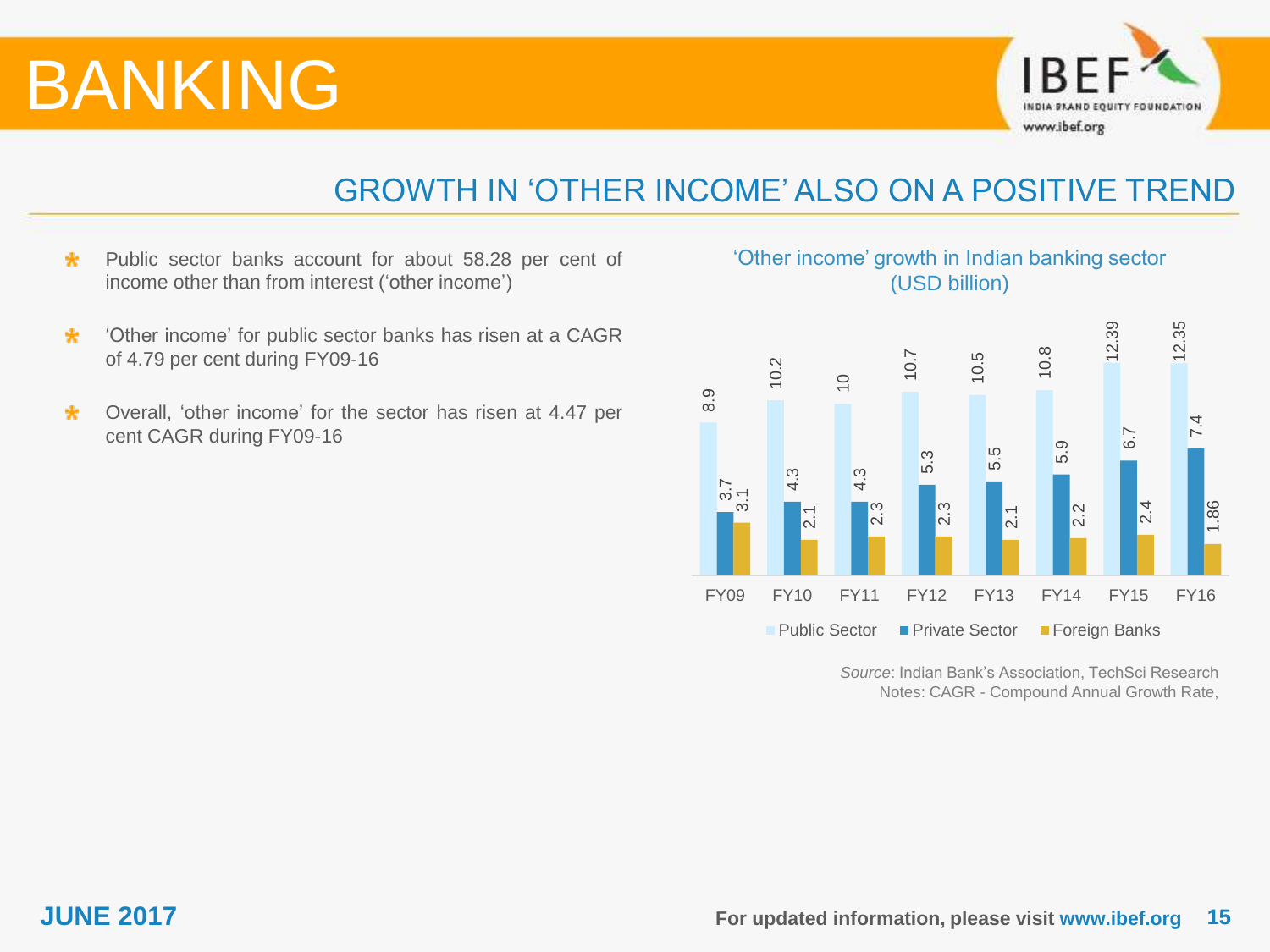

### PRIVATE BANKS LEAD IN MAINTAINING LOWEST NPA LEVELS

- $\star$ Despite the global financial crisis, net Non-Performing Assets (NPA) of Indian banking sector have declined over the past few years
- Gross NPA to Gross Advances in public sector banks grew to 9.39 per cent in FY16  $\star$
- Private sector banks maintained lowest gross non-performing assets to gross advances at 2.90 per cent in FY16  $\star$
- Net NPA to Net advances by public sector banks increased from 2.92 percent in FY15 to 5.75 percent in FY16  $\star$



**JUNE 2017 For updated information, please visit www.ibef.org 16**

Notes: <sup>1</sup> indicates values for FY16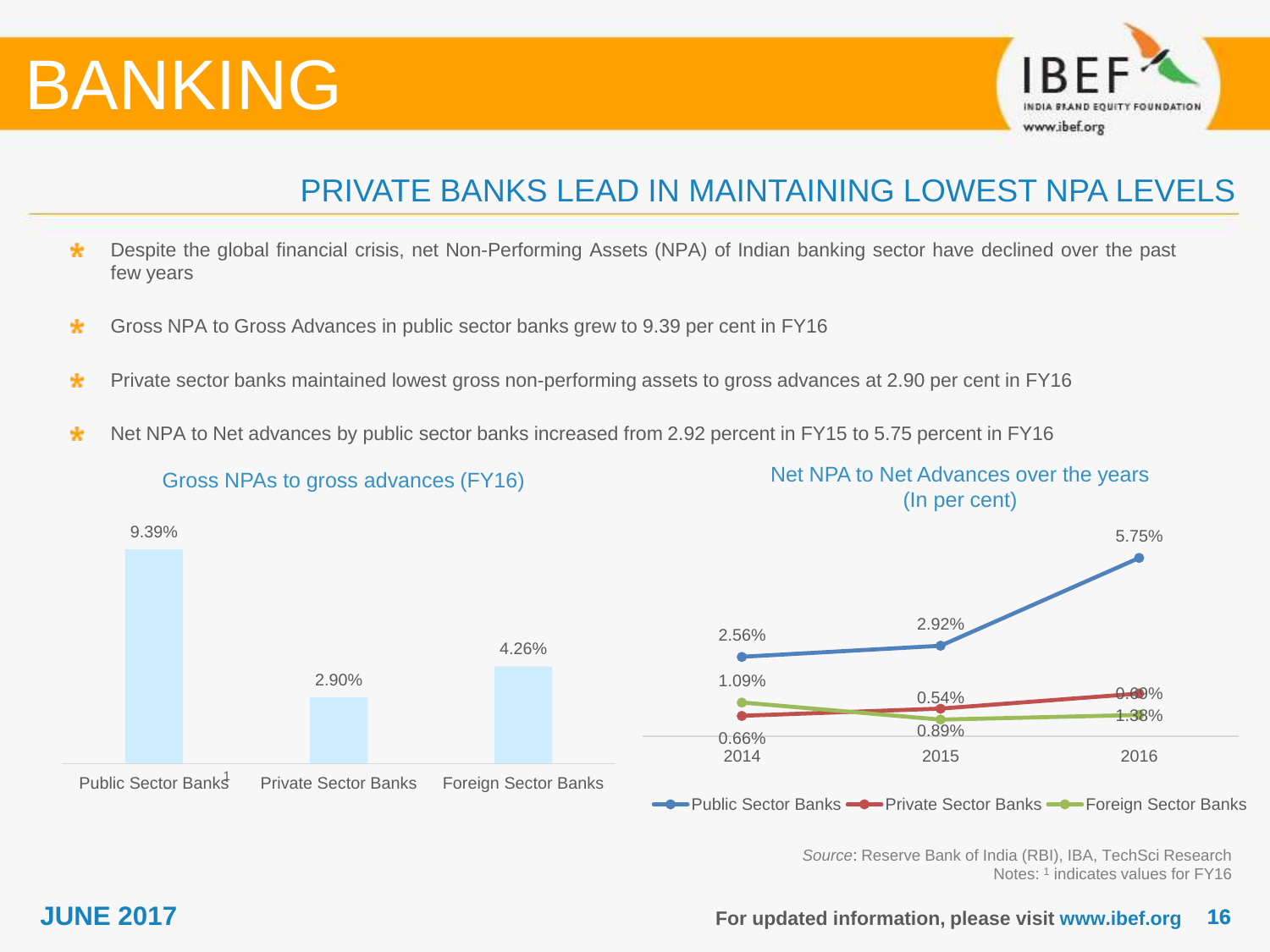

## RETURN ON ASSETS AND LOAN-TO-DEPOSIT RATIO SHOWING AN UPTREND

- $\star$ Loan-to-Deposit ratio for banks across sectors has increased over the years
- Private and foreign banks have posted high return on assets than nationalised & public banks  $\star$
- $\star$ This has prompted most of the foreign banks to start their operations in India



### Return on assets

Loan-to-deposit ratio



*Source*: Reserve Bank of India (RBI), TechSci Research Note: Data for Return on Assets and Loan to Deposit Ratio is in percentage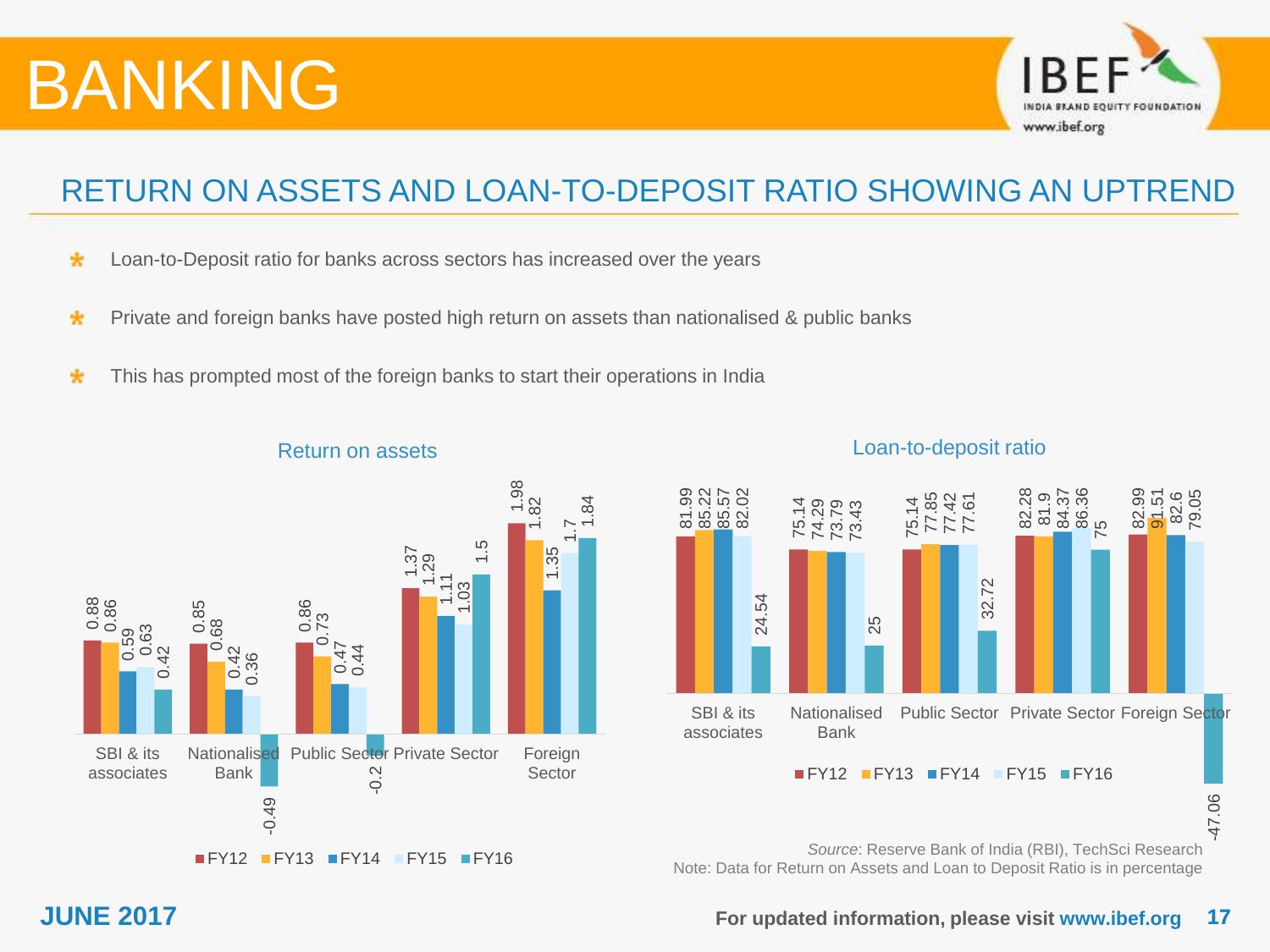

### PRIVATE BANKS ARE AGGRESSIVELY INCREASING THEIR PRESENCE

- $\star$ Share of public sector banks in total deposits have declined from 77.30 per cent in FY13 to 74.11 per cent in FY16
- $\star$ This is largely due to the fact that private banks are rapidly capturing share in savings deposit
- Total bank deposits by Public Sector banks amounted  $\star$ to USD1,114 billion in FY16
- $\star$ As of March 2017, Kotak Mahindra Bank is planning to sell its share to raise capital of around US\$ 1.49 billion to buyout Mahindra Financial Services Ltd.

Market share of bank groups by deposits



*Source*: IBA, TechSci Research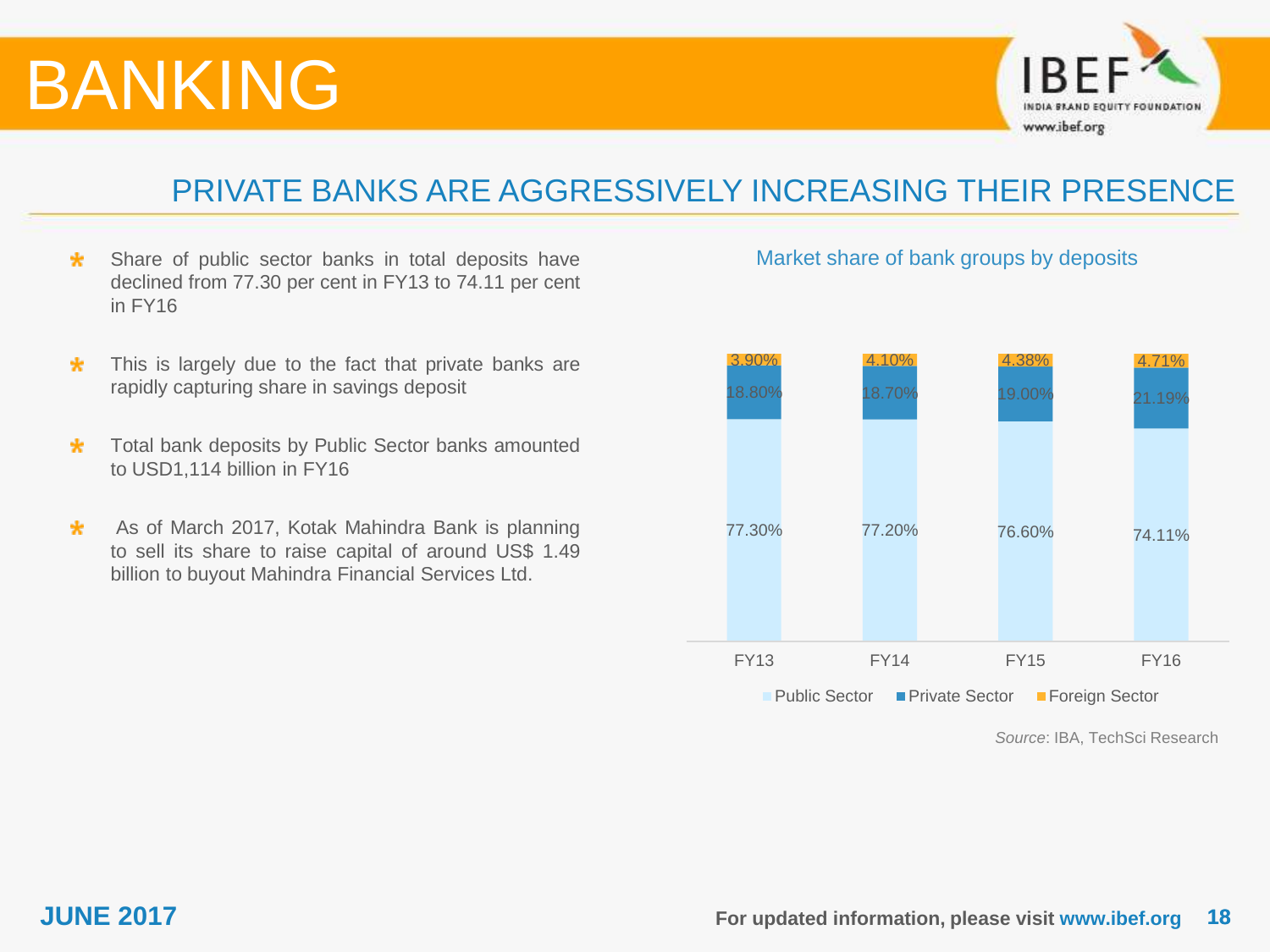

### ISSUING OF NEW LICENSES AND BASEL III WILL INCREASE CAPITAL NEEDS

- In April 2016, India's 1<sup>st</sup> small finance bank was launched with its 10 branches spread over Punjab, India. Capital Small Finance  $\star$ Bank expects to add 9 more branches by the end of FY17 in the country.
- $\star$ RBI requires the promoter of new bank to hold at least 40 per cent of equity capital for 1<sup>st</sup> 5 years, which can be reduced to 15 per cent within 12 years. The new bank must list equity shares within 3 years of the commencement of business. Furthermore, it must open at least 25 per cent of its branches in unbanked rural centres & comply with priority sector lending target.
- The advent of meeting Basel III requirements & opening of new banks, will create demand for additional capital.  $\star$
- $\star$ In November 2016, RBI granted approval for issuing a license to Utkarsh Micro Finance Pvt. Ltd., permitting them to setup small finance bank.
- Ujjivan Small Finance Bank, has launched its operations with 5 pilot branches pan India, eyeing to become a leading mass  $\star$ market retail bank in next 5 years, having a customer base of 35 lakh customers.
- In April 2017, the RBI has allowed IFSC Banking Units (IBUs) to participate in derivative transactions, to boost activity in  $\star$ international financial services centres (IFSCs). IBUs may carry out these transactions, which include structured products that the banks operating in India have been allowed to undertake, but along with RBI's prior approval to offer any other derivative products.
- $\star$ RBI has proposed to start long term and wholesale finance banks which would fund high value and long term projects. Primarily, banks will concentrate on lending to infrastructure & small, medium & corporate businesses.
- Disha Microfin Pvt Ltd, a part of Fincare Business Services, has received a licence from the RBI to establish a small finance  $\star$ bank, which is expected to commence its operations in July 2017. The promoter of the bank has received USD74.37 million in funding from True North, TA Associates, LeapFrog Investments and Tata Opportunities Fund.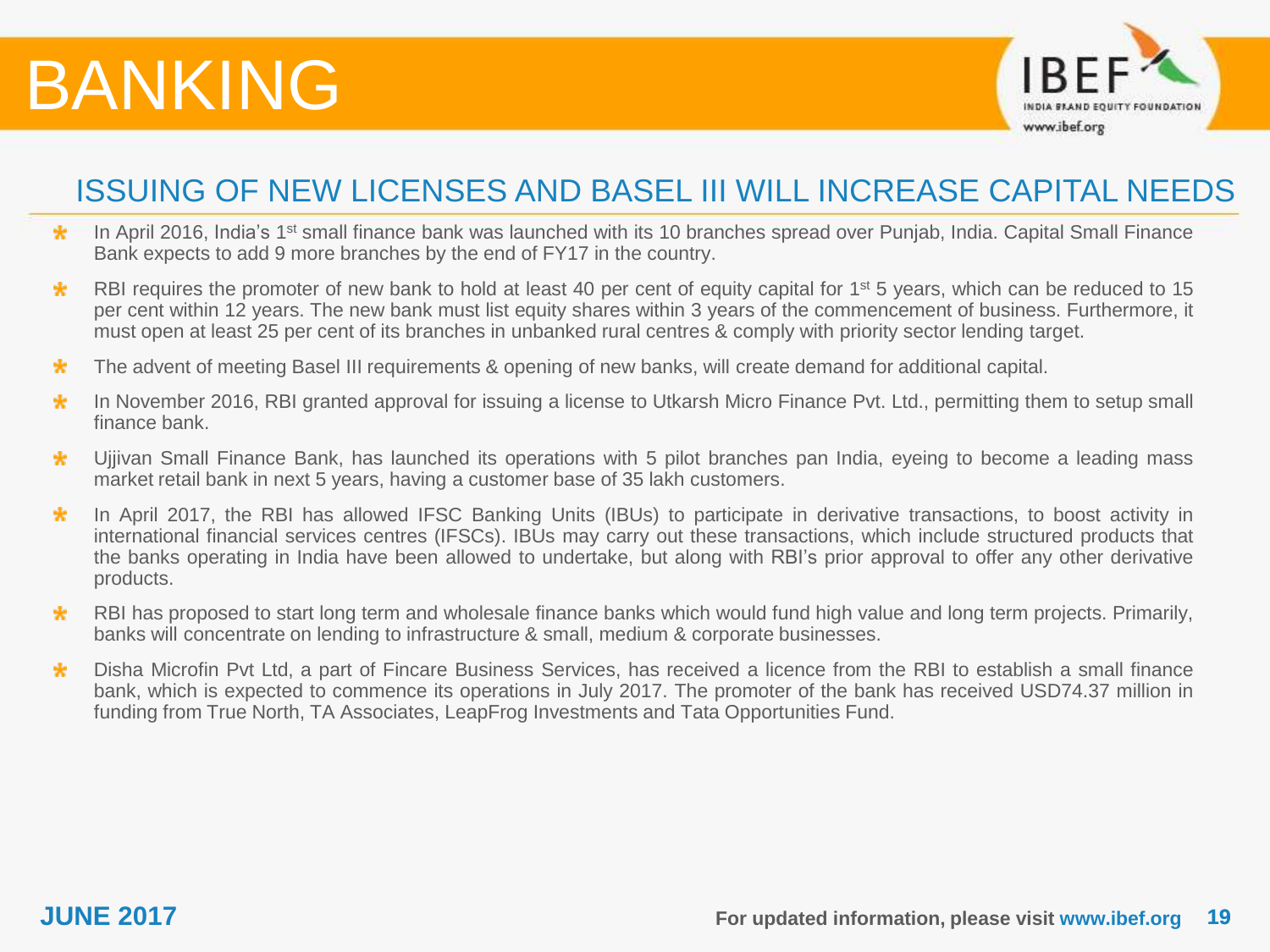

## NOTABLE TRENDS IN THE BANKING INDUSTRY SECTOR … (1/3)

| Improved risk<br>management practices | Indian banks are increasingly focusing on adopting integrated approach to risk<br>management<br>Banks have already embraced the international banking supervision accord of Basel II.;<br>interestingly, according to RBI, majority of the banks already meet capital requirements of<br>Basel III, which has a deadline of 31 March 2019<br>Most of the banks have put in place the framework for asset-liability match, credit &<br>derivatives risk management            |
|---------------------------------------|------------------------------------------------------------------------------------------------------------------------------------------------------------------------------------------------------------------------------------------------------------------------------------------------------------------------------------------------------------------------------------------------------------------------------------------------------------------------------|
| Diversification of<br>revenue stream  | • Banks are laying emphasis on diversifying the source of revenue stream to protect<br>themselves from interest rate cycle & its impact on interest income.<br>Focusing on increasing fee & fund based income by launching plethora of new asset<br>management, wealth management & treasury products.                                                                                                                                                                       |
| Technological<br>innovations          | • Indian banks, including public sector banks are aggressively improving their technology<br>infrastructure to enhance customer experience & gain competitive advantage<br>• Internet and mobile banking is gaining rapid foothold<br>Customer Relationship Management (CRM) and data warehousing will drive the next<br>wave of technology in banks<br>• Indian banks are rapidly focusing on SMAC (Social, Mobile, Analytics & Cloud) techniques<br>to reach new customers |

*Source*: Indian Bank's Association, Indian Banking Sector 2020, TechSci Research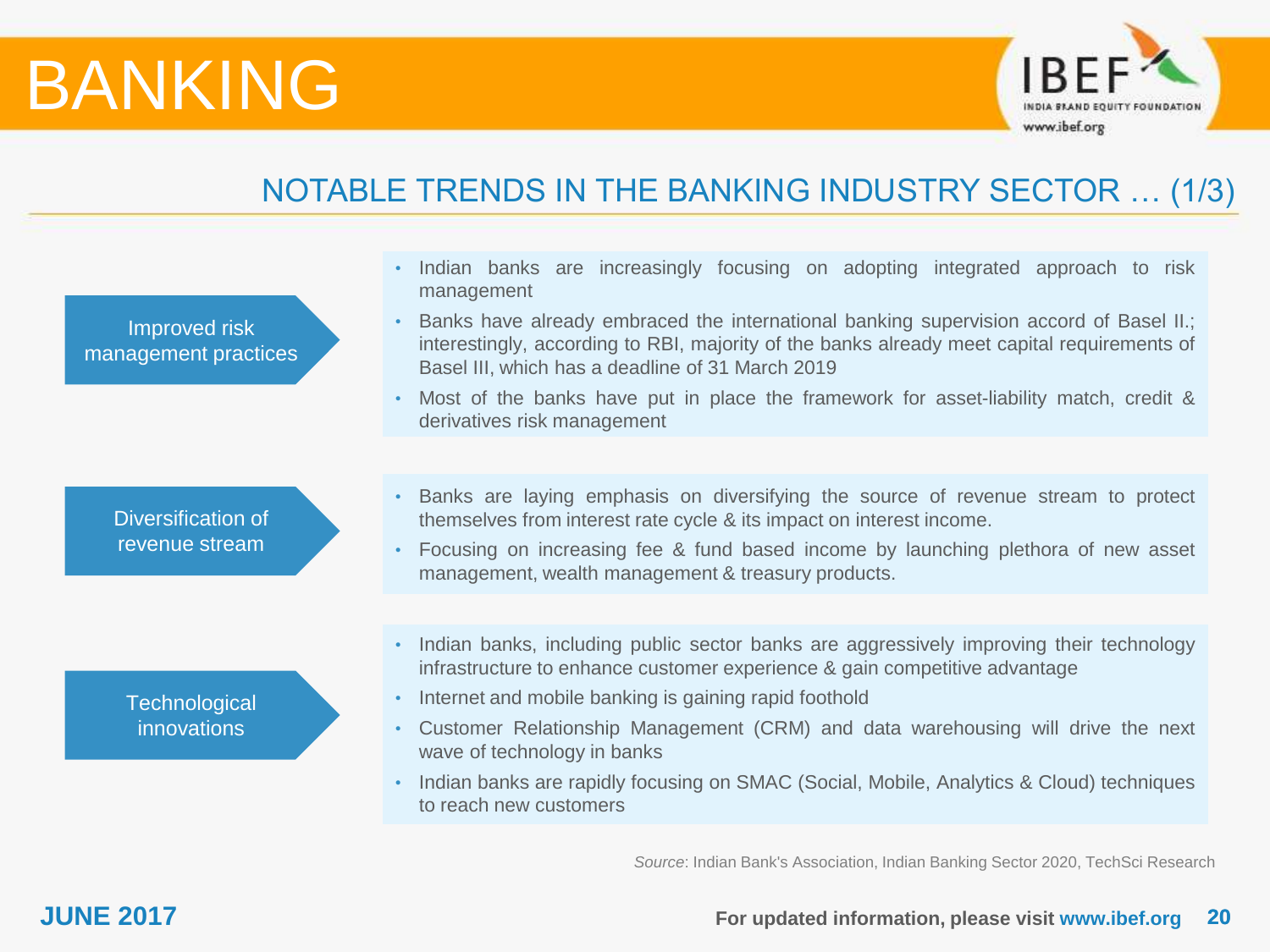

## NOTABLE TRENDS IN THE BANKING INDUSTRY SECTOR … (2/3)

| <b>Focus on financial</b><br>inclusion      |           | Indian banks are expanding their branch network in the rural areas to capture the new business<br>opportunity. According to RBI, 490,000 unbanked villages were identified & allotted to banks for<br>coverage under second phase of Pradhan Mantri Jan Dhan Yojna                      |
|---------------------------------------------|-----------|-----------------------------------------------------------------------------------------------------------------------------------------------------------------------------------------------------------------------------------------------------------------------------------------|
|                                             |           |                                                                                                                                                                                                                                                                                         |
|                                             | $\bullet$ | The increasingly dynamic business scenario & financial sophistication has increased the need for<br>customised exotic financial products                                                                                                                                                |
| Derivatives and risk<br>management products |           | Banks are developing Innovative financial products & advanced risk management methods to<br>capture the market share                                                                                                                                                                    |
|                                             | $\bullet$ | Bank of Maharashtra tied up with Cigna TTK, to market their insurance products across India.                                                                                                                                                                                            |
|                                             |           |                                                                                                                                                                                                                                                                                         |
| Consolidation                               |           | Banks are increasingly looking at consolidation to derive greater benefits such as enhanced<br>synergy, cost take-outs from economies of scale, organizational efficiency & diversification of risks                                                                                    |
|                                             |           |                                                                                                                                                                                                                                                                                         |
|                                             |           | RBI Deputy Governor, said that since demonetization the Central Bank has collected over USD<br>185.81 billion in demonetized notes from various bank branches                                                                                                                           |
| <b>Demonetisation</b>                       |           | The effects of demonetisation are also visible in the fact that bank credit plunged by 0.8 per cent<br>from November 8 to November 25, as USD9.85 billion were paid by defaulters. As per RBI, a total<br>of USD125.53 billion was deposited in banks till November 27, 2016            |
|                                             |           | As of March 2017, debit cards have radically replaced credit cards as the preferred payment<br>mode in India, after demonetisation. As of October 2016, debit cards garnered a share of 42 per<br>cent of the total card spending, which increased to 60 per cent, post demonetisation. |
|                                             |           | CONTRACTOR AND ARREST AND A LOCAL CONTRACTOR                                                                                                                                                                                                                                            |

*Source*: Indian Bank's Association, Indian Banking Sector 2020, TechSci Research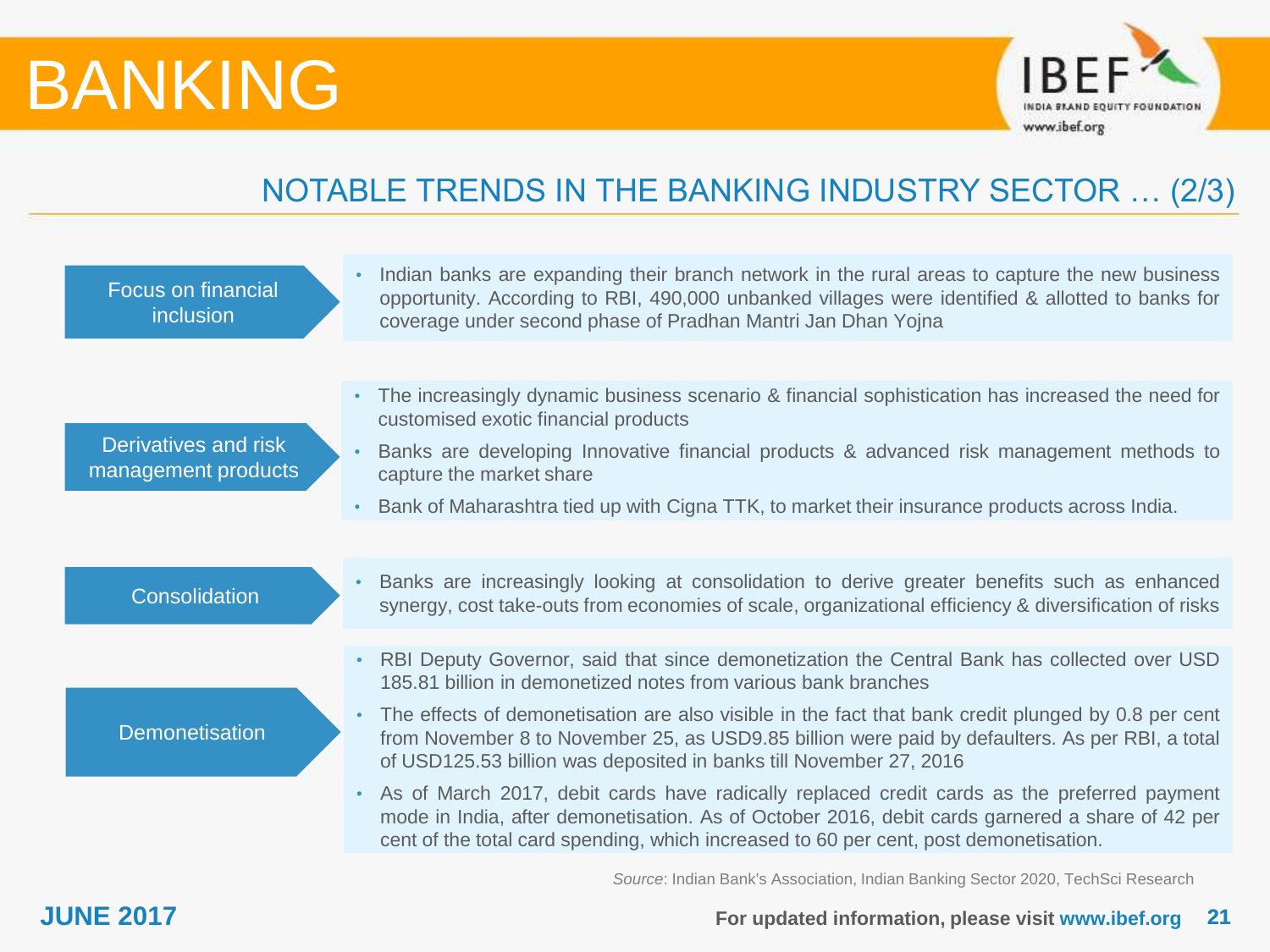

## NOTABLE TRENDS IN THE BANKING INDUSTRY SECTOR … (3/3)

| Focus towards Jan<br>Dhan Yojana   | Key objective of Pradhan Mantri Jan Dhan Yojana (PMJDY) is to increase the accessibility of<br>$\bullet$<br>financial services such as bank accounts, insurance, pension, credit facilities, etc. mostly to the<br>low income groups.<br>Under the Jan Dhan Yojana, as on May 31, 2017, 287.6 million new accounts were opened &<br>$\bullet$<br>around USD9,543.80 million were deposited with the banks under this scheme.<br>As on May 31, 2017, 222.9 million 'Rupay' debit cards were issued to users<br>$\bullet$ |
|------------------------------------|-------------------------------------------------------------------------------------------------------------------------------------------------------------------------------------------------------------------------------------------------------------------------------------------------------------------------------------------------------------------------------------------------------------------------------------------------------------------------------------------------------------------------|
| Wide usability of RTGS<br>and NEFT | Real Time Gross Settlement (RTGS) and National Electronic Funds Transfer (NEFT) are being<br>$\bullet$<br>implemented by Indian banks for fund transaction<br>Securities Exchange Board of India (SEBI) has included NEFT & RTGS payment system to the<br>$\bullet$<br>existing list of methods that a company can use for payment of dividend or other cash benefits to<br>their shareholders & investors                                                                                                              |
| <b>Know Your Client</b>            | RBI mandated the Know Your Customer (KYC) Standards, wherein all banks are required to put<br>$\bullet$<br>in place a comprehensive policy framework in order to avoid money laundering activities<br>The KYC policy is now mandatory for opening an account or making any investment such as<br>mutual funds                                                                                                                                                                                                           |

*Source*: Indian Bank's Association, Indian Banking Sector 2020, Pradhanmantri Jan Dhan Yojna, Business India, TechSci Research

### **JUNE 2017 For updated information, please visit www.ibef.org 22**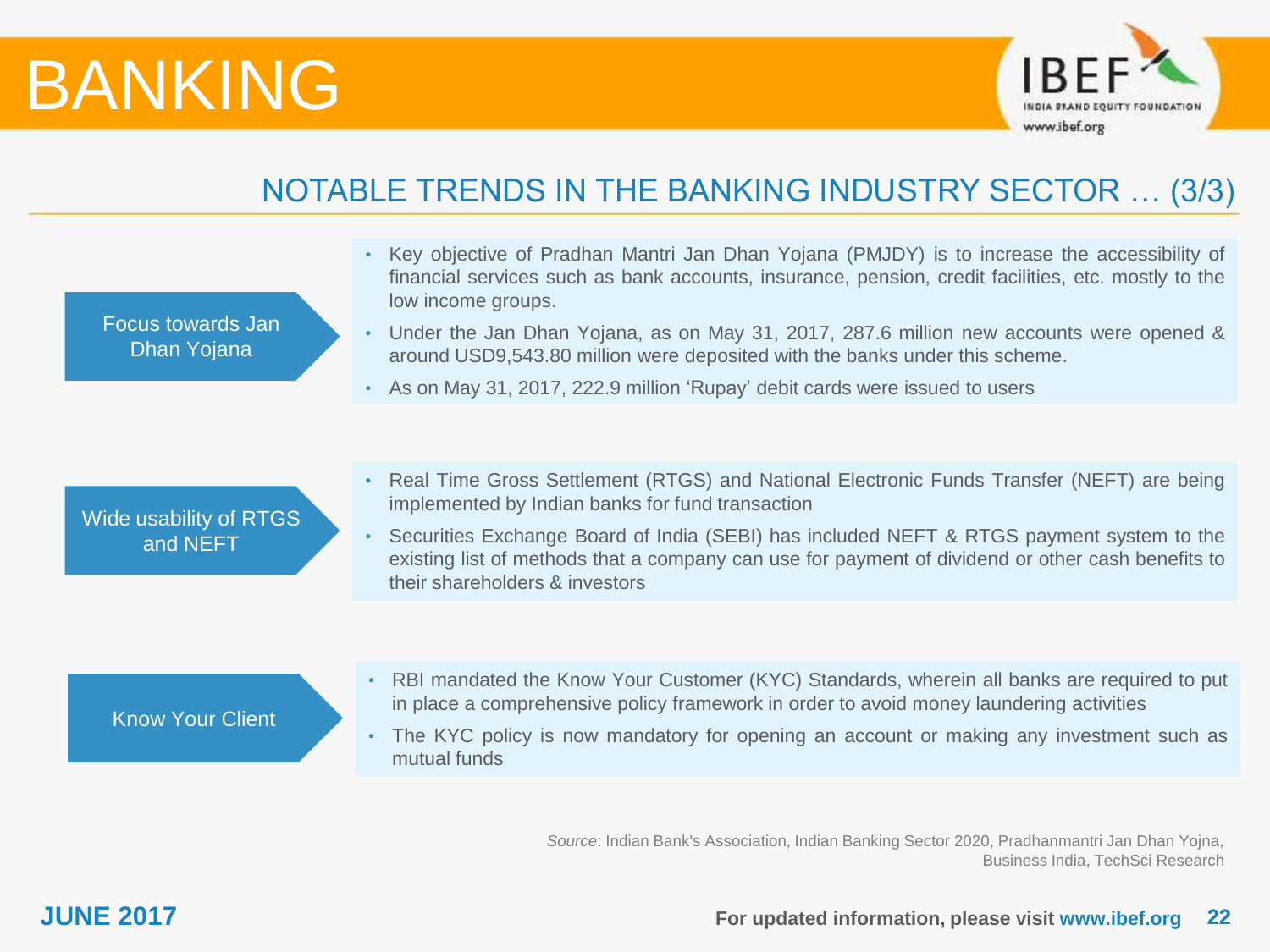

### BANKS REAPING BENEFITS FROM INCREASED USAGE OF TECHNOLOGY

### Increasing usage of technology

- In the last few years, technology is being increasingly used by Indian banks
- Banks are using technology at various levels such as, back-office processing, convergence of delivery channels, IT-enabled business process reengineering as well as communication with customers
- Indian banks currently devote around 15% of total spending on technology
- Spending on technology is expected to increase at an annual rate of 14.2 per cent
- Banks in the country are set to benefit further as they move ahead in implementing additional technological advancements
- Indian banking & securities companies will spend USD8.89 billion on IT products & services in 2015, an increase of nearly 15.2 per cent over 2014
- Technology has allowed banks to increase their scale rapidly & manage increased business & transactions volume with lesser man power & reduced costs (at the operational level)
- Digital analytics is providing deeper insights into customer needs & enabling banks to offer highly targeted products & services; this is likely to pick up pace in the coming years
- New channel-integration technologies are enabling a more seamless end-to-end experience for banking customers
- Offering new opportunities to engage & interact with customers & thereby build relationship & grow revenues; social media has a crucial role to play in this

*Source*: PWC, 'Searching for new frontiers of growth', TechSci Research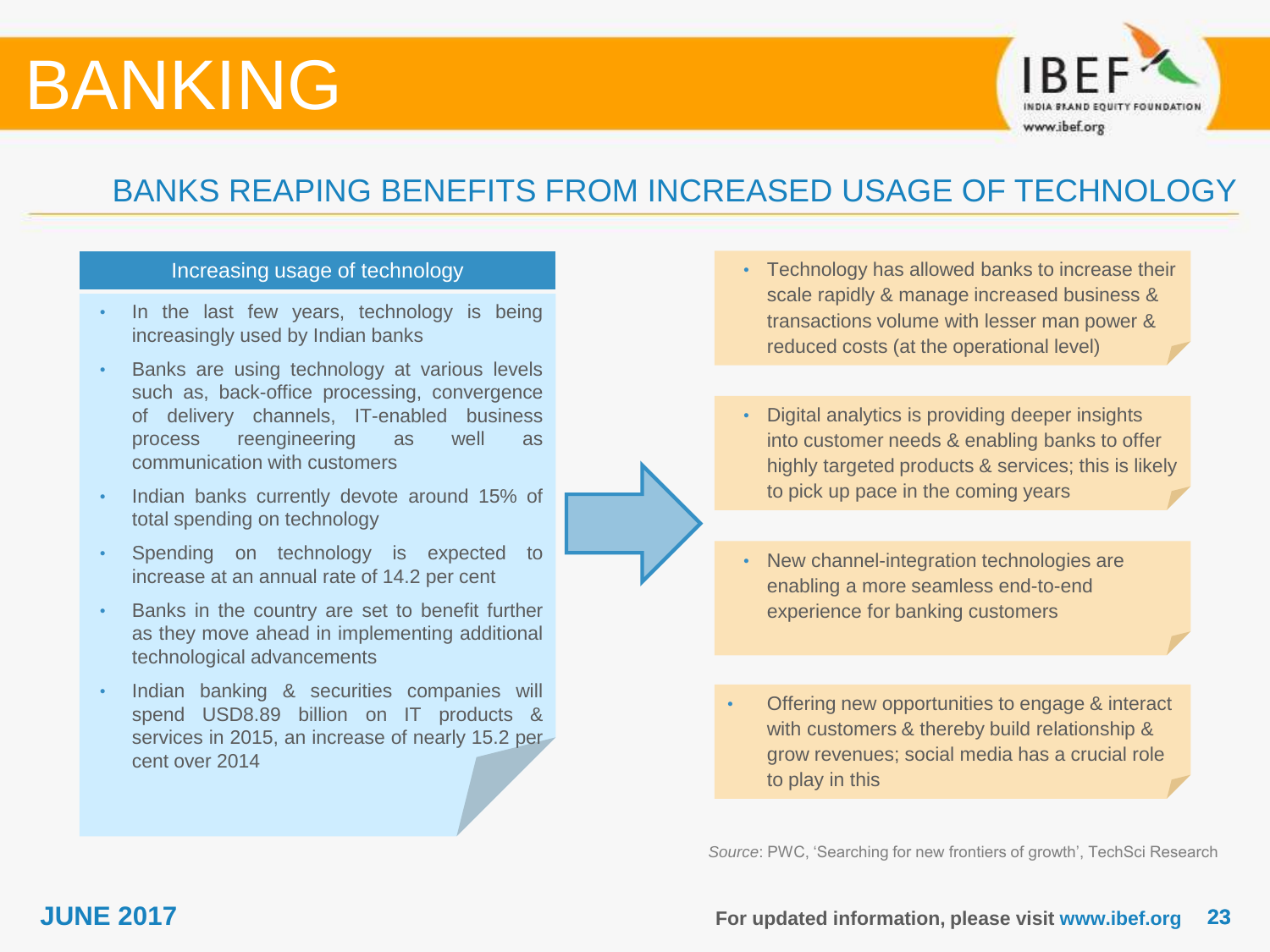

### A PARADIGM SHIFT: ONLINE AND ATMS USAGES … (1/2)

- $\star$ The wide scope & ease of online banking has led to a paradigm shift from traditional branch banking to net banking
- $\star$ Around 44 per cent people are using Net banking, which remains the most favourite mode of payment among internet users in India
- $\star$ Extensions for facilities such as fund transfer, account maintenance & bill payment at ATM stations have reduced branch banking footfall
- $\star$ The increase in number of ATMs would lead to increase in the number of ATMs per million population from 199 thousand units<sup>1</sup> in 2016 to about 207 thousand units by 2017
- $\star$ Post the announcement of demonetisation drive by the Central Government on 8<sup>th</sup> November 2016, banks all over the country witnessed surge in card usage, especially debit cards, for purchasing & making payments



*Source:* IBA statistics, Reserve Bank of India (RBI), TechSci Research Notes: <sup>1</sup> Data till February 2017

Growth in ATMs (000' units)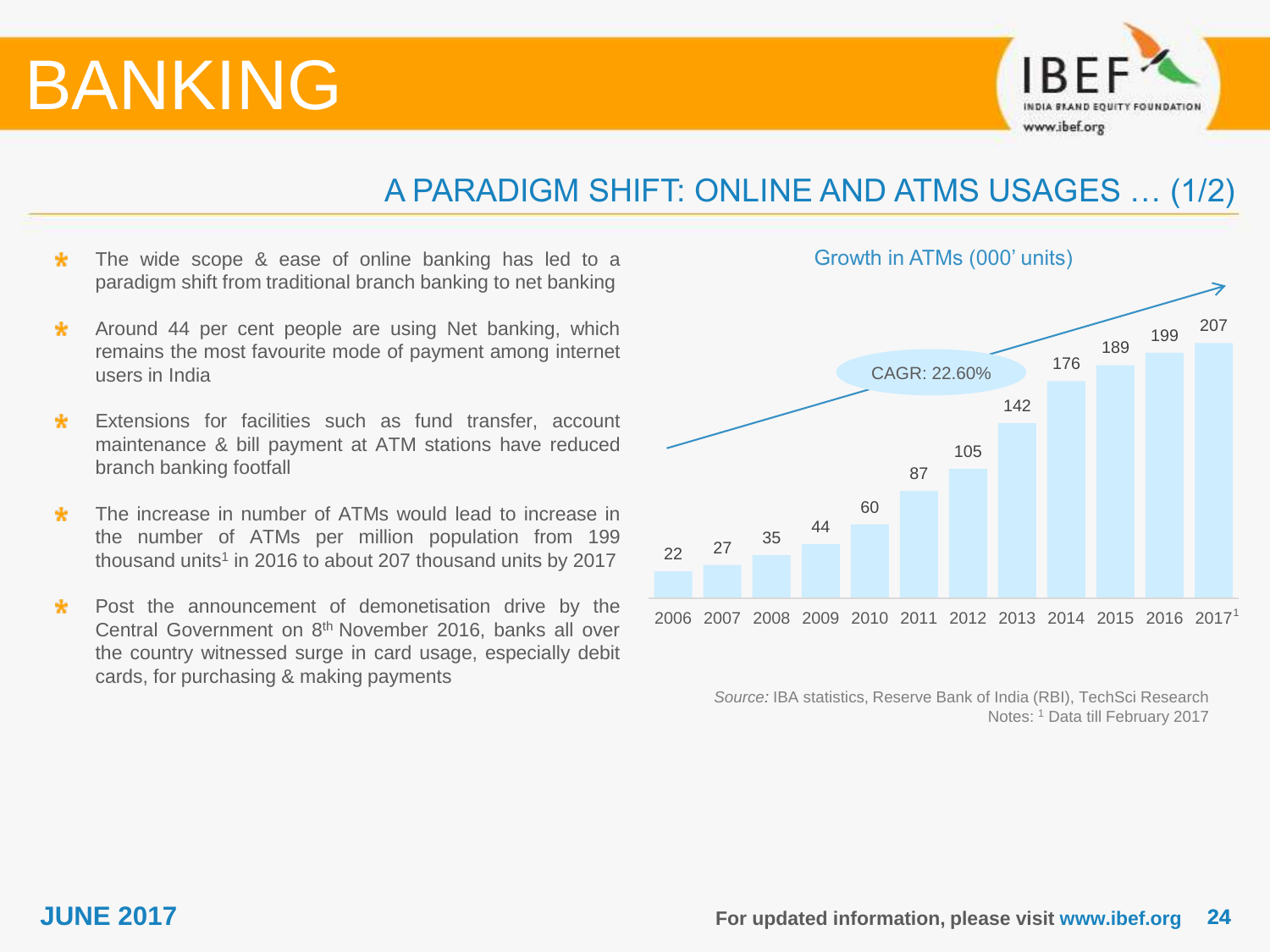

## A PARADIGM SHIFT: ONLINE AND ATMS USAGES … (2/2)



*Source*: IBA statistics, RBI TechSci Research

2017.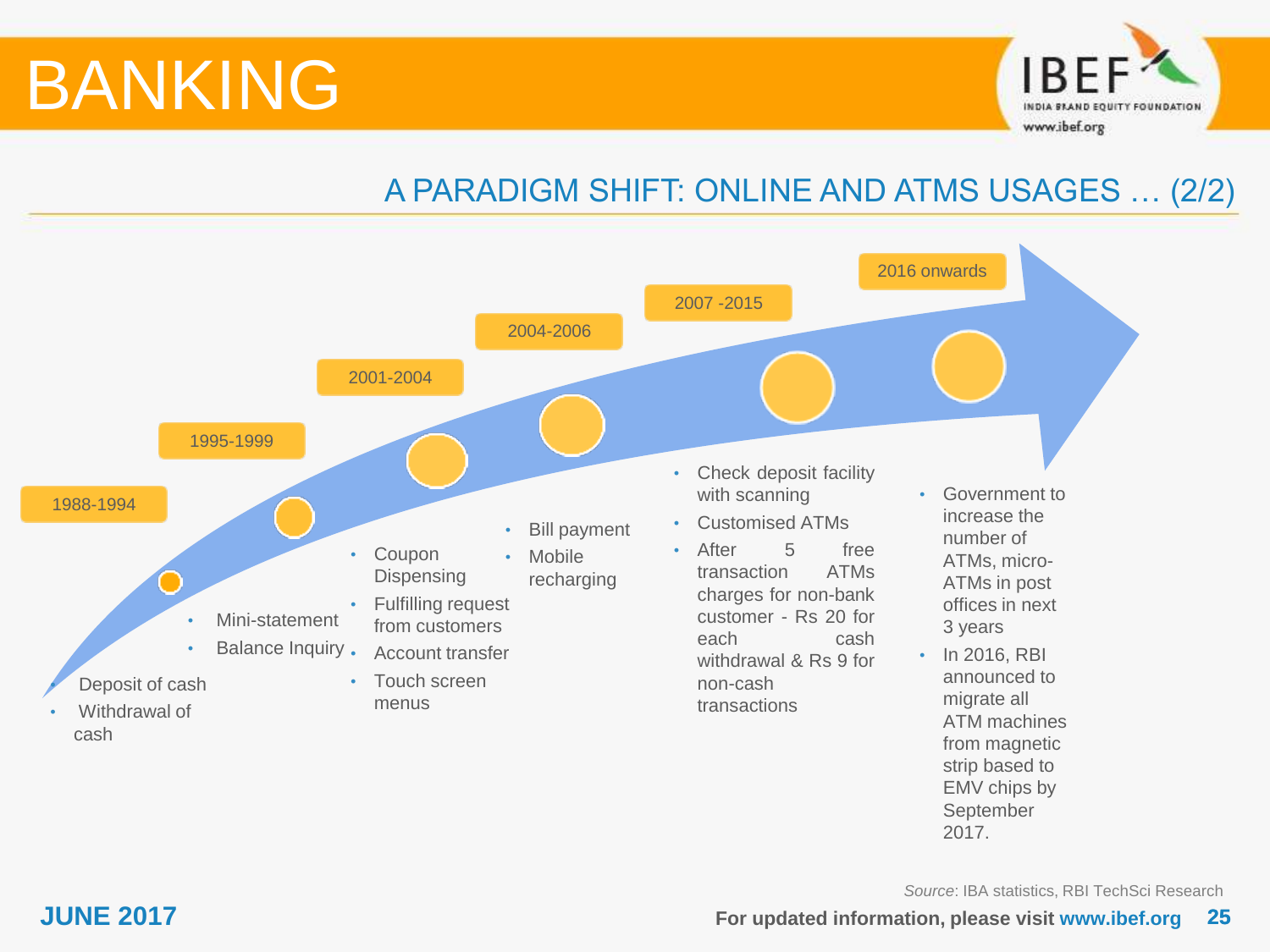

<span id="page-25-0"></span>

# PORTERS FIVE FORCES ANALYSIS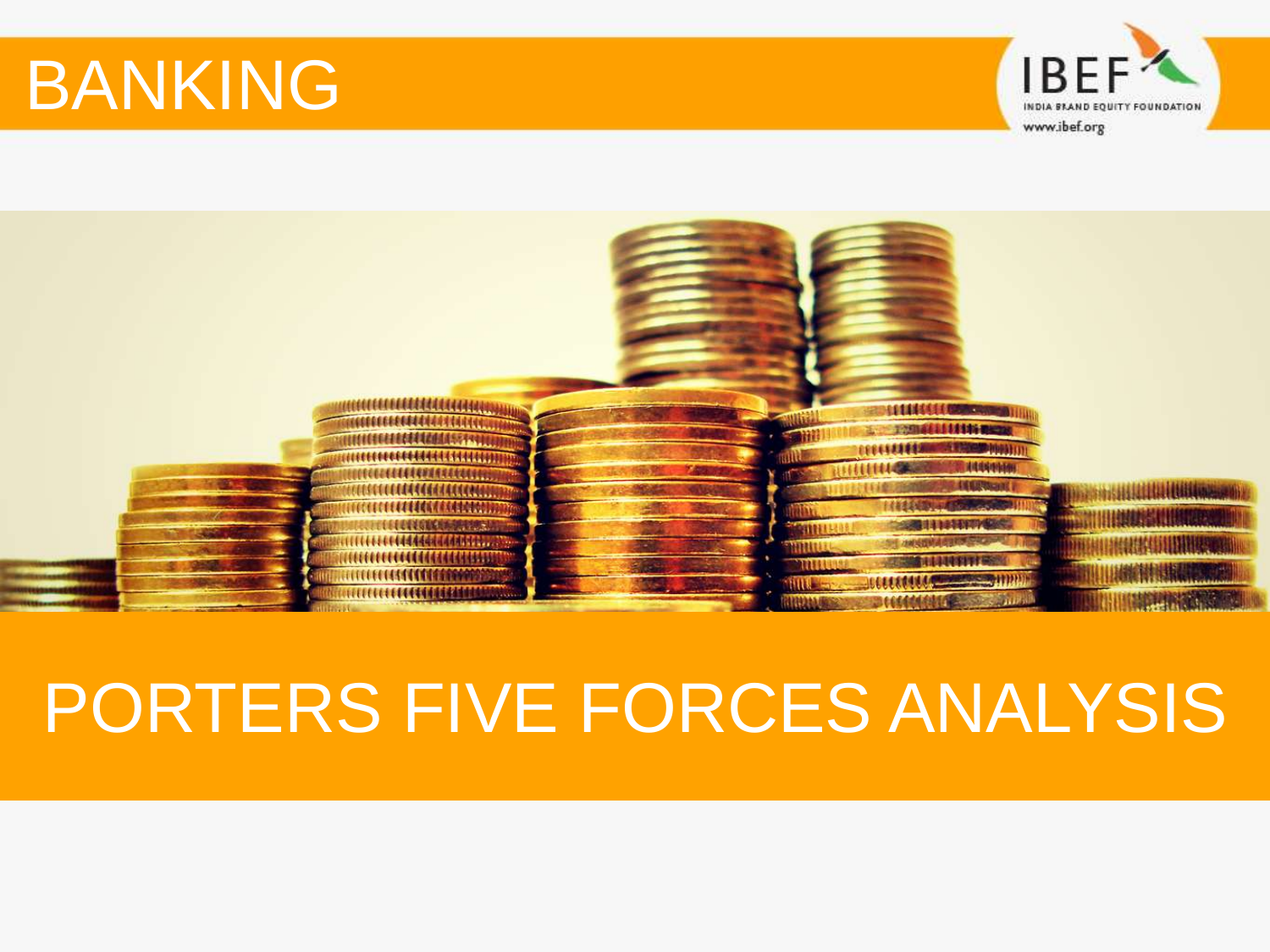

### PORTERS FIVE FORCES ANALYSIS

### **Competitive Rivalry (Medium) Threat of New Entrants (Medium) Bargaining Power of Customers (Medium) Bargaining Power of Suppliers (Low)** Competitive Rivalry • At present public sector banks, led by SBI & associates, control 77.3 per cent of the banking sector • Rivalry is much aggressive in metropolitan areas • Issuing of new licenses will increase competitive rivalry in rural areas over medium to long term Threat of New Entrants **New Entrants** Substitute Products Bargaining Power of Suppliers **Bargaining Power of Customers** • High entry barriers, as RBI & Central Bank control the issuance of licenses • New licenses may reduce market-share of public banks • Largely, customers prefer banks for its reliability • Gradually, customers have hedged inflation by investing in other riskier avenues • Nascent debt market & volatile stock market, are less opted Banks are an indispensible source of fund in India For deposit substitutes include investment in gold, real estate, equity etc. • For advances substitutes include, bonds, IPO/FPO<sup>1</sup>, etc

Notes: <sup>1</sup>IPO – Initial Public Offering <sup>1</sup>FPO – Follow-on Public Offering

**Substitute Products (Medium)**

### **JUNE 2017 For updated information, please visit www.ibef.org 27**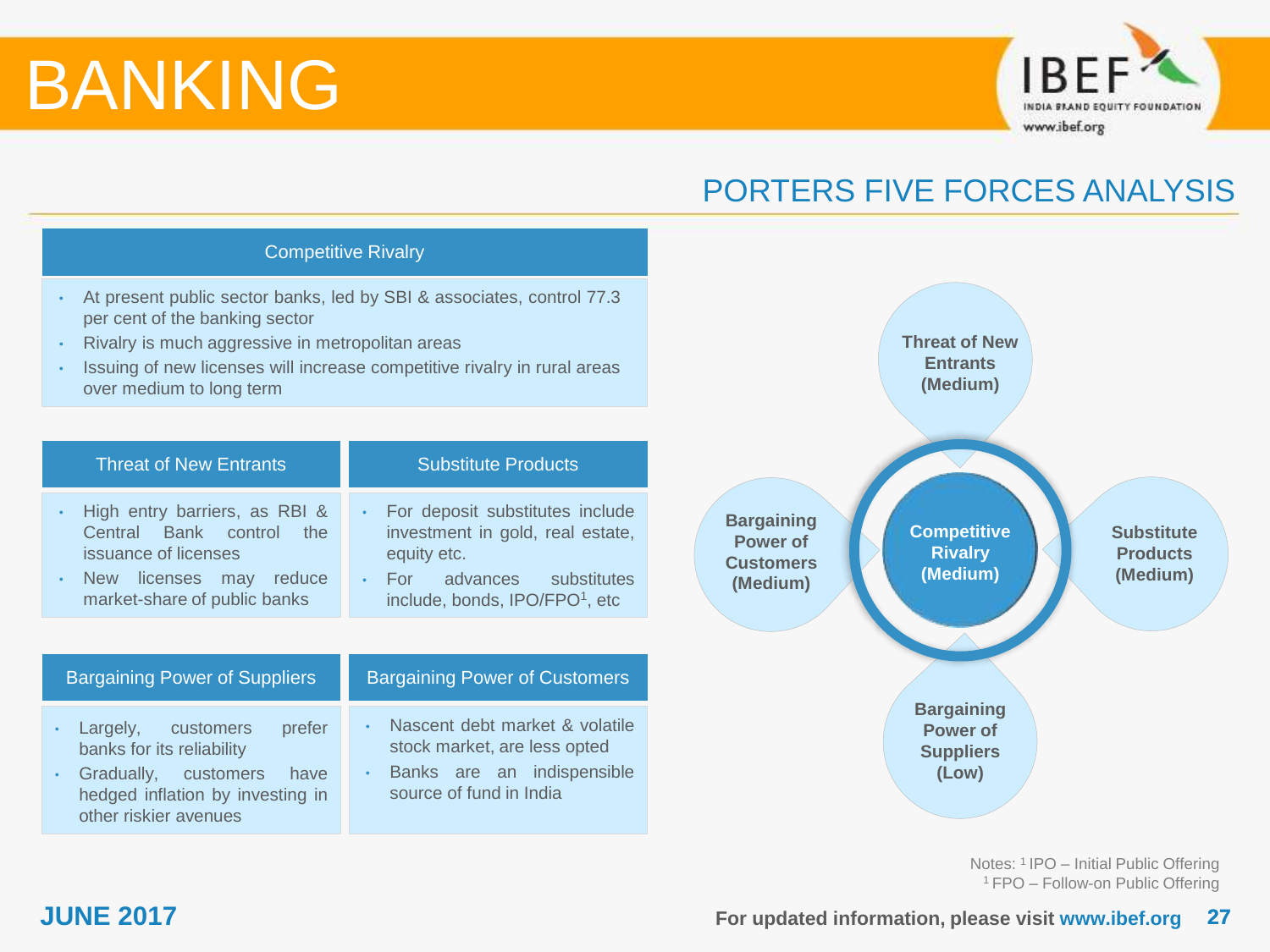

<span id="page-27-0"></span>

## STRATEGIES ADOPTED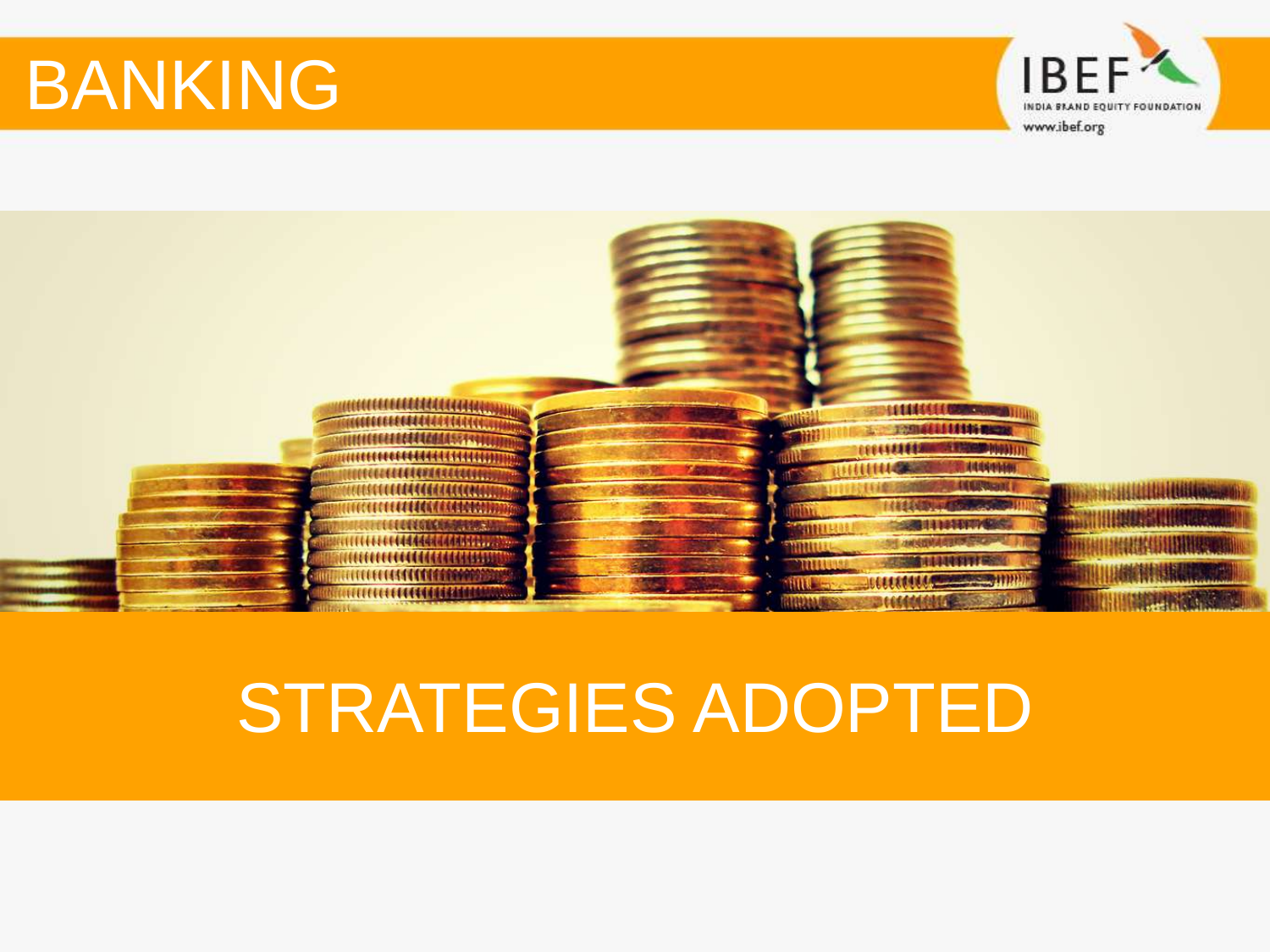

### STRATEGIES ADOPTED

|                       | In March 2016, ICICI Bank launched Host Card Emulation (HCE) for its debit & credit card<br>$\bullet$<br>holders, to make contactless payments at stores by waving their phones across NFC<br>enabled machines. |
|-----------------------|-----------------------------------------------------------------------------------------------------------------------------------------------------------------------------------------------------------------|
| Increased use of      | Similarly State Bank of India unveiled 'SBI Mingle', as social media banking platform for<br>$\bullet$<br>Twitter & Facebook users.                                                                             |
| technology            | Banks protect margins by promoting usage of efficient technologies like mobile & internet<br>$\bullet$<br>banking                                                                                               |
|                       | State Bank of India is planning to launch SBI Digi Bank, where end to end digitalisation of<br>$\bullet$<br>all products and services would take place.                                                         |
|                       | • As of February 2017, Microsoft corp. is planning to launch Skype with Aadhaar<br>authentication to allow access to bank accounts using webcams.                                                               |
|                       |                                                                                                                                                                                                                 |
| <b>Cross-selling</b>  | Major banks tend to increase income by cross-selling products to their existing customers<br>$\bullet$<br>Foreign banks have been able to grow business, despite a much lower customer coverage<br>$\bullet$    |
|                       |                                                                                                                                                                                                                 |
| Capture latent demand | Expansion in unbanked rural regions helps banks to garner deposits<br>$\bullet$<br>Increasing tele-density & support of regulators have aided rural expansion<br>$\bullet$                                      |
|                       | In 2015, IDBI announced its plan for overseas expansion & development finance<br>$\bullet$                                                                                                                      |
|                       | institution & government will hold 51 per cent equity in new entity.                                                                                                                                            |
| Overseas expansion    | Although at a nascent stage, private & public banks are gradually expanding operations<br>$\bullet$<br>overseas                                                                                                 |
|                       | Internationally, banks target India-based customers & investors, settled abroad<br>$\bullet$                                                                                                                    |

### **JUNE 2017 For updated information, please visit www.ibef.org 29**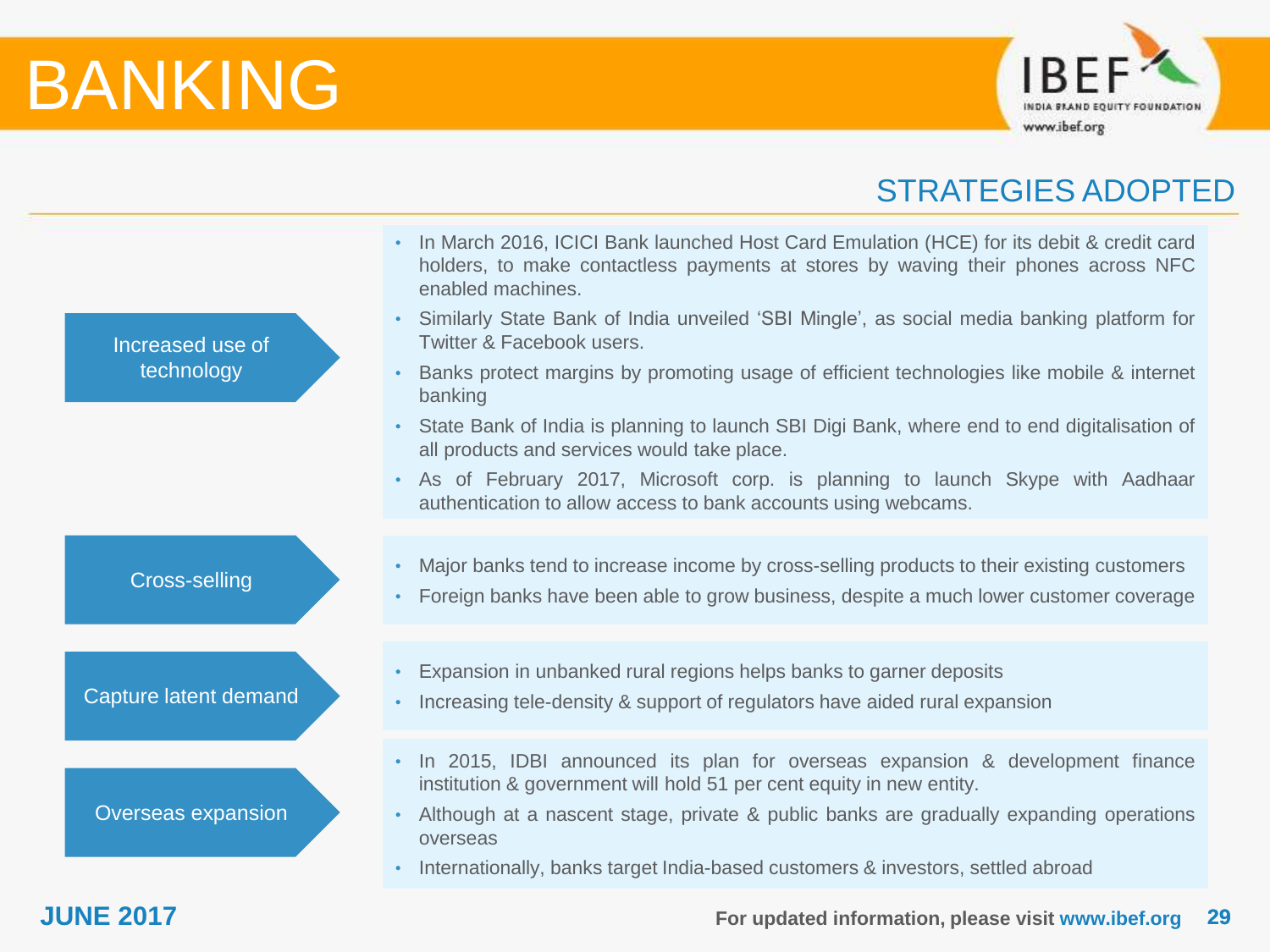

<span id="page-29-0"></span>

# GROWTH DRIVERS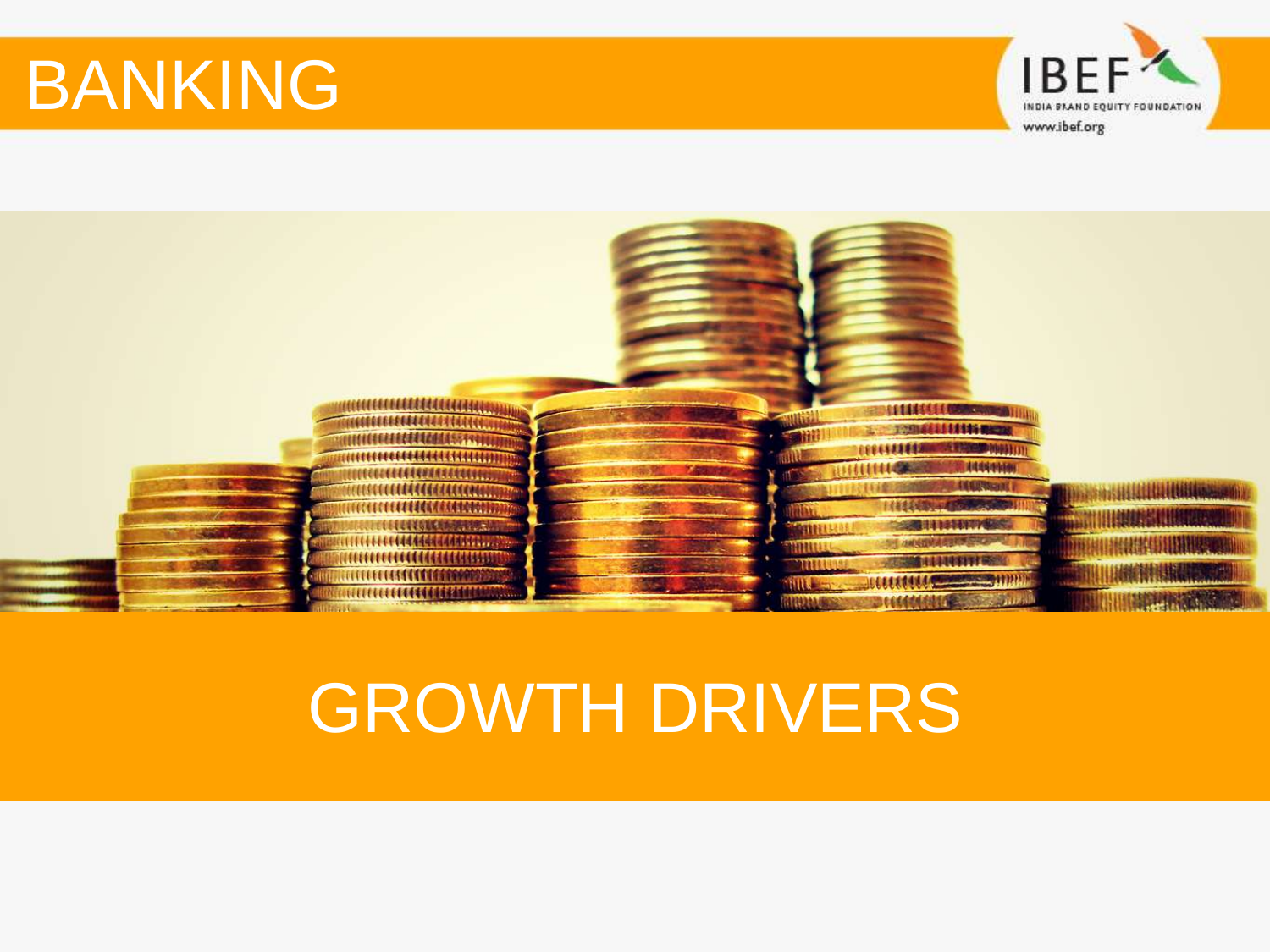

## GROWTH DRIVERS OF INDIAN BANKING SECTOR(1/2)

| Economic and demographic<br>drivers                                                                                                                                                                                                                                                                           | Policy support                                                                                                                                                                                                                                                                                                                                                                                                                                      | Infrastructure financing                                                                                                                                                                                                                                                                                                                    | <b>Technological innovation</b>                                                                                                                                                                                                                                                                                                 |
|---------------------------------------------------------------------------------------------------------------------------------------------------------------------------------------------------------------------------------------------------------------------------------------------------------------|-----------------------------------------------------------------------------------------------------------------------------------------------------------------------------------------------------------------------------------------------------------------------------------------------------------------------------------------------------------------------------------------------------------------------------------------------------|---------------------------------------------------------------------------------------------------------------------------------------------------------------------------------------------------------------------------------------------------------------------------------------------------------------------------------------------|---------------------------------------------------------------------------------------------------------------------------------------------------------------------------------------------------------------------------------------------------------------------------------------------------------------------------------|
| • Favourable<br>demographics and rising<br>income levels<br>• Strong GDP growth<br>(CAGR of 7 per cent<br>expected over 2012-17)<br>to facilitate banking<br>sector expansion<br>• The sector will benefit<br>from structural economic<br>stability and continued<br>credibility of Monetary<br><b>Policy</b> | • Simplification of KYC norms,<br>introduction of no-frills<br>accounts & Kisan Credit<br>Cards to increase rural<br>banking penetration<br>• RBI is considering giving<br>more licenses to private<br>sector players to increase<br>banking penetration<br>• The Goods & Services Tax<br>(GST) is scheduled for<br>rollout in July 2017, and this<br>will improve states finances<br>by helping them narrow<br>down gross state fiscal<br>deficit. | • India currently spends 6<br>per cent of GDP on<br>infrastructure; Planning<br>Commission expects this<br>fraction to grow going<br>ahead<br>• Banking sector is expected<br>to finance part of the USD1<br>trillion infrastructure<br>investments in the 12 <sup>th</sup> Five<br>Year Plan, opening a huge<br>opportunity for the sector | • Technological innovation<br>will not only help to<br>improve products and<br>services but also to reach<br>out to the masses in cost<br>effective way<br>• Use of alternate channels<br>like ATM, internet & mobile<br>hold significant potential in<br>India<br>• Now cloud technology &<br>analytics also gaining<br>ground |

Notes: GDP - Gross Domestic Product, KYC - Know Your Customer, RBI - Reserve Bank of India, ATM - Automated Teller Machine Bps: Basis Points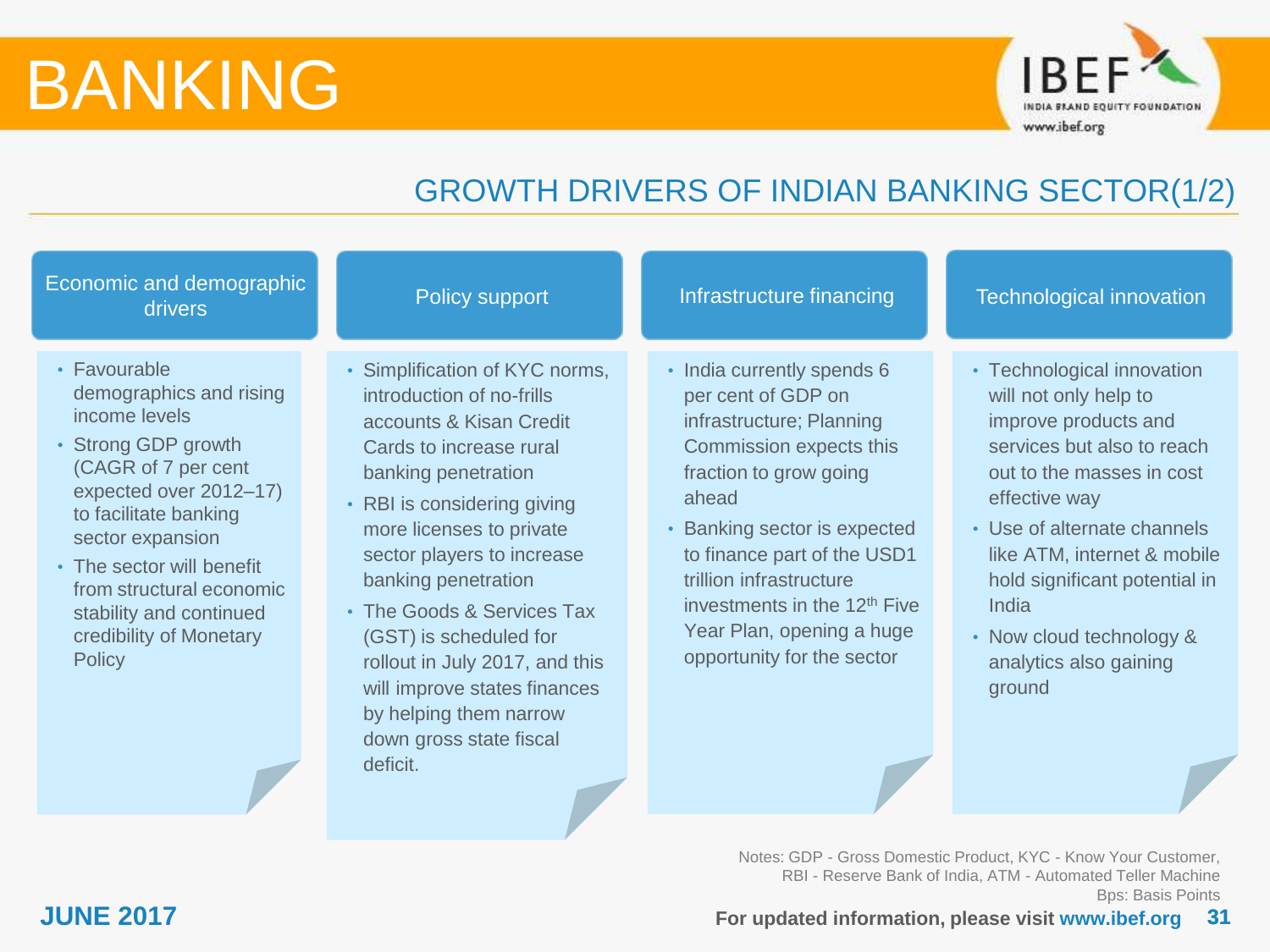

## GROWTH DRIVERS OF INDIAN BANKING SECTOR(2/2)

### Pradhan Mantri Suraksha Bima Yojana Pradhan Mantri Jeevan adhan Mantri Jeevan Atal Pension Yojana Pradhan Mantri Jan Dhan<br>Jyoti Bima Yojana Pradhan Mantri Jan Dhan Yojana • This scheme is mainly for accidental death insurance cover for up to Rs. 2 lakh. • Premium: Rs. 12 per annum. • Risk Coverage: For accidental death and full disability - Rs. 2 lakh and for partial disability – Rs. 1 lakh. • This scheme aims to provide life insurance cover. • Premium: Rs. 330 per annum. It will be autodebited in one instalment. • Risk Coverage: Rs. 2 lakh in case of death for any reason. • As of FY16, almost 29.8 million Pradhan Mantri Jeevan Jyoti Bima Policies have been done in India • Under the scheme subscribers would receive the fixed pension of Rs. 1,000, 2,000, 3,000, 4,000 or 5,000 at the age of 60 years (depending on their contributions). • The Central Government will also co-contribute 50 per cent of the subscriber's contribution or Rs. 1,000 per annum, whichever is lower, to each eligible subscriber account, for a period of 5 years • As on April 5, 2017, 282.3 million accounts were opened in India. • Under the scheme, each & every citizen will be enrolled in a bank for opening a Zero balance account. • Each person getting into this scheme will get an Rs. 30000 life cover with opening of the account • Overdraft limit under such accounts is Rs.5000 NEW SCHEMES BY GOVERNMENT

Source: News Articles, Pradhanmantri Jan Dhan Yojna, PMO, TechSci Research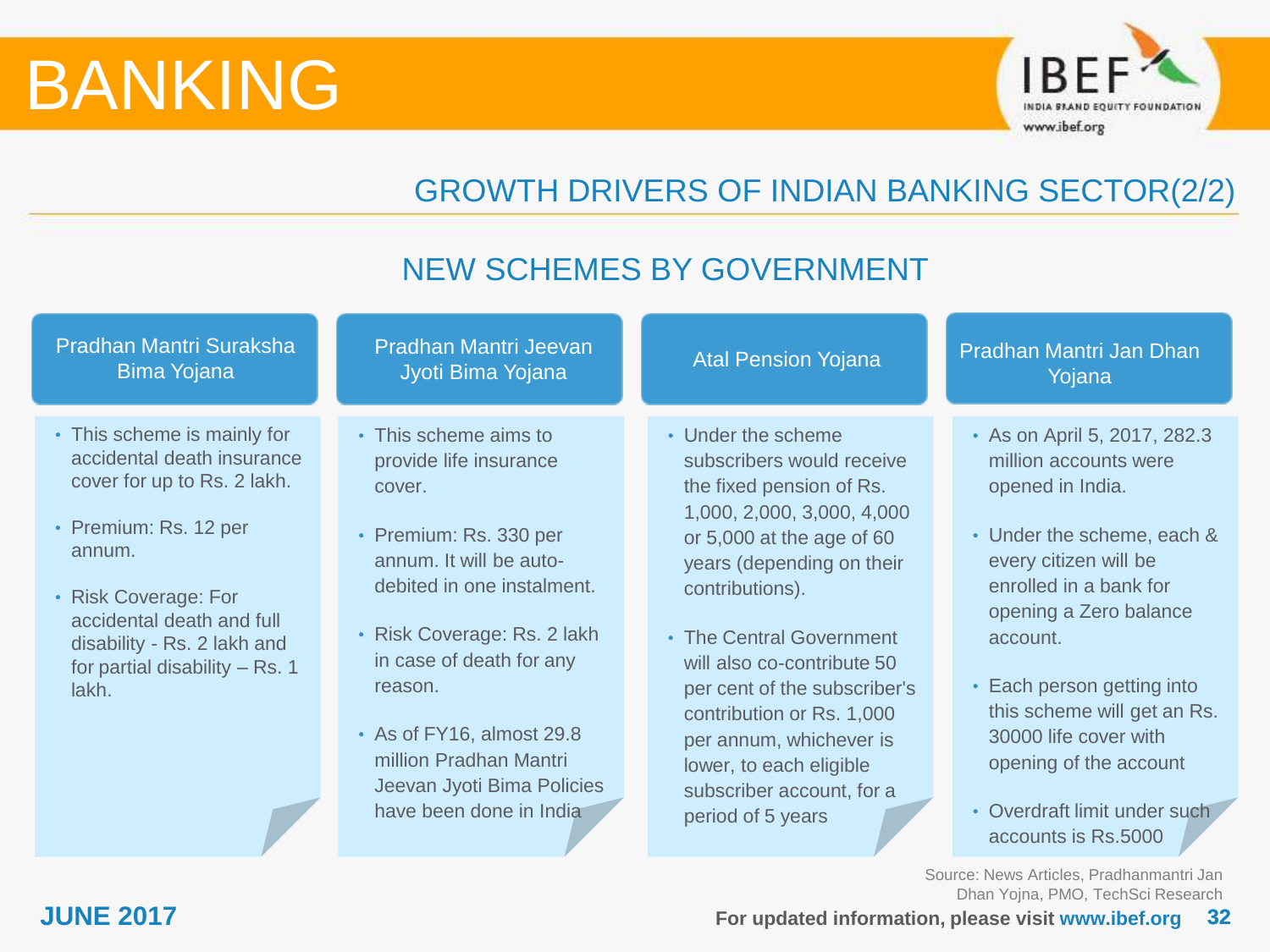

### HOUSING AND PERSONAL FINANCE HAVE BEEN KEY DRIVERS … (1/2)

- Rapid urbanisation, decreasing household size & easier  $\star$ availability of home loans has been driving demand for housing
- Personal finance, including housing finance provide an  $\star$ essential cushion against volatility in corporate loans
- The recent improvement in property value have reduced the  $\star$ ratio of loan to collateral value
- Credit to housing sector increased at a CAGR of 10.71 per  $\star$ cent during FY09–FY17, wherein, value of credit to housing sector increased from to USD114.1 billion in FY16 to USD121.7 billion in FY17.
- Demand in the low & mid-income segments exceeds supply ÷ 3 to 4 fold
- This has propelled demand for housing loan in the last few  $\star$ years



*Source*: Reserve Bank of India (RBI), TechSci Research Notes: CAGR - Compound Annual Growth Rate, FY13: Data as on 22 March 2013, FY14: Data as on 21 March 2014, FY15: Data as on 20 March 2015, FY16: Data as on 18 March 2016. FY17: Data as on 31 March 2017,

### Growth in credit to housing finances (USD billion)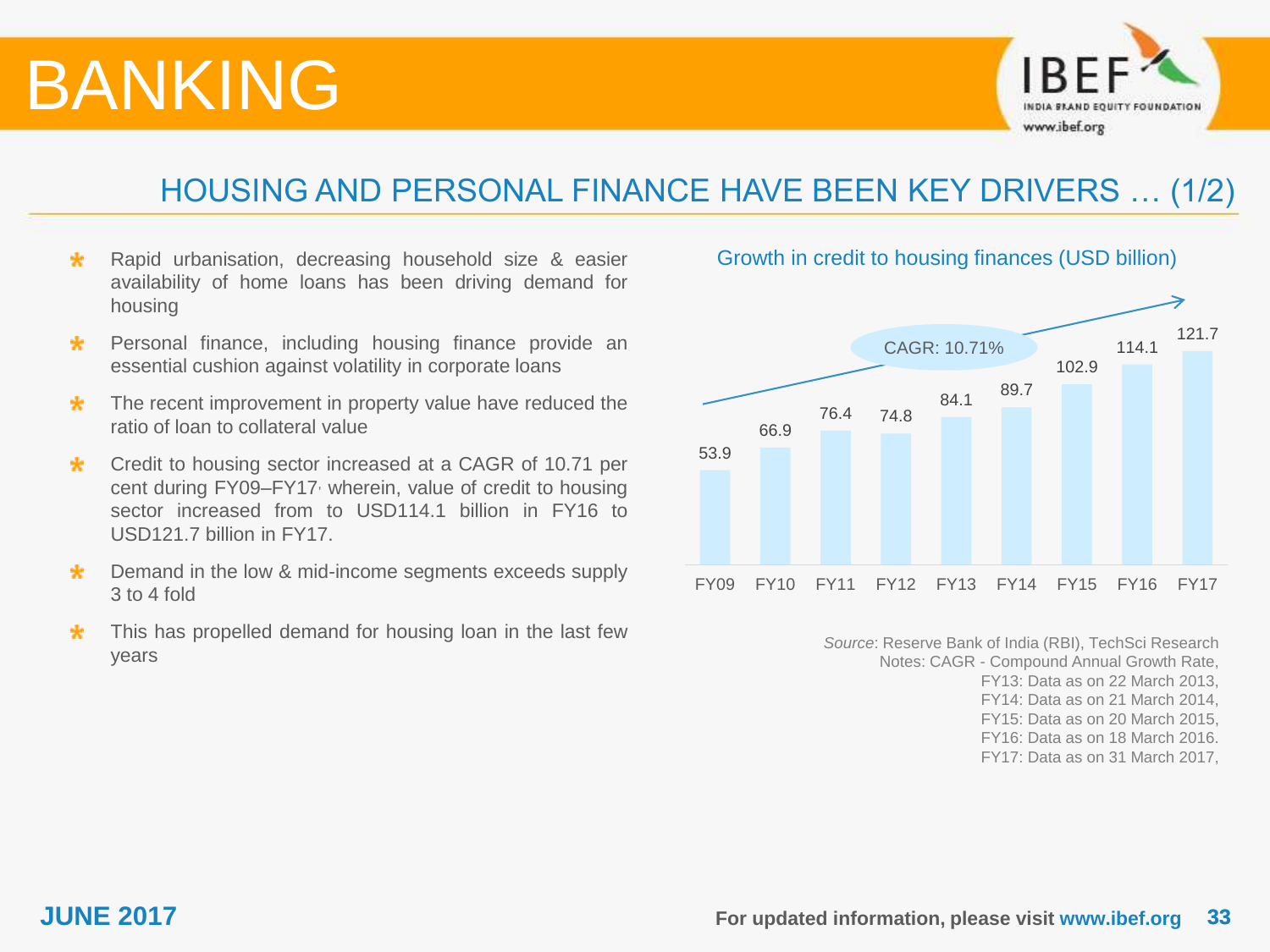

### HOUSING AND PERSONAL FINANCE HAVE BEEN KEY DRIVERS … (2/2)

- $\star$ Growth in disposable income has been encouraging households to raise their standard of living & boost demand for personal credit
- Credit under the personal finance segment (excluding  $\star$ housing) rose at a CAGR of 8.95 per cent during FY09– FY17, and stood at USD108.6 billion in FY17
- Unlike some other emerging markets, credit-induced  $\star$ consumption is still less in India



*Source*: Reserve Bank of India (RBI), TechSci Research Notes: CAGR - Compound Annual Growth Rate FY13: Data as on 22 March 2013, FY14: Data as on 21 March 2014, FY15: Data as on 20 March 2015 FY16: Data as on 18 March 2016, FY17: Data as on 31 March 2017,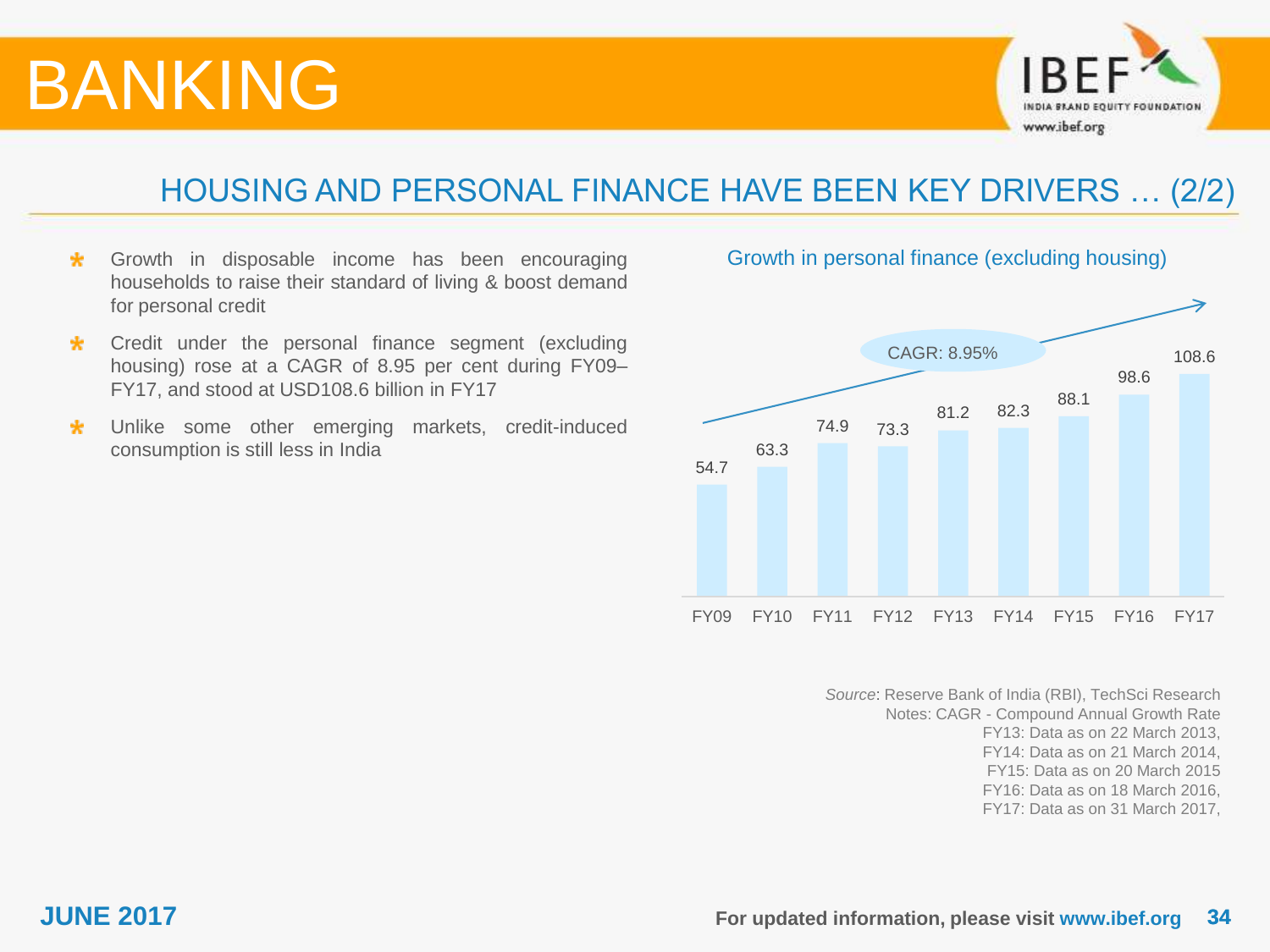

### STRONG ECONOMIC GROWTH TO PROPEL BANKING SECTOR EXPANSION … (1/2)

- Rising per capita income will lead to increase in the fraction  $\star$ of the Indian population that uses banking services
- $\ast$ Population in 15-64 age group is expected to grow strongly going ahead, giving further push to the number of customers in banking sector

### India's working age population (in million) and GDP per capita (USD)



*Source*: World Bank, IMF, TechSci Research Notes: E - Expected, F - Forecasted, GDP - Gross Domestic Product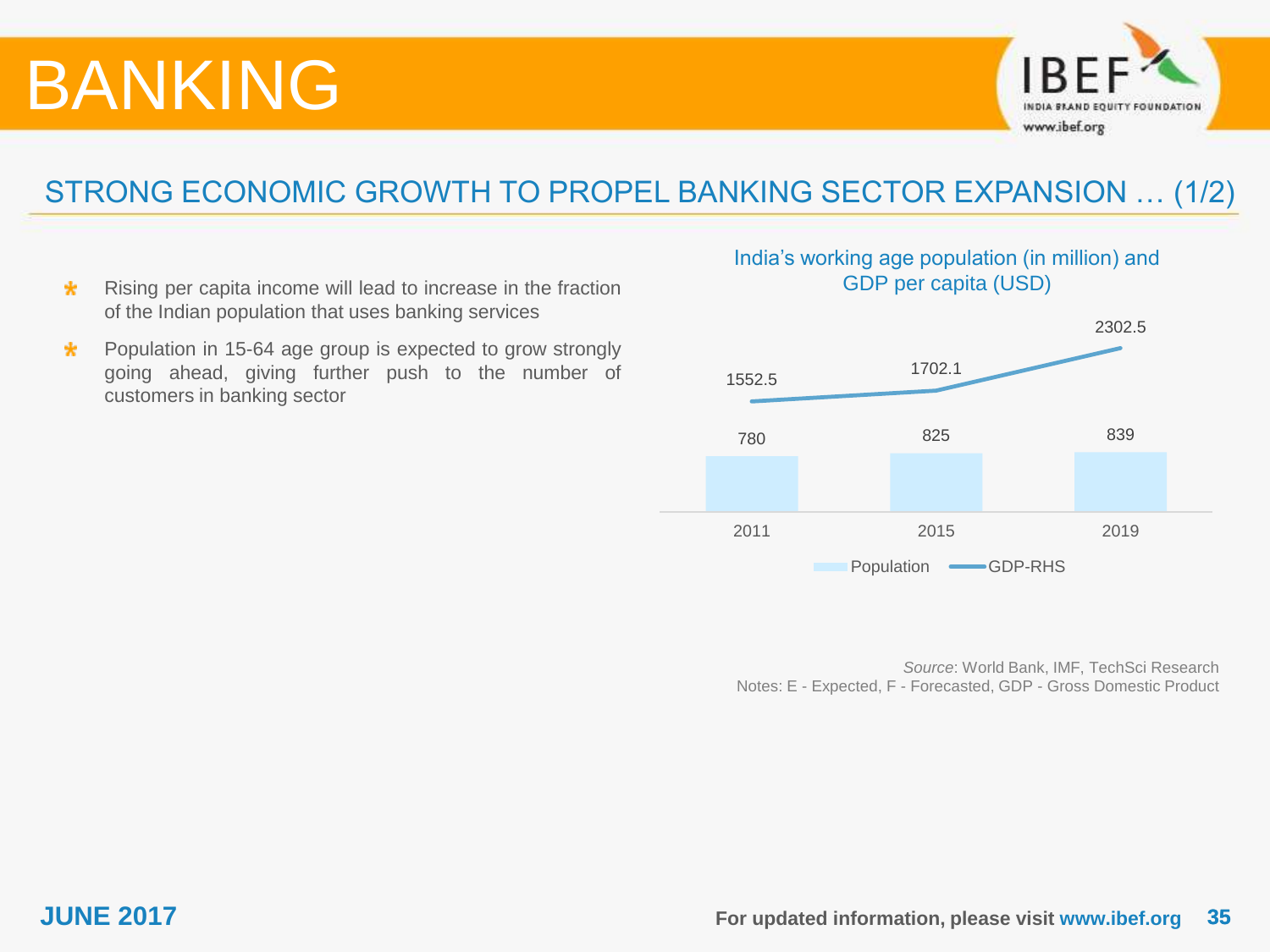

### STRONG ECONOMIC GROWTH TO PROPEL BANKING SECTOR EXPANSION … (2/2)

- $\star$ Strong GDP growth will facilitate banking sector expansion
- Total banking sector credit is expected to increase at a  $\ast$ CAGR of 2.1 per cent during FY11 to FY17 to USD1016.68 billion in FY17
- $\star$ During FY16, USD1 trillion was the total value of bank loans in India
- The sector will also benefit from economic stability &  $\ast$ credibility of the monetary policy

### Total loans: Growth forecast over 2011-17 (USD billion)



*Source*: Reserve Bank of India, Business Monitor International Ltd (BMI), TechSci Research Notes: CAGR - Compound Annual Growth Rate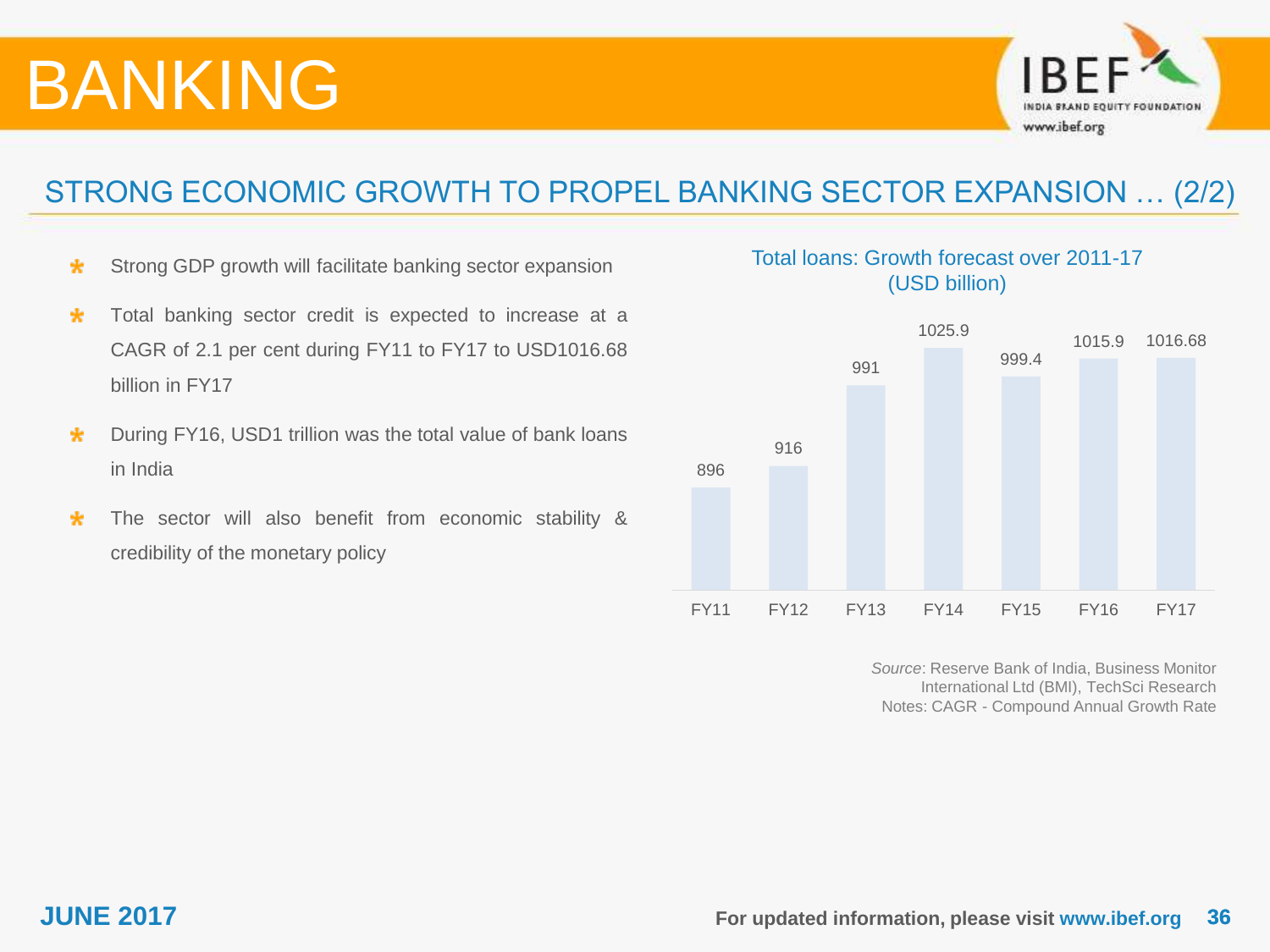

### LOW BANKING PENETRATION INDICATES HUGE LATENT DEMAND … (2/2)

Limited banking penetration in India is also evident from low branch per 100,000 adults ratio  $\star$ 



### Commercial Bank Branches per 100,000 adults in India (2015)

*Source*: World Bank, IMF, TechSci Research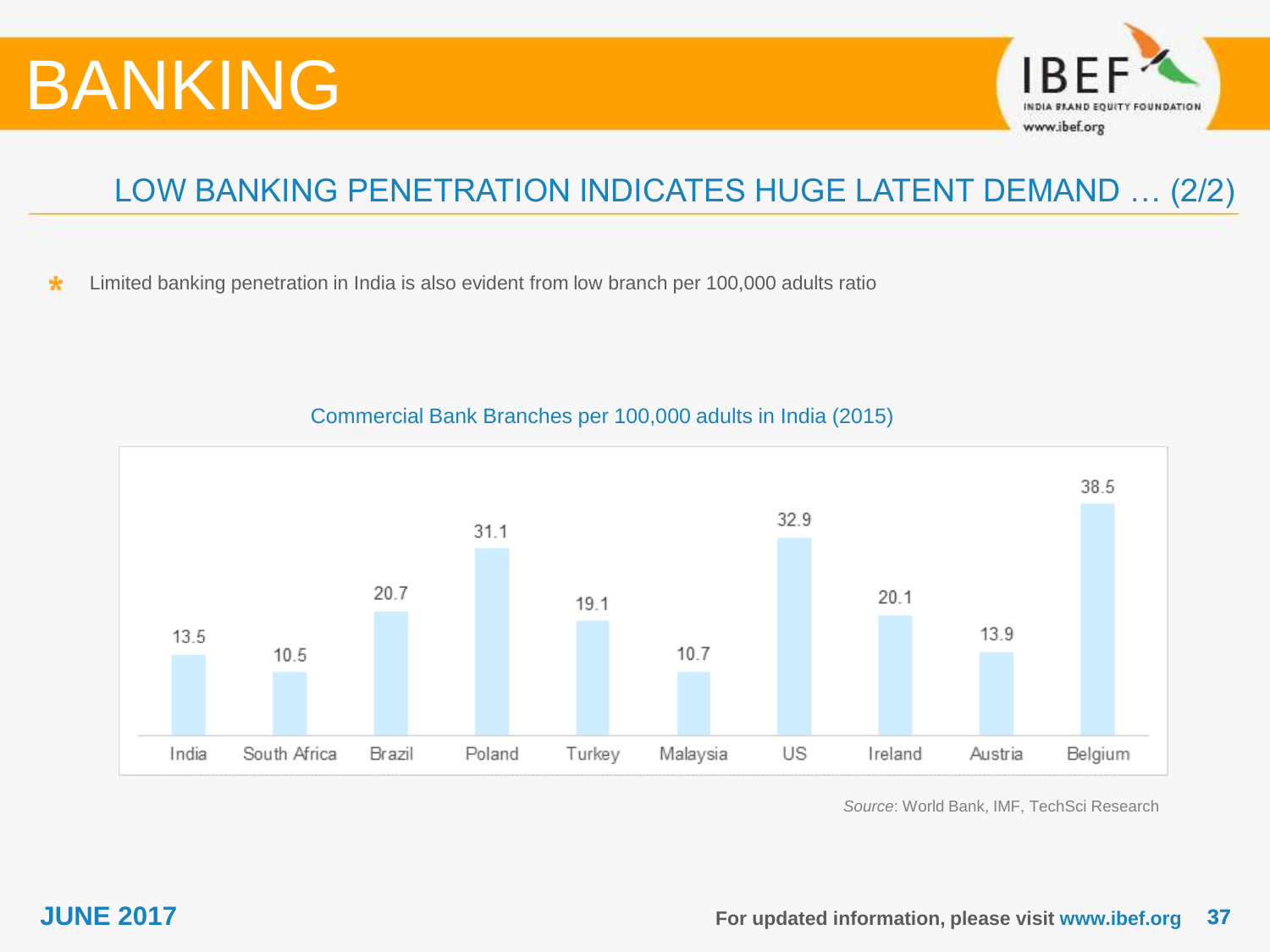

<span id="page-37-0"></span>

# **OPPORTUNITIES**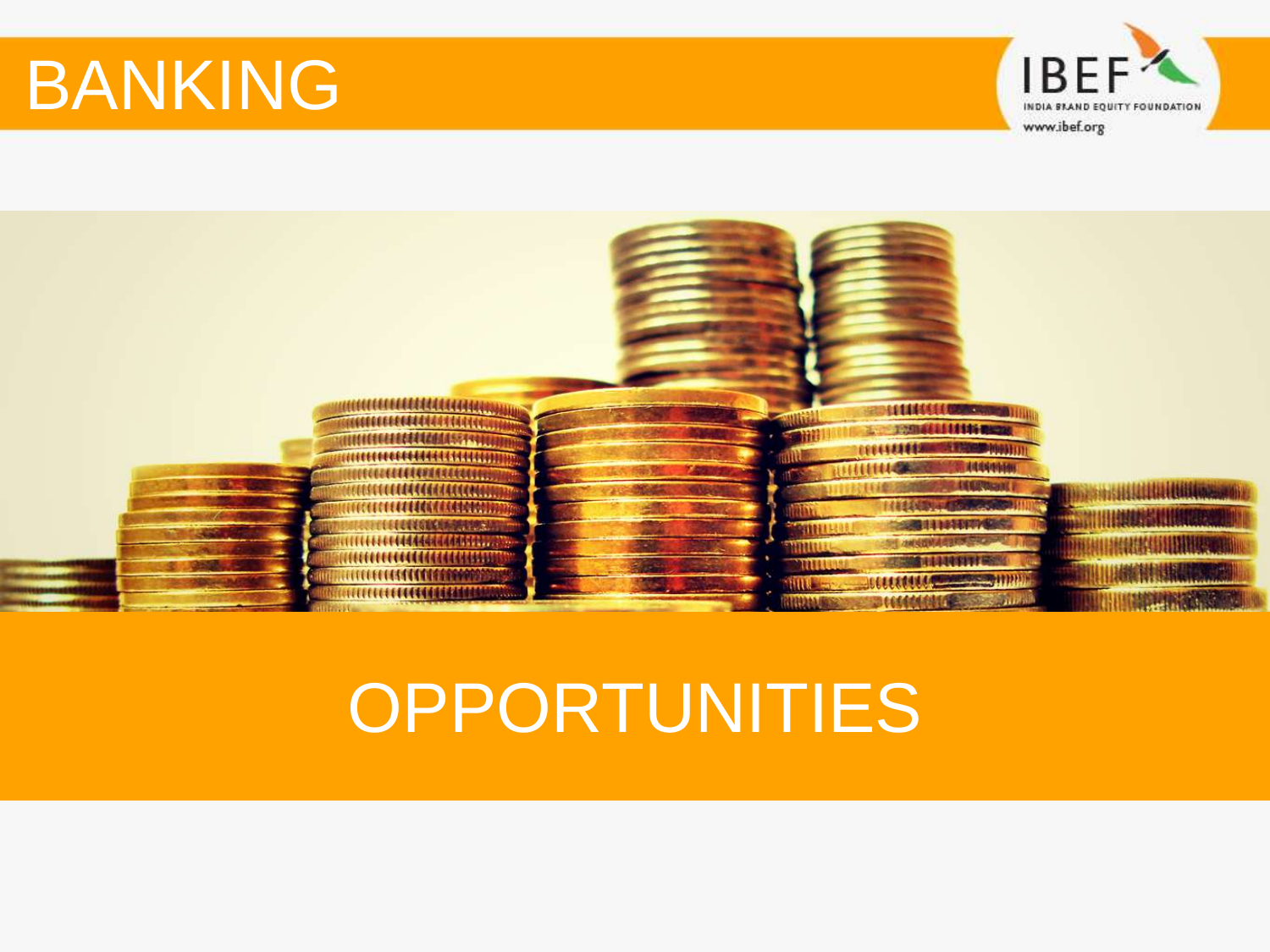

### RISING RURAL INCOME PUSHING UP DEMAND FOR BANKING

- $\star$ The real annual disposable household income in rural India is forecasted to grow at a CAGR of 3.6 per cent over the next 15 years
- The Indian agriculture, forestry & fishing sector has grown at a fast pace, clocking a CAGR of 8.13 per cent over FY09- 宋 FY16<sup>1</sup>
- $\star$ Rising incomes are expected to enhance the need for banking services in rural areas & therefore drive growth of the sector. Programmes like MNREGA have helped in increasing rural income, which was further aided by the recent Jan Dhan Yojana.





*Source*: McKinsey estimates, Ministry of Agriculture, TechSci Research Notes: CAGR – Compounded Annual Growth Rate FY16<sup>1</sup> – Provisional Estimates

### GDP of agriculture, forestry & fishing sector, at current prices (USD Billion)

### **JUNE 2017 39 For updated information, please visit www.ibef.org**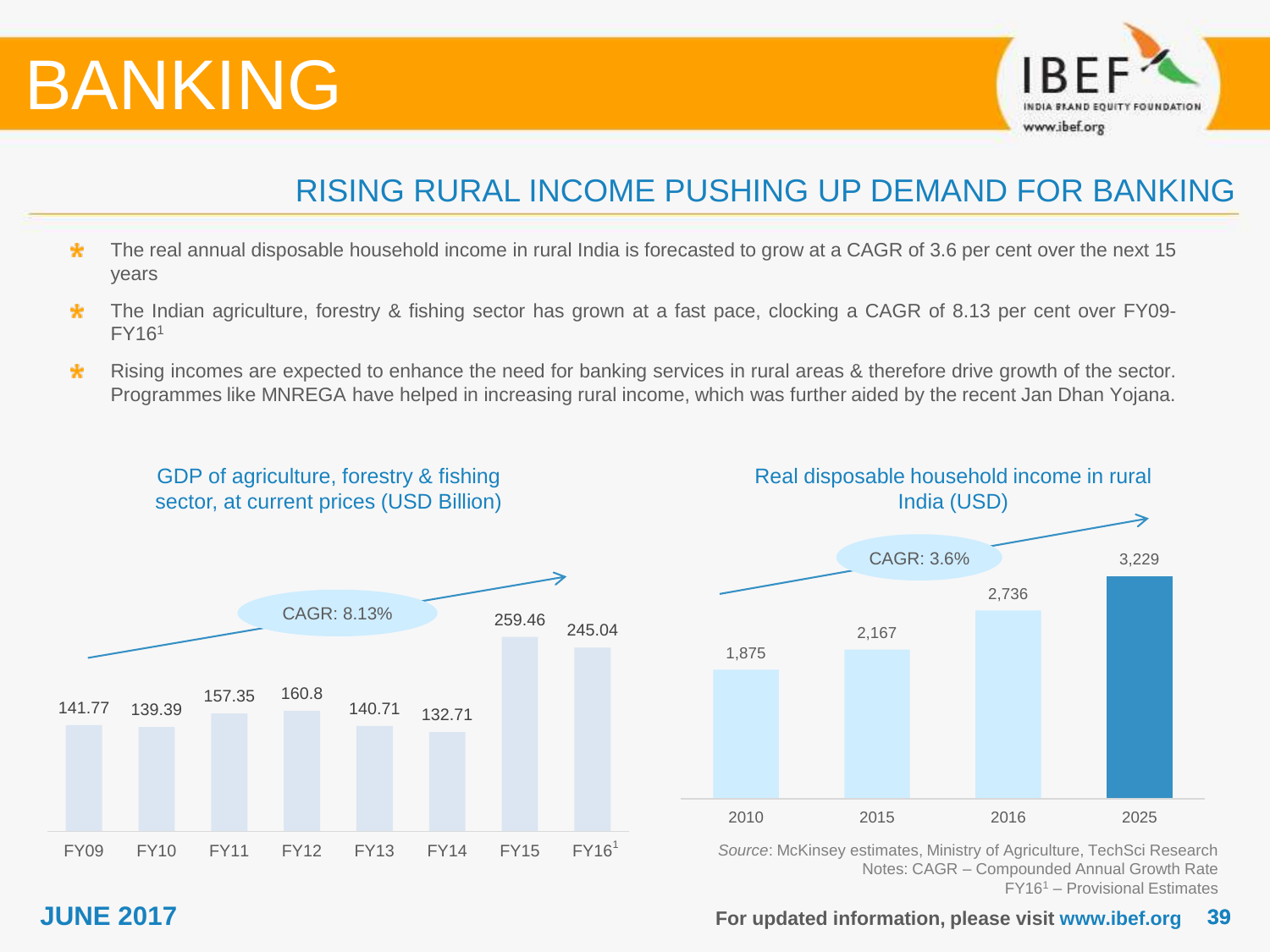

### MOBILE BANKING TO PROVIDE A COST EFFECTIVE SOLUTION … (1/2)

- $\star$ Agriculture requires timely credit to enable smooth functioning. However, only one-eighth of farm households avail bank credit
- Local money-lending practices involve interest rates well × above 30 per cent therefore making bank credit a compelling alternative

### Banking penetration in rural India picking pace

- Of the 600000 village habitations in India only 5 per cent have a commercial bank branch
- Only 40 per cent of the adult population has bank accounts
- Debit card holders constitute only 13 per cent of the population & only 2 per cent have a credit card
- 51.4 per cent of nearly 89.3 million farm households do not have access to any credit either from institutional or non-institutional sources
- Only 13 per cent of farm households are availing loans from the banks in the income bracket of < USD1000
- Tele-density in rural India soared at a CAGR of nearly 64 per cent during 2007 to  $2017<sup>1</sup>$ .
- Banks, telecom providers & RBI are making efforts to make  $\star$ inroads into the un-banked rural India through mobile banking solutions

### Soaring rural tele-density opens avenue of mobile banking (Million Units)



*Source:* TRAI, TechSci Research 1 Indicates as on February 2017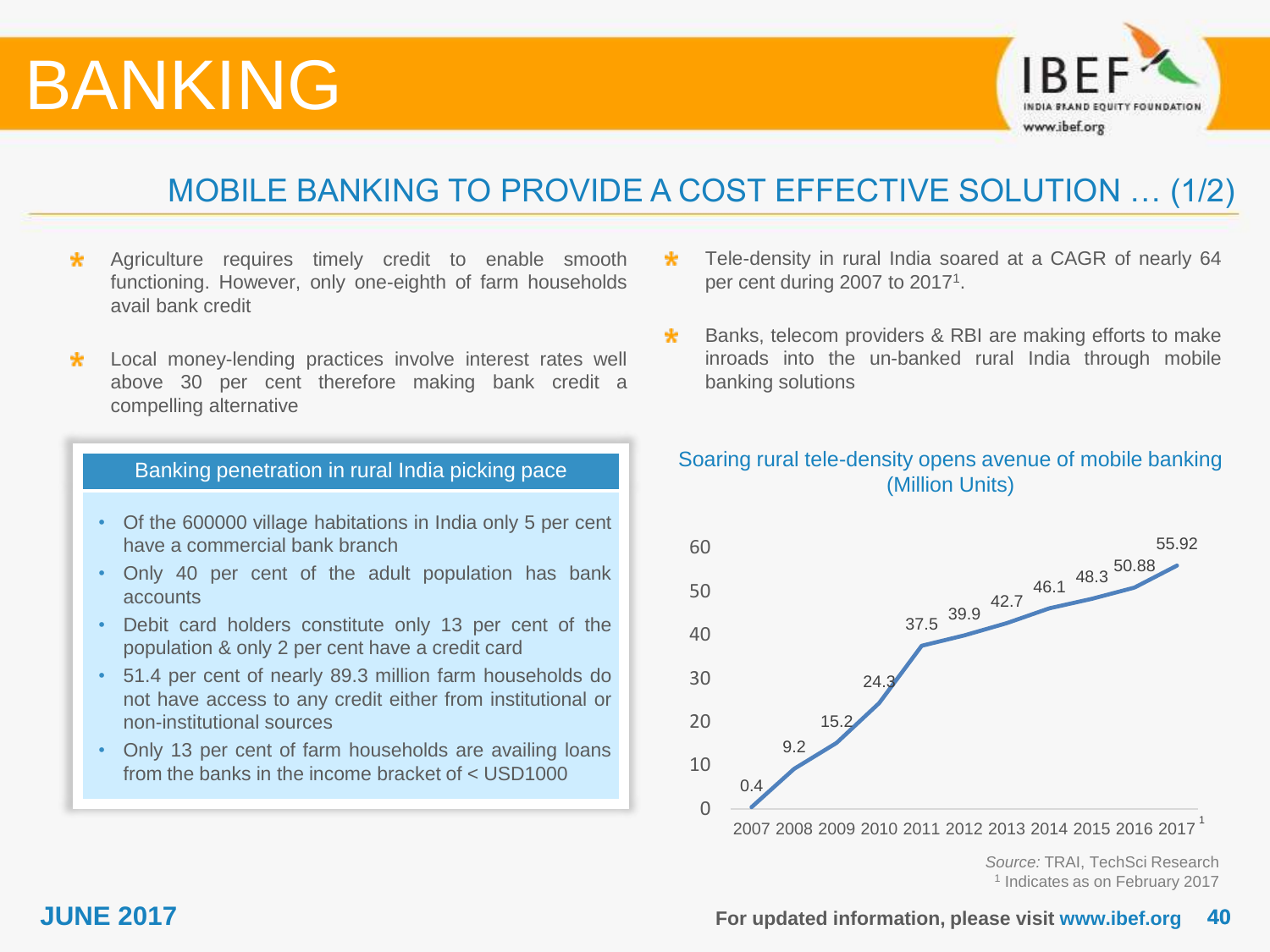

### MOBILE BANKING TO PROVIDE A COST EFFECTIVE SOLUTION … (2/2)

### Evolution of mobile banking

- Mobile banking allows customers to avail banking services on the move through their mobile phones. The growth of mobile banking could impact the banking sector significantly
- Mobile banking across the world is still at a primitive stage with countries like China, India & UAE taking the lead
- Mobile banking is especially critical for countries like India, as it promises to provide an opportunity to provide banking facilities to a previously under-banked market
- RBI has taken several steps to enable mobile payments, which forms an important part of mobile banking; the central bank has recently removed the transaction limit of INR50,000 & allowed banks to set their own limits
- $\cdot$  In adoption of mobile banking, India holds  $4<sup>th</sup>$  rank across the globe.
- Mobile banking transactions in India will cross 340 million by 2015 & would result in cost savings of approximately INR11 billion (USD230 million)
- The aggregate mobile wallet transactions value in India, in 2015-16 is INR 205.8 billion (US\$3.06 billion)



*Source*: PWC, 'Searching for new frontiers of growth', TechSci Research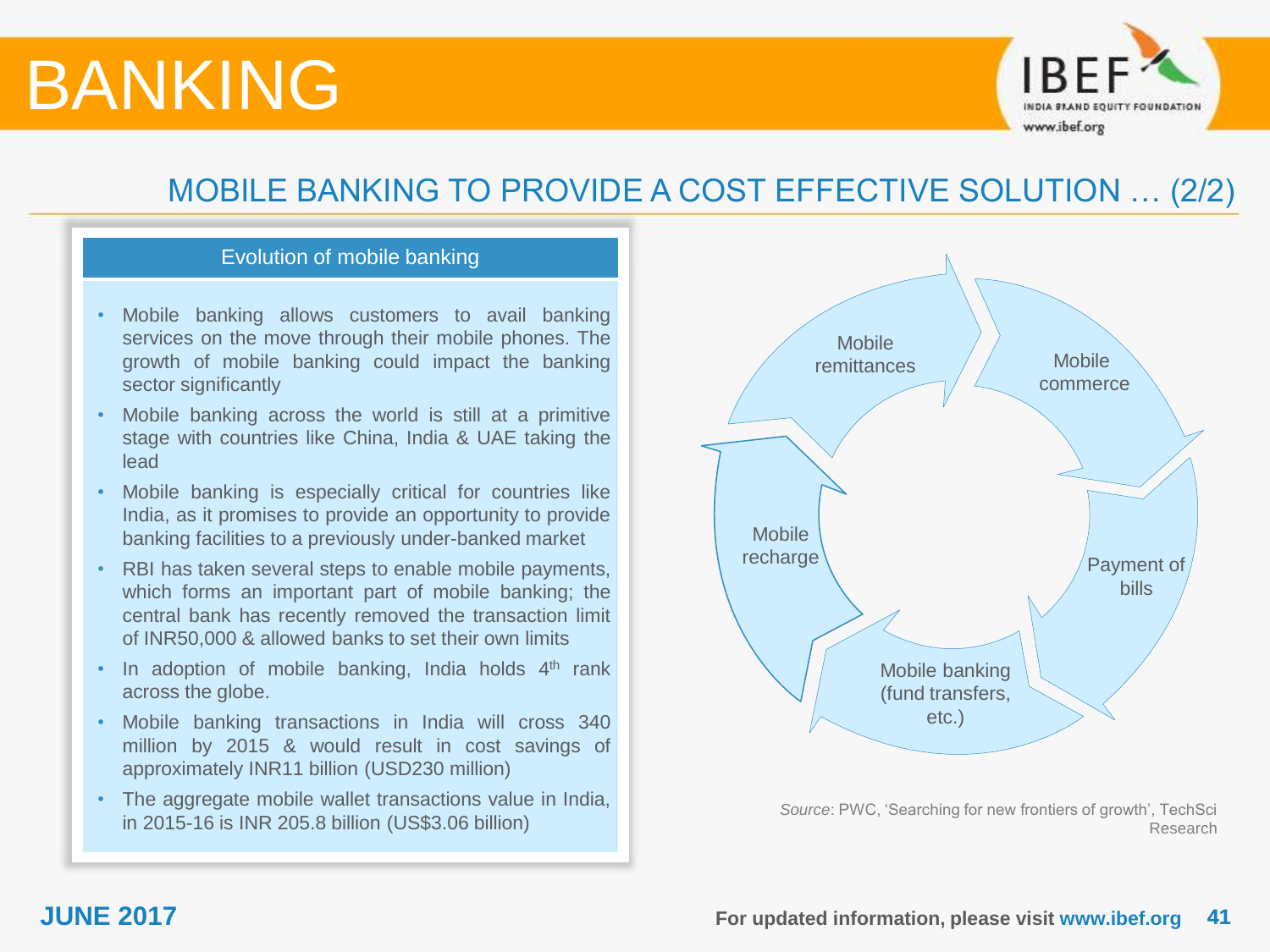

<span id="page-41-0"></span>

## SUCCESS STORIES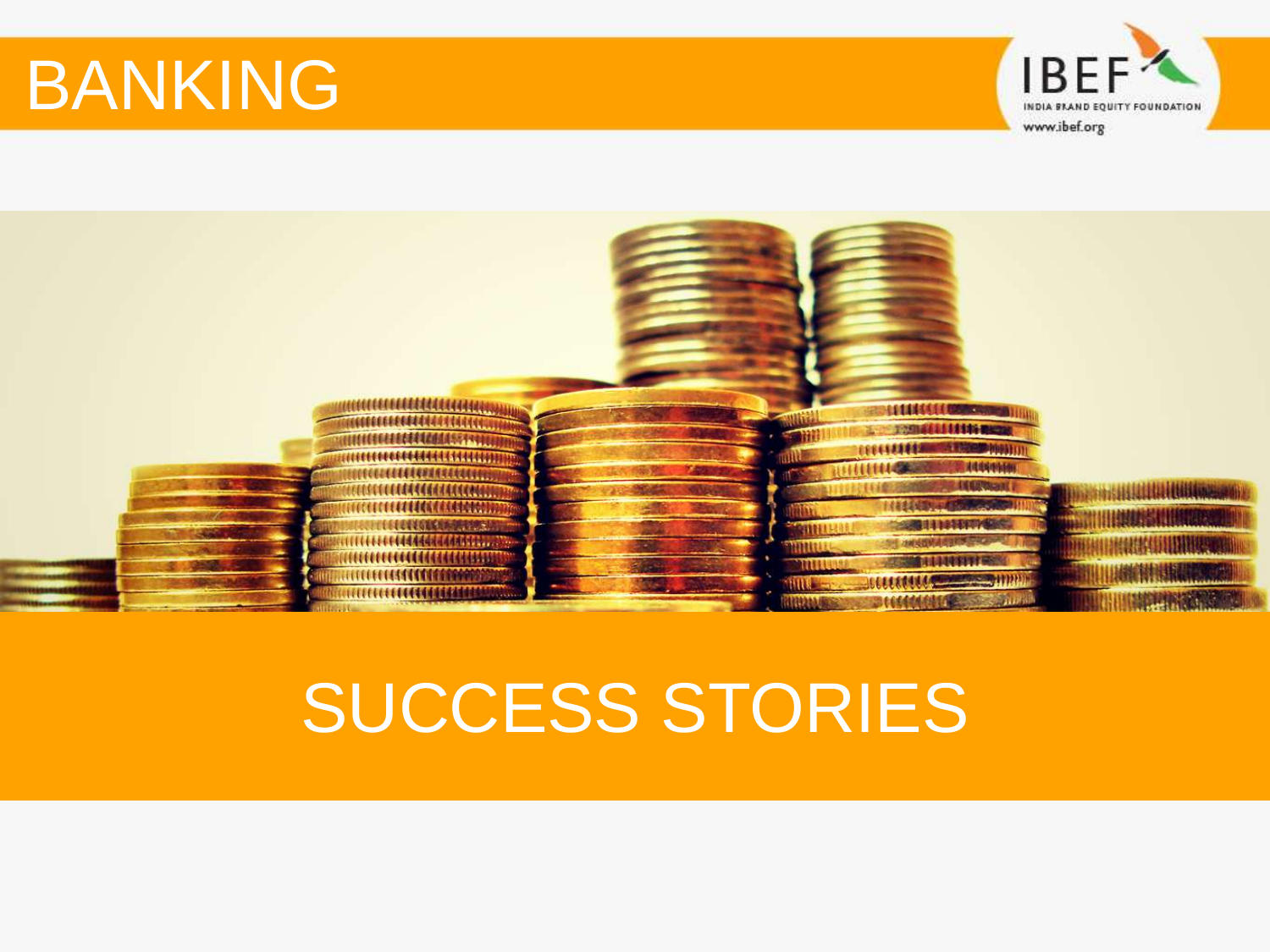

### SUCCESS STORIES IN THE INDIAN BANKING SECTOR: HDFC BANK … (1/2)



- Established in 1994, HDFC Bank is the 2<sup>nd</sup> largest private sector bank in India. HDFC was amongst the 1<sup>st</sup> to receive an 'in principle' approval from the RBI to set up a bank in the private sector
- Divisions Retail banking, Wholesale banking and Treasury operations
- Size Number of branches & extensions (FY16): 4,520
	- Number of ATMs: (FY16) 12,000
	- Number of Employees (FY16): 87,555
	- Total Assets (FY16): USD108.29 billion
- Recognition:
	- In 2016, HDFC bank was awarded "NABARD Award for the Best Bank"
	- In 2015, HDFC Life (Finance, Banking, Insurance) received Porter Prize.



*Source*: Company Annual Reports, TechSci Research CAGR - Compound Annual Growth Rate

- $\star$ HDFC Bank is planning to set up 10 new branches in Madhya Pradesh, as a part of its expansion plans. As of 2016, the bank has 130 branches in MP & 8-10 new branches have been planned to be opened in the state, till the end of current financial year.
- In January 2017, HDFC bank reduced interest rate by 125 bps to 5 per cent on deposits of over USD 76 million. ÷
- As of April 2017, HDFC Bank plans to raise USD 7.44 billion by issuing debt instruments (to be a part of tier I capital, tier II capital  $\star$ bonds and senior long-term infrastructure bonds. The sum is to be raised in a period of 1 year through privacy placement mode.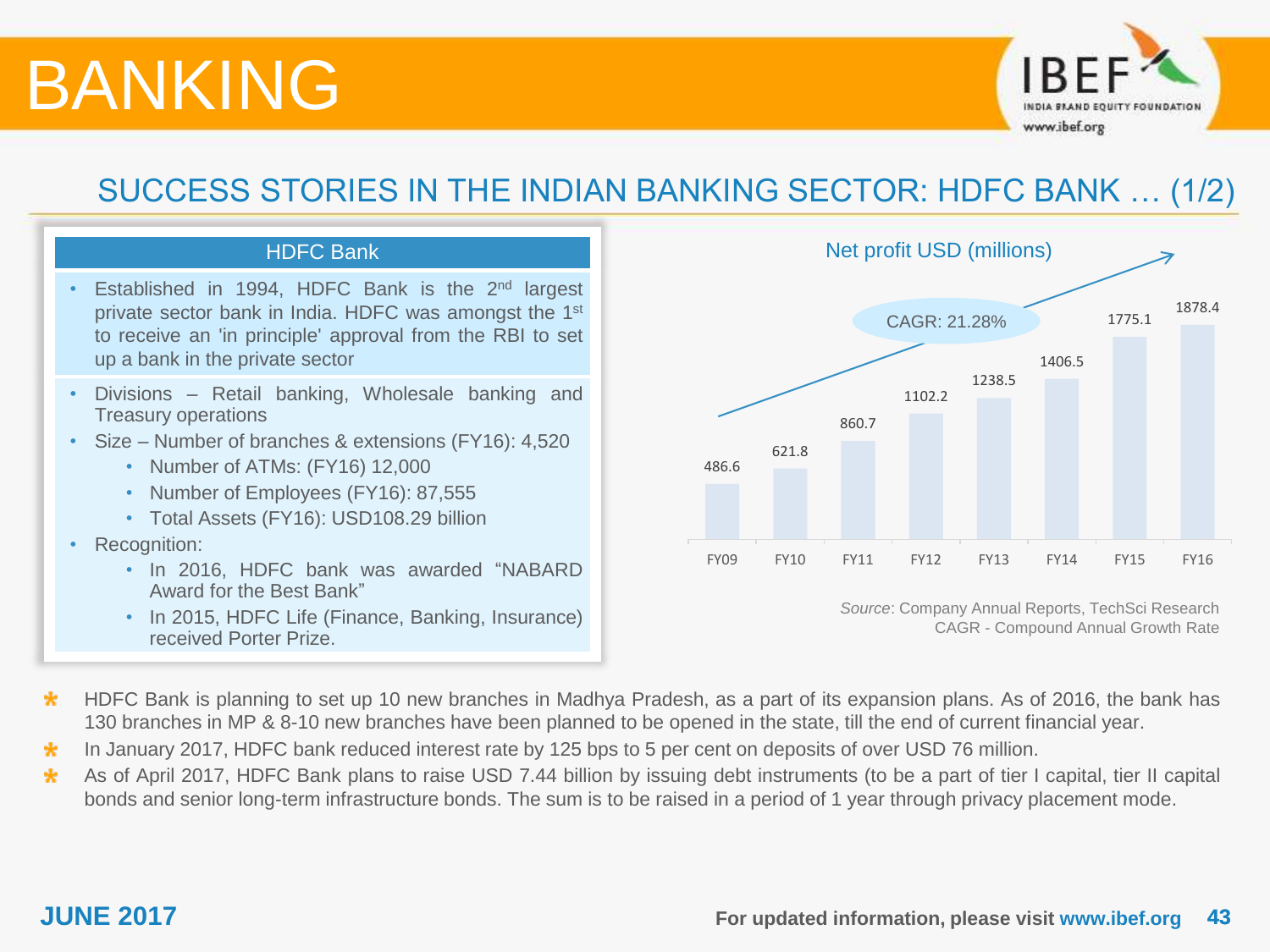





Other Income

21 27 35 42 44 50 61 79 31 35 46 53 55 61 75 86 FY09 FY10 FY11 FY12 FY13 FY14 FY15 FY16 ■ Advances Desposits

*Source*: Company Annual Reports, TechSci Research

Income break-up (FY16) and a set of the Advances and deposits (USD billion)

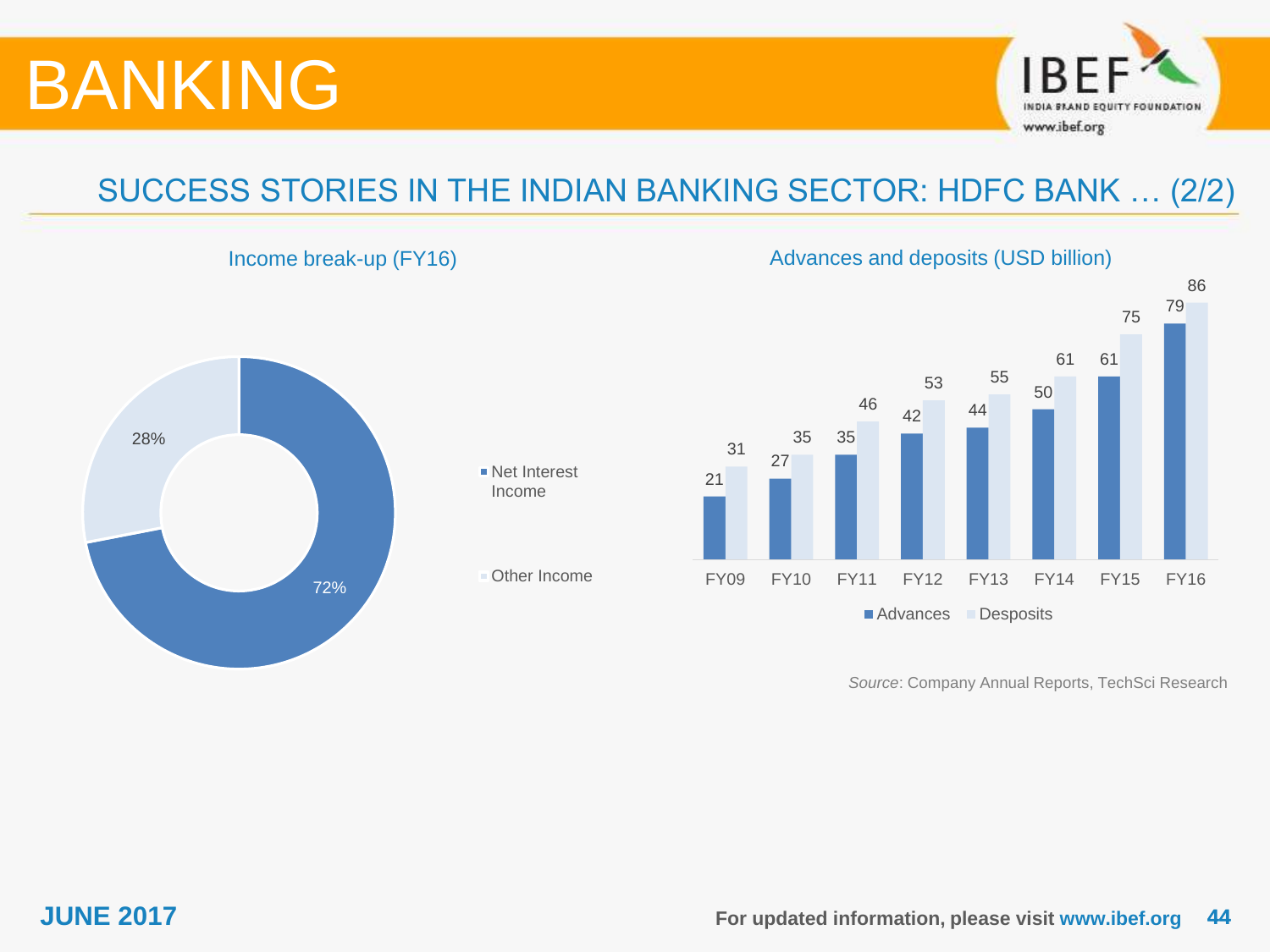

### SUCCESS STORIES IN THE INDIAN BANKING SECTOR: AXIS BANK … (1/2)





*Source*: Company Annual Reports, TechSci Research IDBRT: Institute for Development and Research in Banking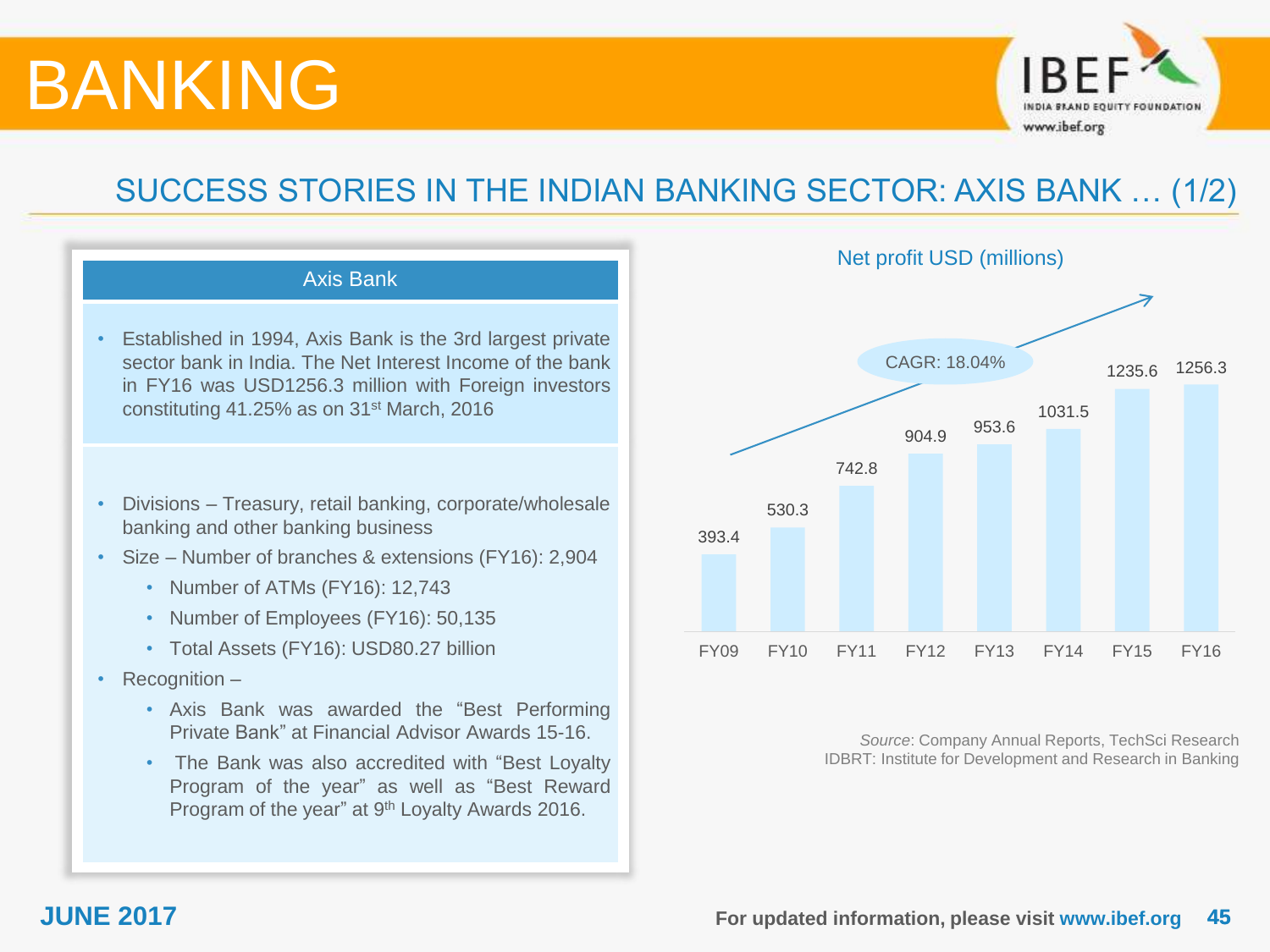

## SUCCESS STORIES IN THE INDIAN BANKING SECTOR: AXIS BANK … (2/2)

### Income break-up (FY16) and the extended of the Advances and deposits (USD billion)



*Source*: Company Annual Reports, TechSci Research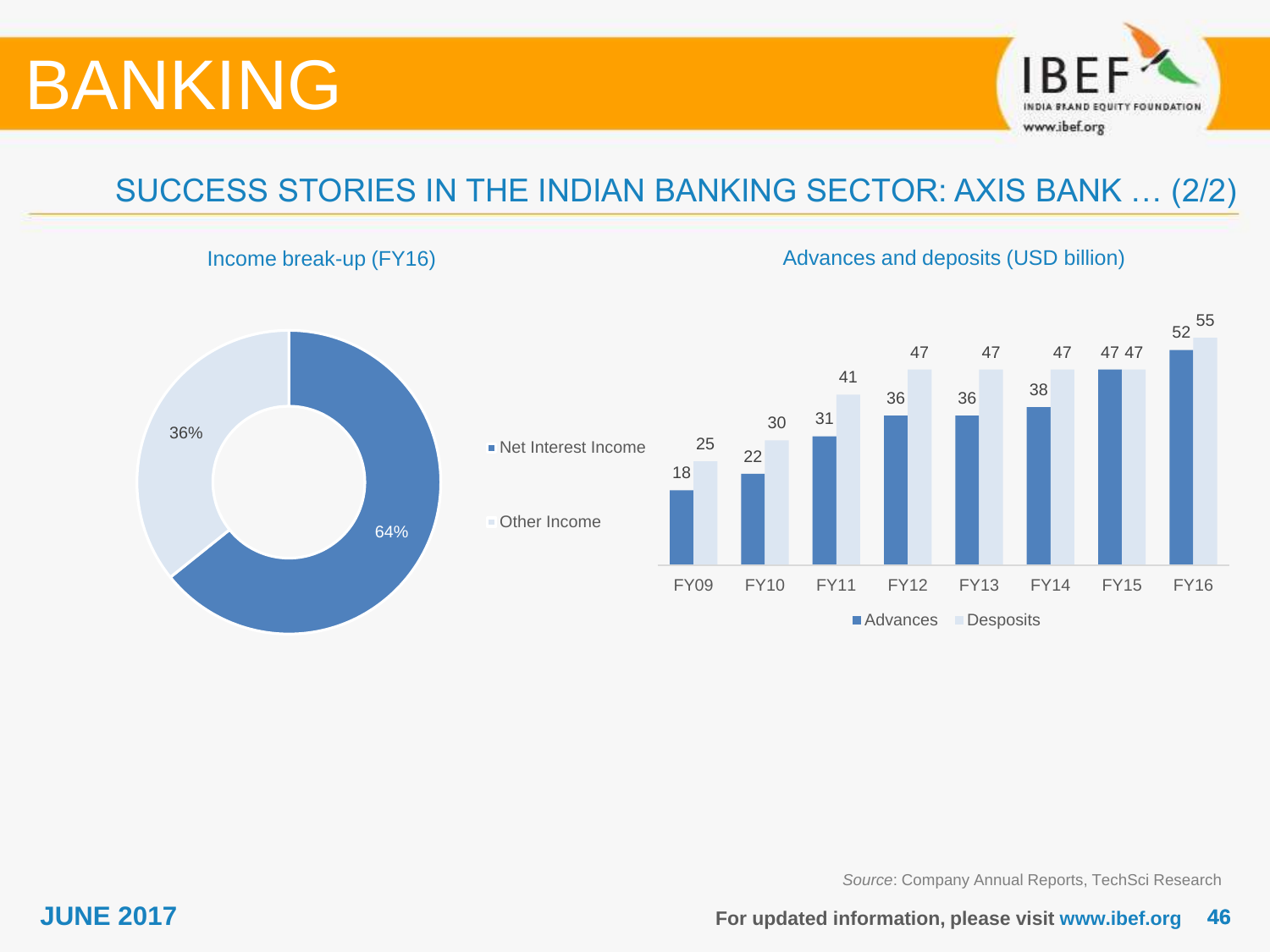

### SUCCESS STORIES IN THE INDIAN BANKING SECTOR: STATE BANK OF INDIA … (1/2)

### State Bank of India

- Established in 1955, State Bank of India is the largest public sector bank in India. The Net Interest Income of State Bank of India in FY16, was USD8.7 billion.
- Divisions Treasury, retail banking, corporate/wholesale banking & other banking businesses
- Size Number of branches & extensions (FY16): 16,784
	- Number of ATMs( FY16): Over 59,000
	- Number of Employees (FY16): 207,739
	- Total Assets (FY16): USD345.11 billion
- Recognition
	- In FY16, SBI was recognised as "Best Central PSU Financial Service" by the 7<sup>th</sup> India Pride Awards.
	- During the same year, SBI was also awarded "The Best Fund House in India" award by the Asian Investor.
- As of March 2017, country's largest lender, SBI, is undergoing a rebranding exercise & is set to merge with 5 associate banks, to retain the old customers & to concentrate on young client base.

Net profit (USD billions)



*Source:* Company Annual Reports, TechSci Research Notes: CAGR - Compound Annual Growth Rate,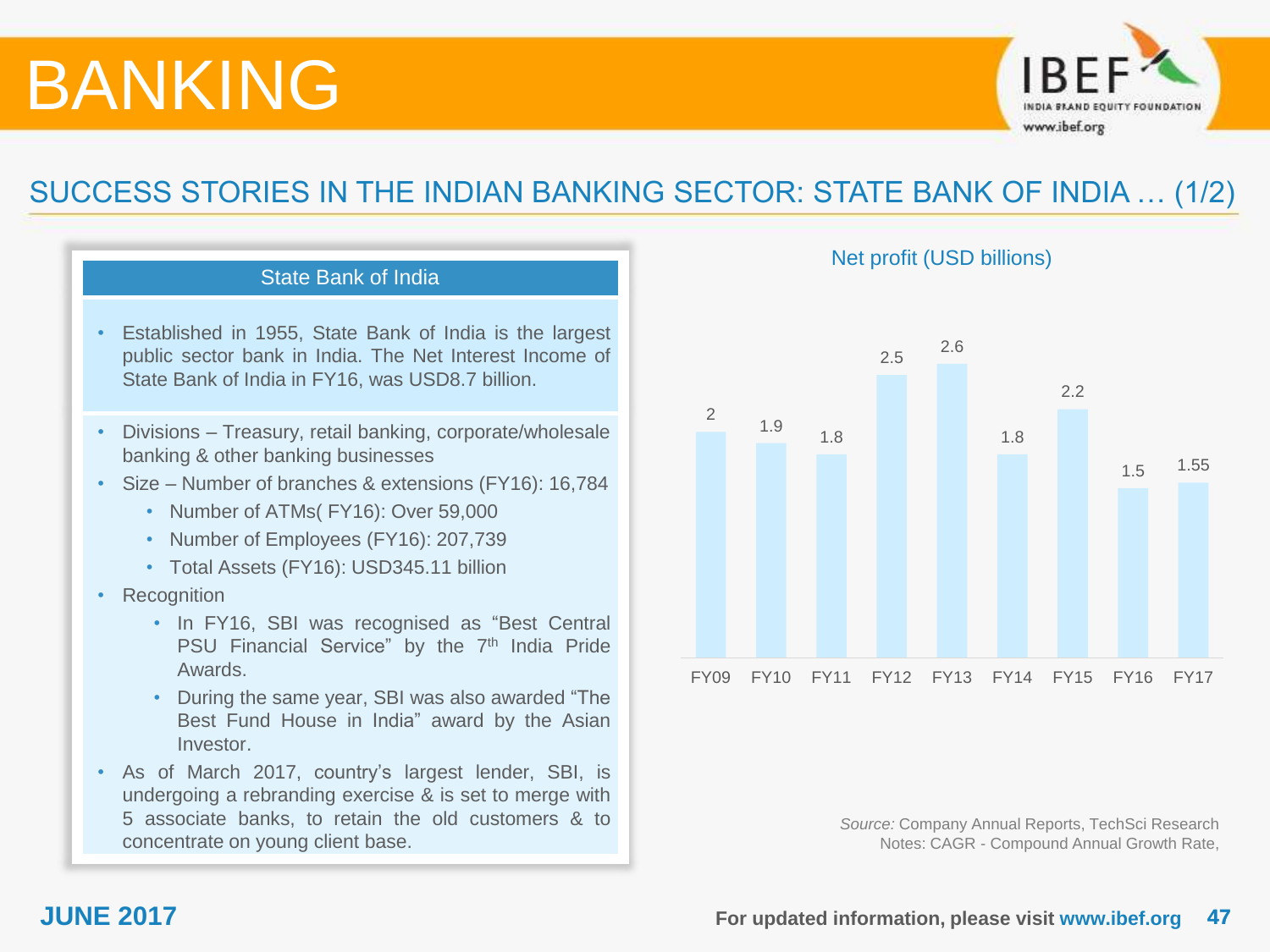

### SUCCESS STORIES IN THE INDIAN BANKING SECTOR: STATE BANK OF INDIA … (2/2)

Income break-up (FY17) and a set of the Advances and deposits (USD billion)



 $\ast$ The bank plans to raise USD 746.82 million by issuing long term bonds in domestic & foreign markets to finance infrastructure development & provide affordable housing, during the current fiscal year.

*Source*: Company Annual Reports, TechSci Research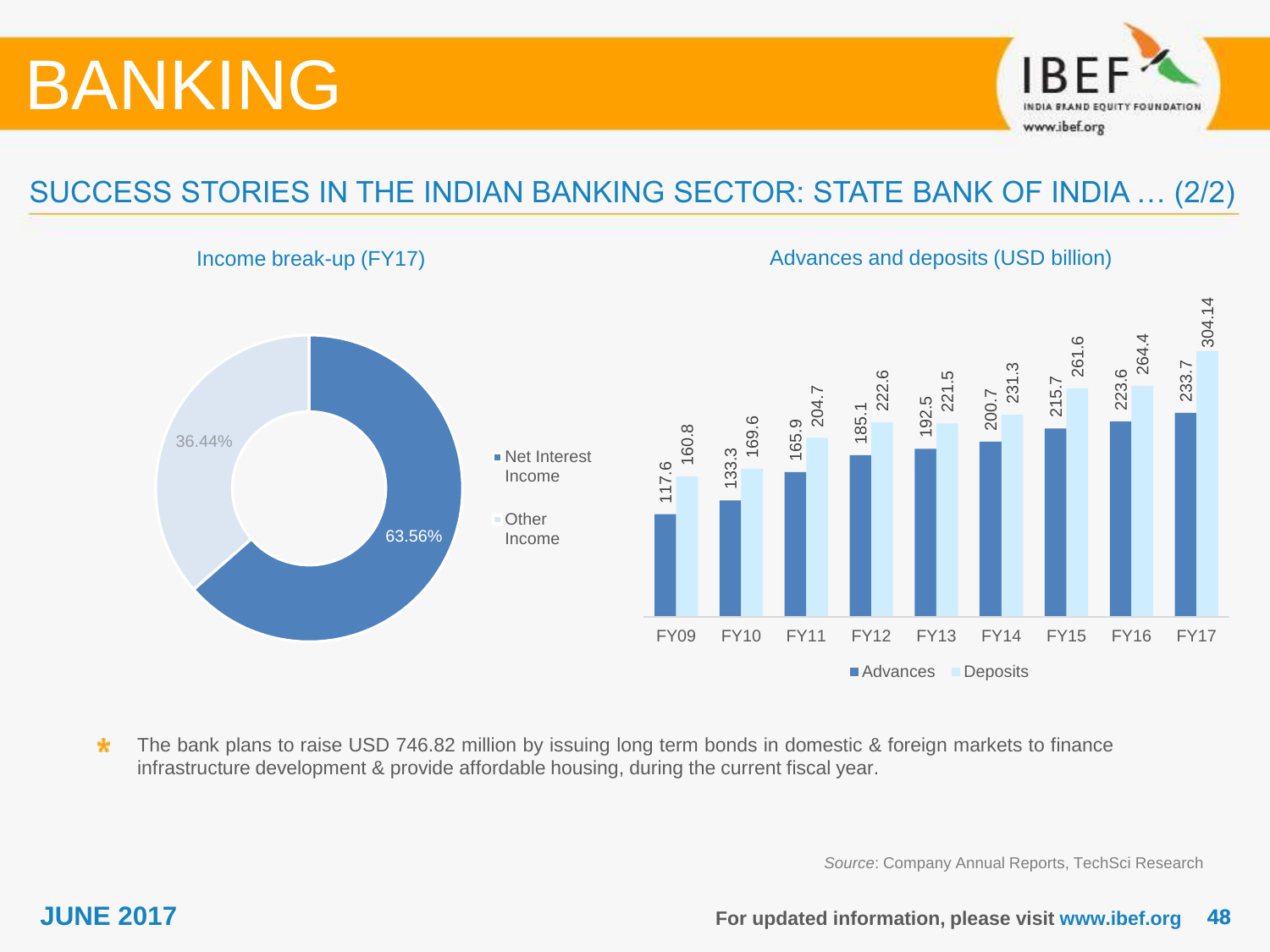

### SUCCESS STORIES IN THE INDIAN BANKING SECTOR: FINANCIAL INCLUSION PLAN

- The RBI has aimed to provide banking services through a banking branch in every village having a population of more than 2000  $\ast$
- Financial inclusion has permitted banks to utilise the services of Non-Governmental Organisations (NGOs), micro-finance  $\star$ institutions (other than Non-Banking Financial Companies) & other civil society organisations as intermediaries in providing financial & banking services to all sections of the society, mainly the weaker sections & lower income groups
- The Financial Inclusion Plan (2010–15) has increased the penetration of banking services in rural areas  $\star$

| <b>Banks in Rural and Semi</b>                                                                                                                                                                                  | • 132700 bank branches are there across the country as on 31 March 2016, out of which                                                                                                                                                                                                                  |
|-----------------------------------------------------------------------------------------------------------------------------------------------------------------------------------------------------------------|--------------------------------------------------------------------------------------------------------------------------------------------------------------------------------------------------------------------------------------------------------------------------------------------------------|
| Urban Areas                                                                                                                                                                                                     | 86425 branches are in rural and semi urban areas.                                                                                                                                                                                                                                                      |
| Increase in Public Sector                                                                                                                                                                                       | Number of Public sector ATM's increased from 122,895 in 2015 to 207,813 in April 2017                                                                                                                                                                                                                  |
| ATM's                                                                                                                                                                                                           | $\bullet$                                                                                                                                                                                                                                                                                              |
| <b>Basic Savings Bank</b>                                                                                                                                                                                       | Total number of BSBDA reached 398 million. During 2014-15, around 155 million basic                                                                                                                                                                                                                    |
| <b>Deposit Accounts</b>                                                                                                                                                                                         | $\bullet$                                                                                                                                                                                                                                                                                              |
| (BSBDA)                                                                                                                                                                                                         | savings deposits accounts were added                                                                                                                                                                                                                                                                   |
| During 2014-15, 2.6 million Kissan credit cards have been issued. During the same period,<br><b>Kissan Credit Cards and</b><br>1.8 million General Credit Cards have been issued<br><b>General Credit Cards</b> |                                                                                                                                                                                                                                                                                                        |
| <b>Financial Inclusion Plan</b><br>$(2013 - 16)$                                                                                                                                                                | The plan includes self-set targets for opening rural brick & mortar branches, employing<br>$\bullet$<br>Business Correspondents, covering unbanked villages through branches, Business<br>Correspondents & other modes; & opening no-frills accounts to cater to the financially<br>excluded segments. |

*Source*: Company Annual Reports, TechSci Research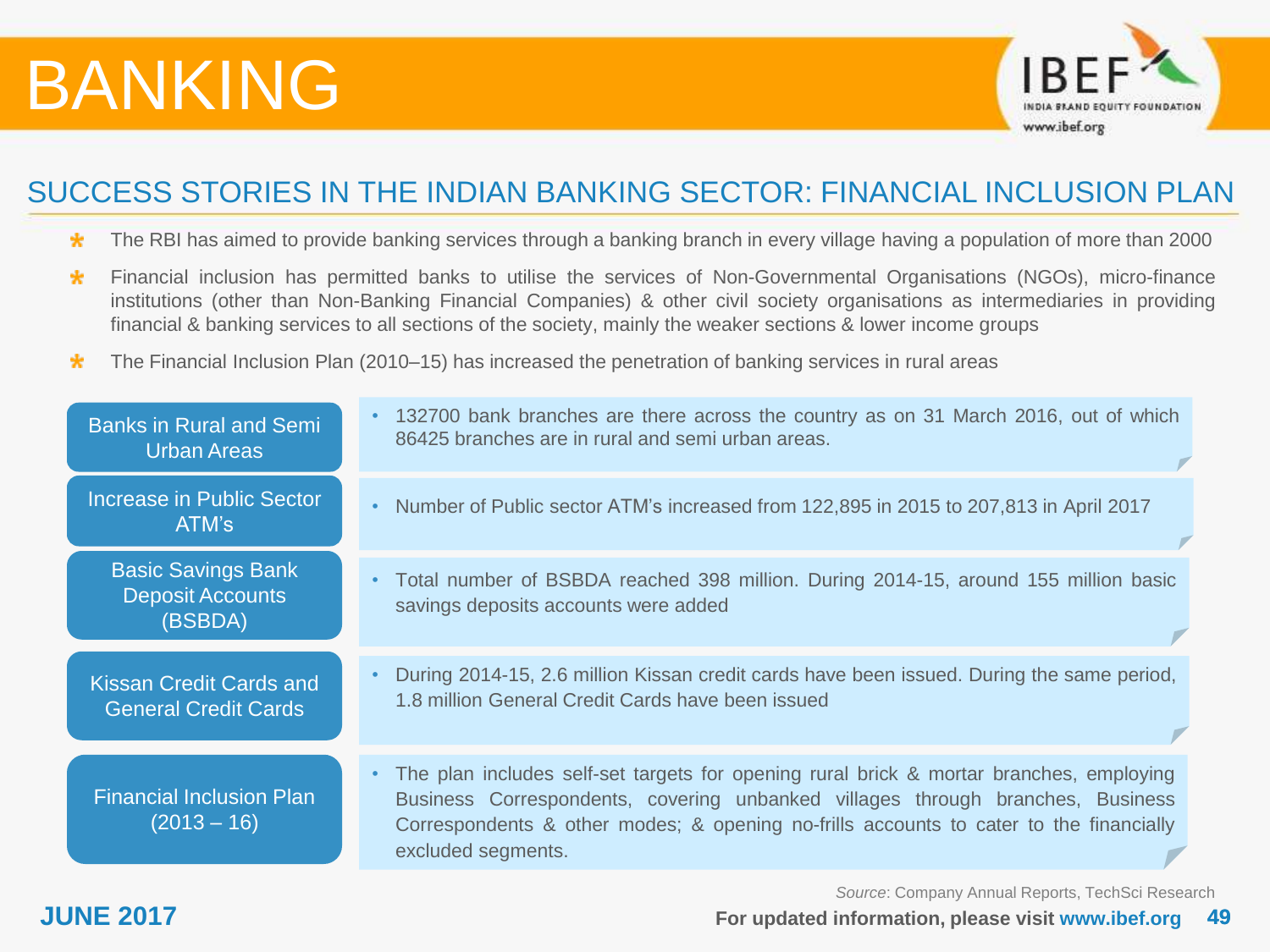

<span id="page-49-0"></span>

## USEFUL INFORMATION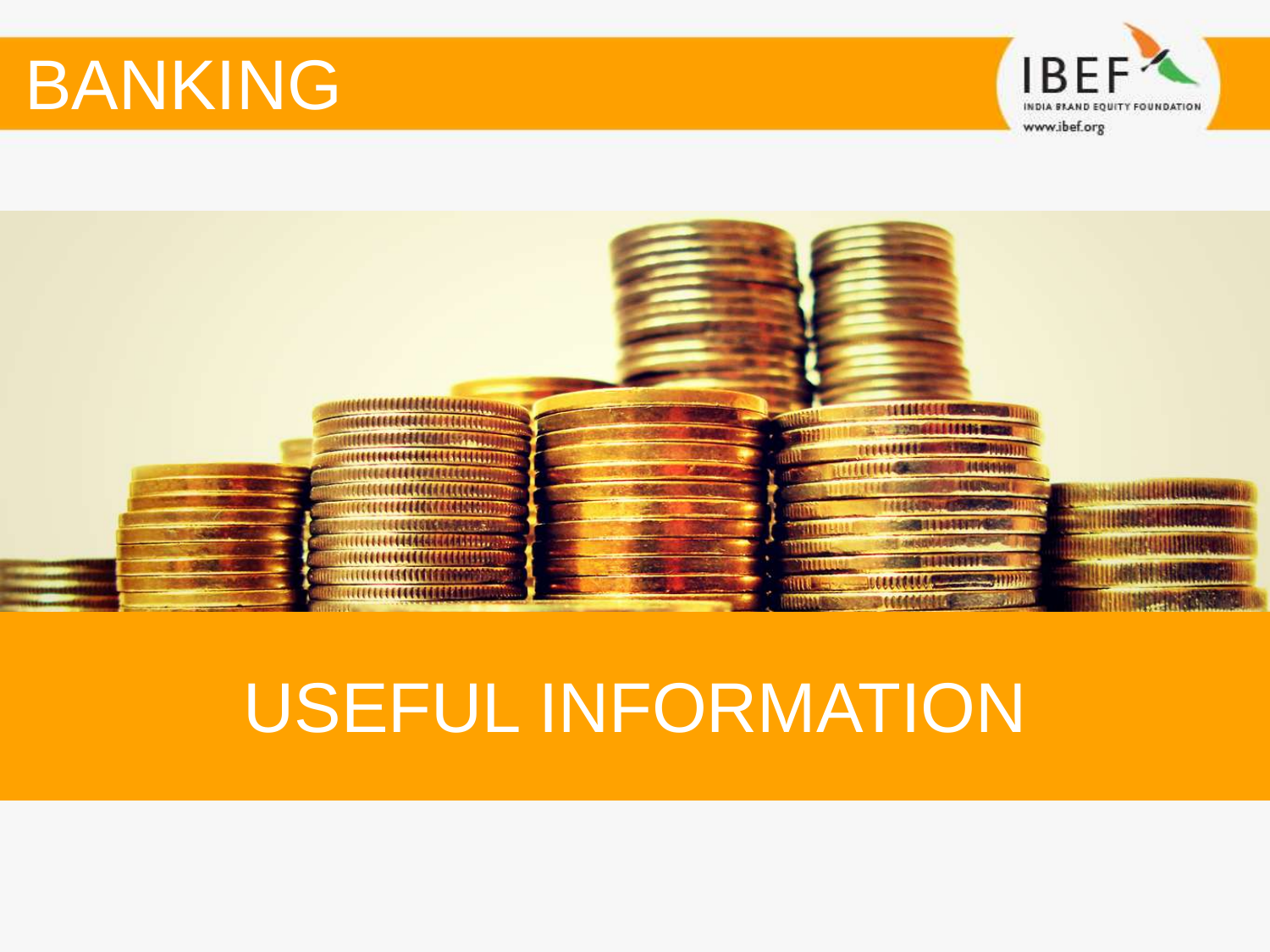

### INDUSTRY ASSOCIATIONS

**Indian Banks' Association** World Trade Centre, 6<sup>th</sup> Floor Centre 1 Building, World Trade Centre Complex, Cuff Parade, Mumbai - 400 005 India E-mail: webmaster@iba.org.in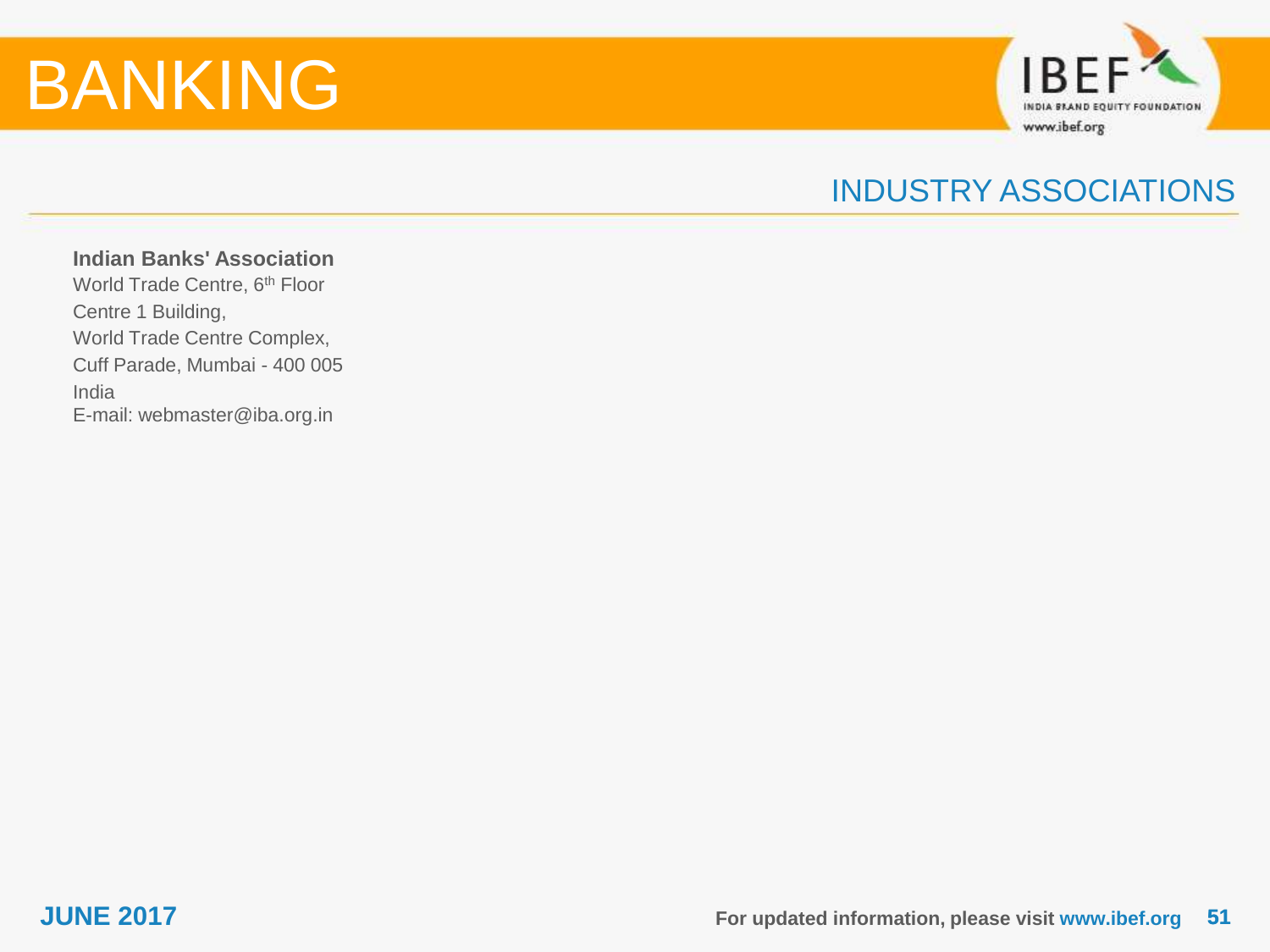

### **GLOSSARY**

- **ATM**: Automated Teller Machines  $\star$
- **CAGR**: Compound Annual Growth Rate  $\ast$
- **FY**: Indian Financial Year (April to March) \*
- **GDP**: Gross Domestic Product  $\star$
- **INR**: Indian Rupee \*
- **KYC**: Know Your Customer  $\star$
- **NIM**: Net Interest Margin \*
- $\star$ **NPA**: Non-Performing Assets
- **RBI**: Reserve Bank of India  $\star$
- $\star$ **USD**: US Dollar
- Wherever applicable, numbers have been rounded off to the nearest whole number \*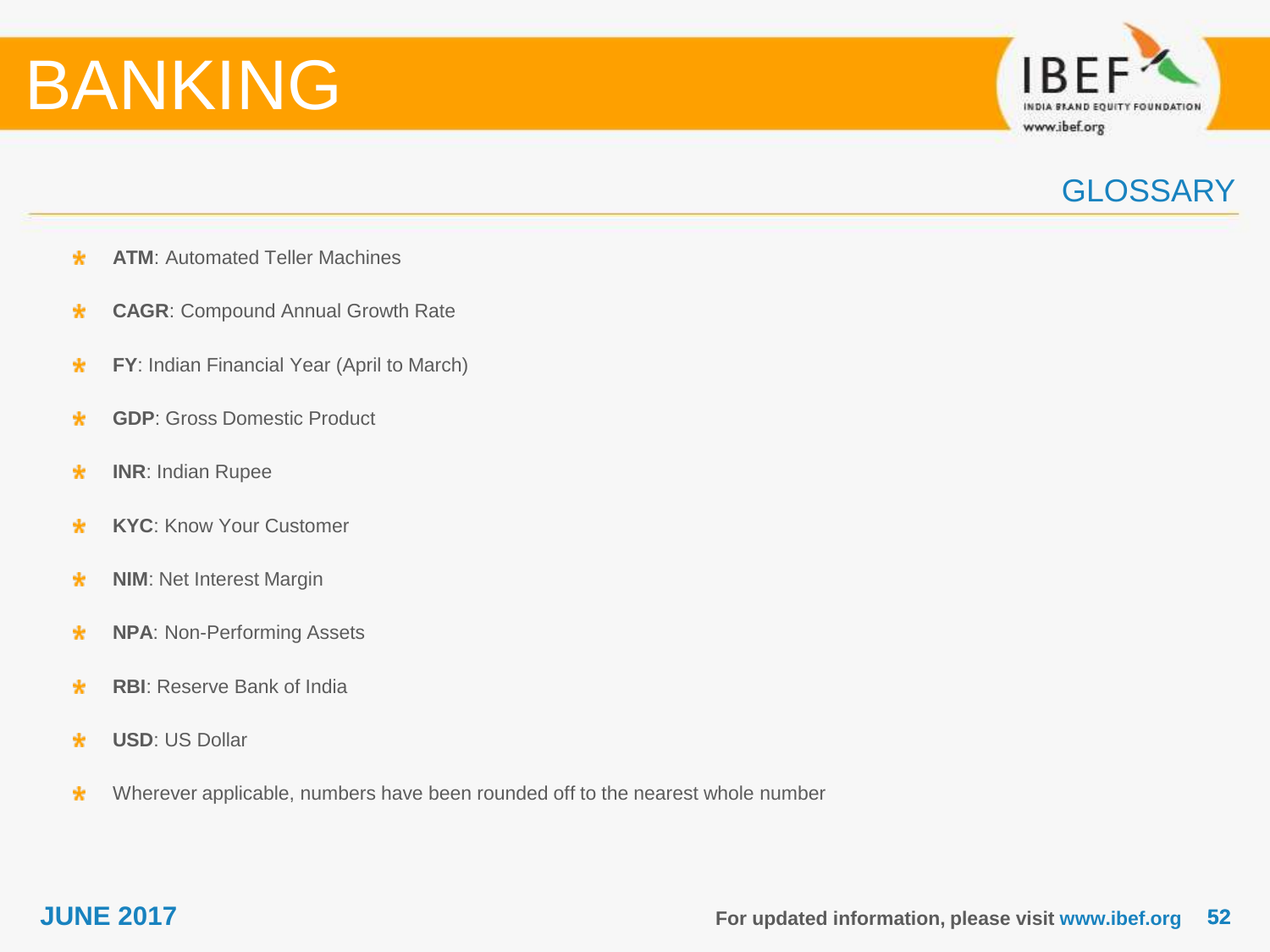

### EXCHANGE RATES

### Exchange rates (Fiscal Year)

| Year        | <b>INR equivalent of one USD</b> |
|-------------|----------------------------------|
| $2004 - 05$ | 44.81                            |
| 2005-06     | 44.14                            |
| 2006-07     | 45.14                            |
| 2007-08     | 40.27                            |
| 2008-09     | 46.14                            |
| 2009-10     | 47.42                            |
| $2010 - 11$ | 45.62                            |
| $2011 - 12$ | 46.88                            |
| $2012 - 13$ | 54.31                            |
| $2013 - 14$ | 60.28                            |
| 2014-15     | 61.06                            |
| 2015-16     | 65.46                            |
| 2016-17 (E) | 66.95                            |

### Exchange rates (Calendar Year)

| Year            | <b>INR equivalent of one USD</b> |
|-----------------|----------------------------------|
| 2005            | 43.98                            |
| 2006            | 45.18                            |
| 2007            | 41.34                            |
| 2008            | 43.62                            |
| 2009            | 48.42                            |
| 2010            | 45.72                            |
| 2011            | 46.85                            |
| 2012            | 53.46                            |
| 2013            | 58.44                            |
| 2014            | 61.03                            |
| 2015            | 64.15                            |
| 2016 (Expected) | 67.22                            |

Source: Reserve bank of India,

Average for the year